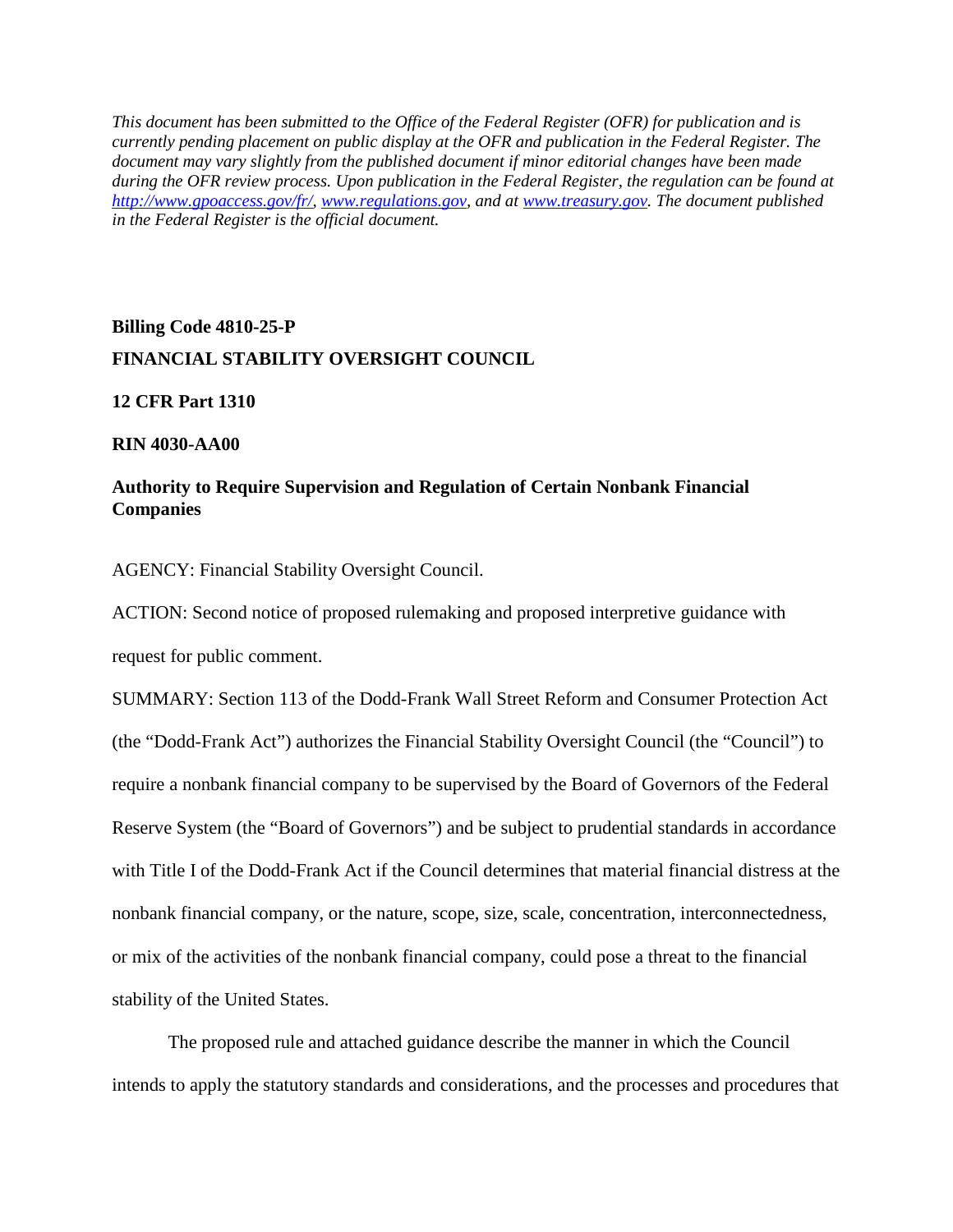the Council intends to follow, in making determinations under section 113 of the Dodd-Frank Act. The Council issued an advance notice of proposed rulemaking on October 6, 2010, and a notice of proposed rulemaking on January 26, 2011, regarding determinations under section 113. DATES: Comment due date: [INSERT DATE THAT IS 60 DAYS AFTER PUBLICATION IN THE FEDERAL REGISTER]

ADDRESSES: Interested persons are invited to submit comments regarding this notice of proposed rulemaking according to the instructions below. All submissions must refer to the document title. The Council encourages the early submission of comments.

Electronic Submission of Comments: Interested persons may submit comments electronically through the Federal eRulemaking Portal at http://www.regulations.gov. Electronic submission of comments allows the commenter maximum time to prepare and submit a comment, ensures timely receipt, and enables the Council to make them available to the public. Comments submitted electronically through the http://www.regulations.gov website can be viewed by other commenters and interested members of the public. Commenters should follow the instructions provided on that site to submit comments electronically.

Mail: Send comments to Financial Stability Oversight Council, Attn: Lance Auer, 1500 Pennsylvania Avenue, NW, Washington, D.C. 20220.

Note: To receive consideration as public comments, comments must be submitted through the method specified.

Public Inspection of Public Comments: All properly submitted comments will be available for inspection and downloading at http://www.regulations.gov.

Additional Instructions: In general comments received, including attachments and other supporting materials, are part of the public record and are available to the public. Do not submit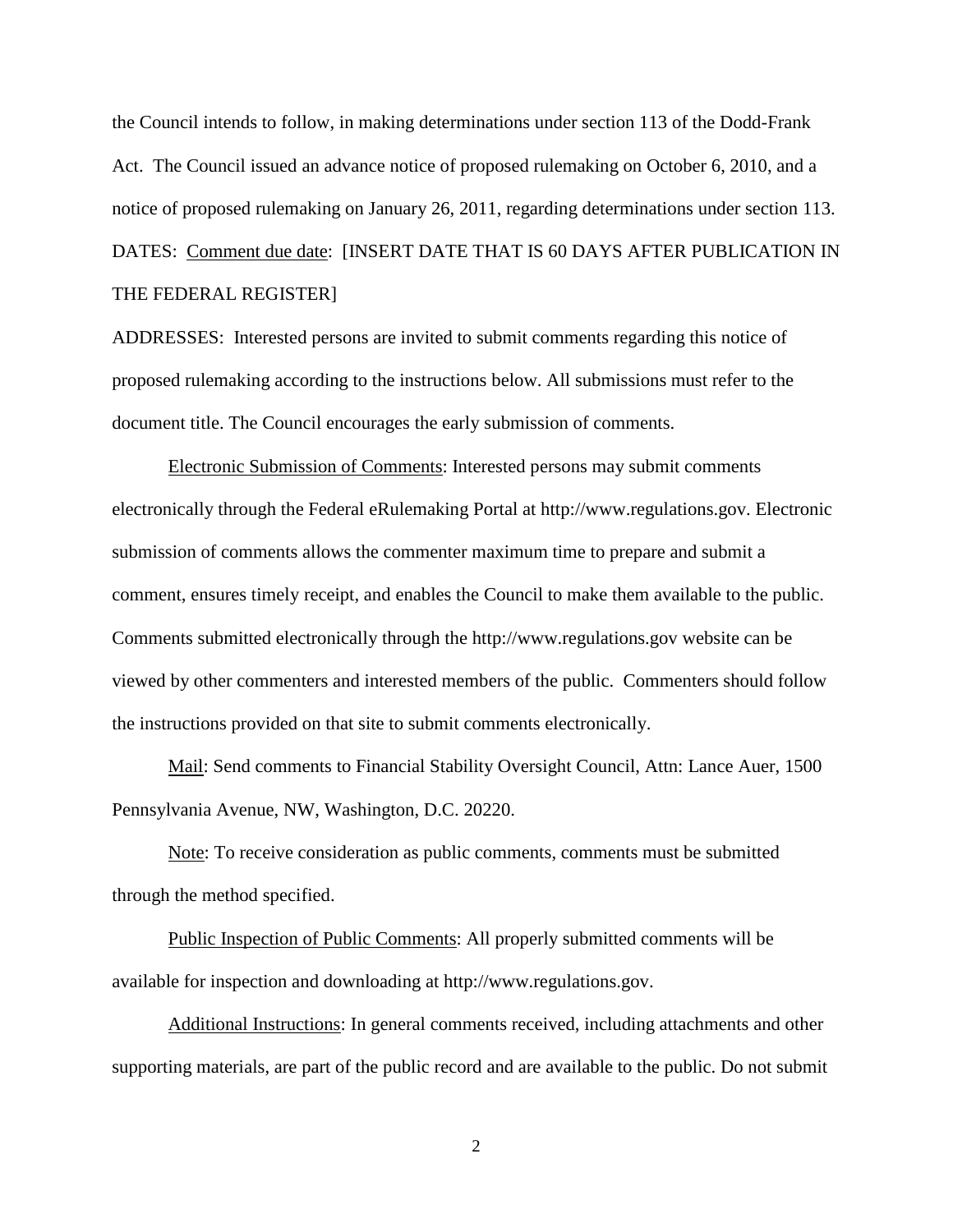any information in your comment or supporting materials that you consider confidential or inappropriate for public disclosure.

FOR FURTHER INFORMATION CONTACT: Lance Auer, Office of Domestic Finance, Treasury, at (202) 622–1262, or Eric Froman, Office of the General Counsel, Treasury, at (202) 622-1942. All responses to this notice should be submitted via http://www.regulations.gov to ensure consideration.

## SUPPLEMENTARY INFORMATION:

### **I. Background**

Section 111 of the Dodd-Frank Act (12 U.S.C. 5321) established the Financial Stability Oversight Council. Among the purposes of the Council under section 112 of the Dodd-Frank Act (12 U.S.C. 5322) are "(A) to identify risks to the financial stability of the United States that could arise from the material financial distress or failure, or ongoing activities, of large, interconnected bank holding companies or nonbank financial companies, or that could arise outside the financial services marketplace; (B) to promote market discipline, by eliminating expectations on the part of shareholders, creditors, and counterparties of such companies that the Government will shield them from losses in the event of failure; and (C) to respond to emerging threats to the stability of the United States financial system."

In the recent financial crisis, financial distress at certain nonbank financial companies contributed to a broad seizing up of financial markets, stress at other financial firms, and a deep global recession with a considerable drop in employment, the classic symptoms of financial instability. These nonbank financial companies were not subject to the type of regulation and consolidated supervision applied to bank holding companies, nor were there effective mechanisms in place to resolve the largest and most interconnected of these nonbank financial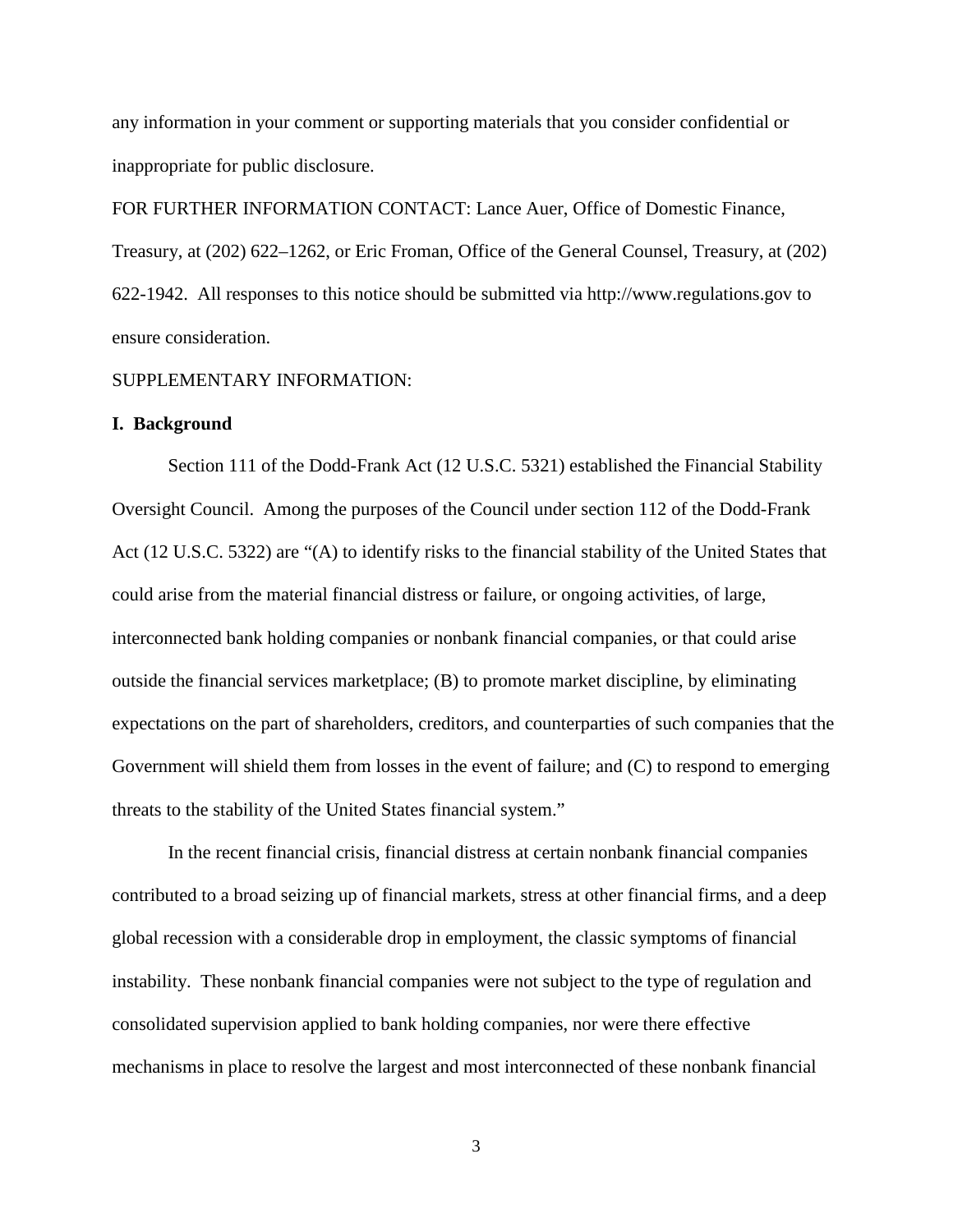companies without causing further instability. To address any potential risks posed to U.S. financial stability by these companies, the Dodd-Frank Act authorizes the Council to determine that certain nonbank financial companies will be subject to supervision by the Board of Governors and prudential standards. Title I of the Dodd-Frank Act defines a "nonbank financial company" as a domestic or foreign company that is "predominantly engaged in financial activities" in the United States, other than bank holding companies and certain other types of firms.<sup>[1](#page-0-0)</sup> The Council intends to interpret the term "company" broadly with respect to nonbank financial companies and other companies in connection with section 113 of the Dodd-Frank Act, to include any corporation, limited liability company, partnership, business trust, association (incorporated or unincorporated), or similar organization. The Dodd-Frank Act provides that a company is "predominantly engaged" in financial activities if either (i) the annual gross revenues derived by the company and all of its subsidiaries from financial activities, as well as from the ownership or control of insured depository institutions, represent 85 percent or more of the consolidated annual gross revenues of the company; or (ii) the consolidated assets of the company and all of its subsidiaries related to financial activities, as well as related to the ownership or control of insured depository institutions, represent 85 percent or more of the consolidated assets of the company. The Dodd-Frank Act requires the Board of Governors to establish the requirements for determining whether a company is "predominantly engaged in financial activities" for this purpose. $2$ 

 $\frac{1}{1}$ See 12 U.S.C. 5311(a)(4).

<span id="page-3-1"></span><span id="page-3-0"></span> $2 \text{ See } 12 \text{ U.S.C. } 5311(b)$ . The Board of Governors has requested comment on a proposed rule that would establish these requirements. See 76 FR 7731 (February 11, 2011). The Board of Governors' proposed rule would establish a process by which a company may request a determination by the Board of Governors as to whether a particular activity is financial in nature. In addition, the proposed rule would provide the Board of Governors the authority to determine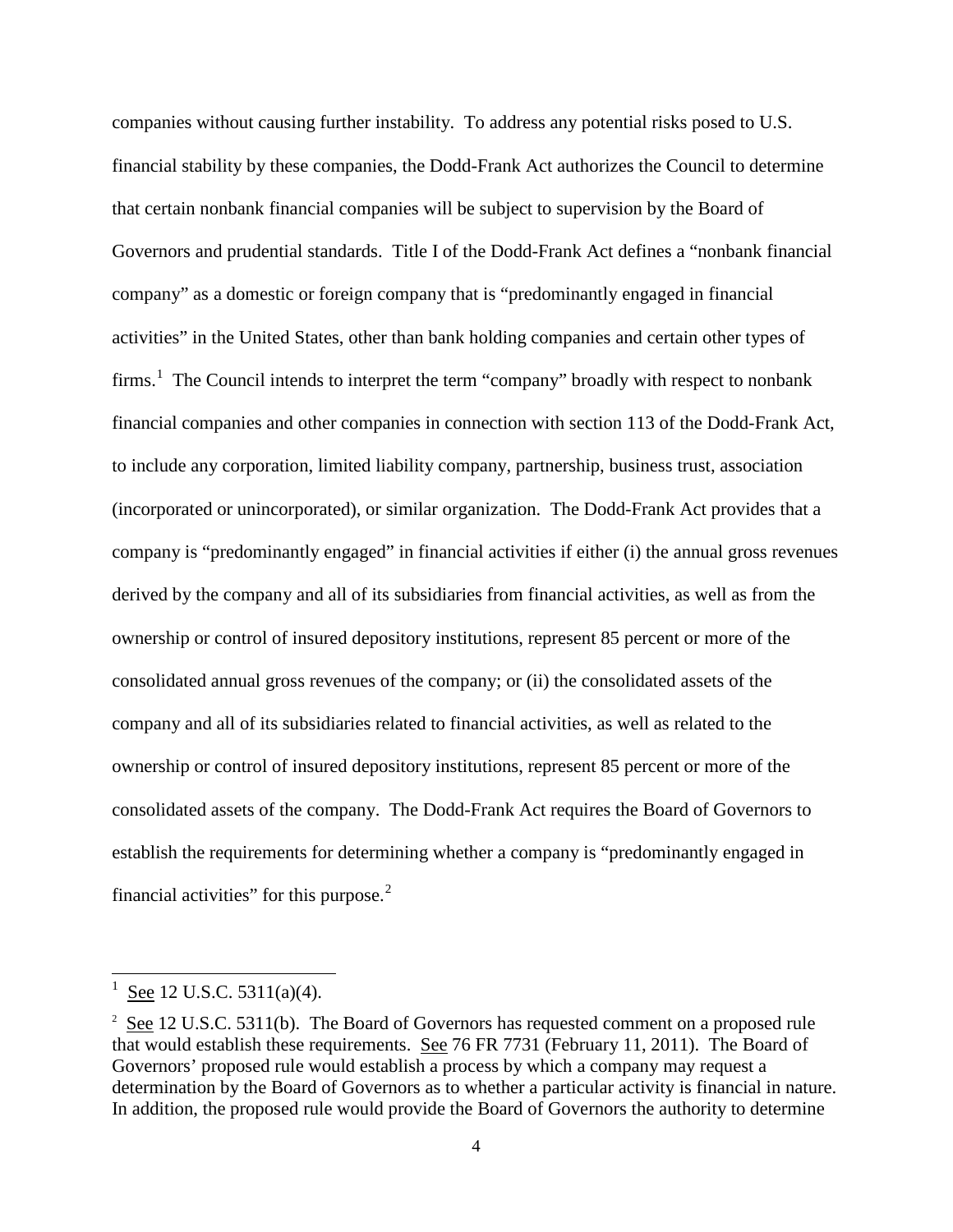The Council issued an advance notice of proposed rulemaking (the "ANPR") on October 6, 2010 (75 FR 61653), in which it requested public comment on the statutory factors that the Dodd-Frank Act requires the Council to consider in determining whether a nonbank financial company should be supervised by the Board of Governors and subject to prudential standards. The ANPR posed 15 questions, all of which addressed the application of the statutory considerations that the Council must take into account in the process of determining whether a nonbank financial company should be subject to supervision by the Board of Governors and be subject to prudential standards (the "Determination Process").

On January 26, 2011, the Council issued a notice of proposed rulemaking (the "NPR") (76 FR 4555) through which it sought public comment regarding the specific criteria and analytic framework that the Council intends to apply in the Determination Process. The comment period for the NPR closed on February 25, 2011.

In response to comments that the Council received on the NPR, the Council is issuing a second notice of proposed rulemaking (the "Proposed Rule") and proposed interpretive guidance (the "Proposed Guidance") to provide (i) additional details regarding the framework that the Council intends to use in the process of assessing whether a nonbank financial company could pose a threat to U.S. financial stability, and (ii) further opportunity for public comment on the Council's proposed approach to the Determination Process.

### **II. Overview of Comments**

 $\overline{a}$ 

The Council received 35 comments in response to the NPR, of which 11 were from trade associations or advocacy groups, 10 were from the insurance industry, eight were from entities in the asset management industry, two were from law firms, two were from individuals, one was

that a company is predominantly engaged in financial activities based on all the facts and circumstances.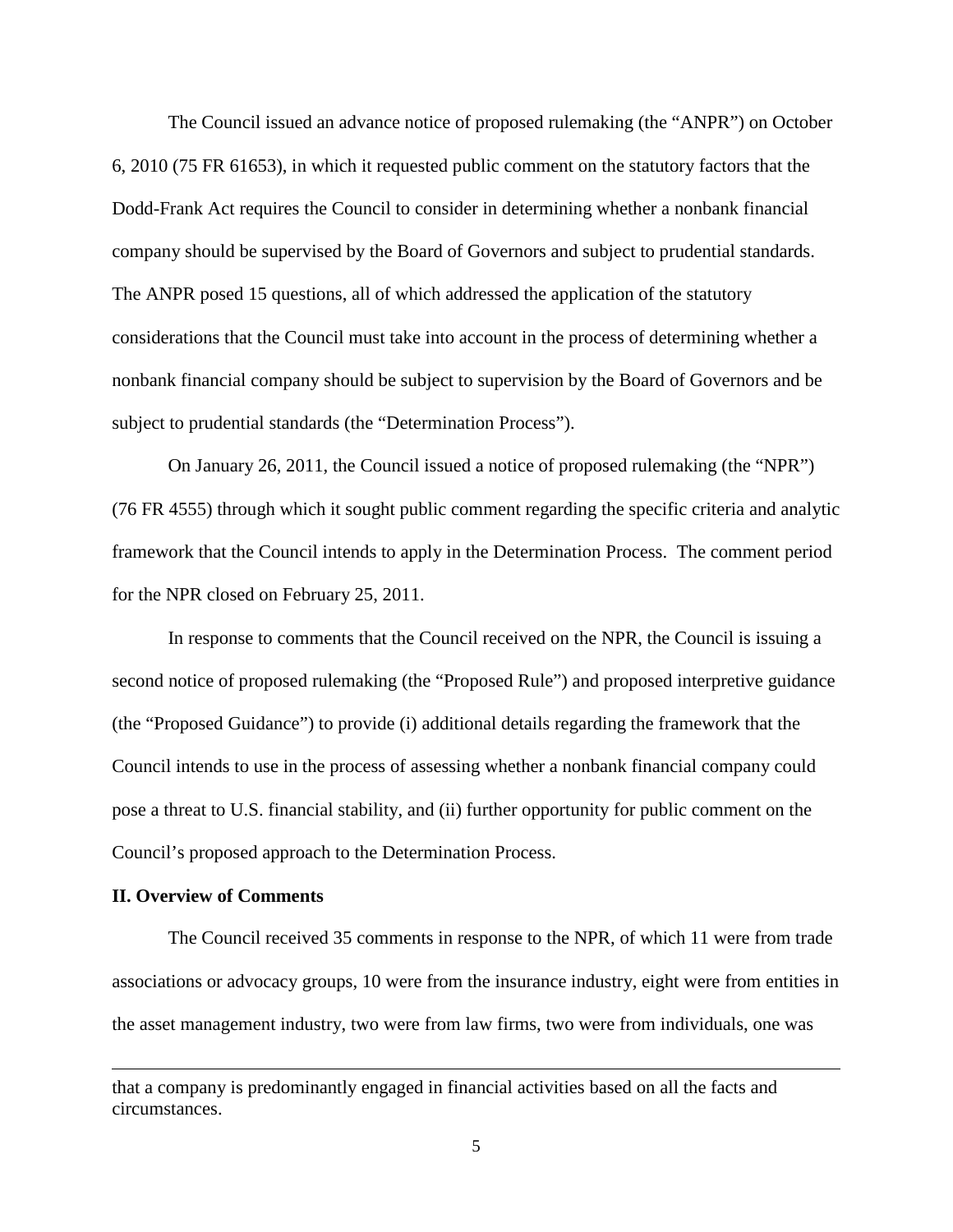from a think tank, and one was from a specialty finance company. (Comment letters are available online at: [http://www.regulations.gov.\)](http://www.regulations.gov/) In addition to issuing the ANPR and the NPR for public comment, staff of Council member agencies met with financial industry representatives to discuss the proposals. Meeting participants generally reiterated the views expressed in their comment submissions. Many commenters responding to the NPR referred to comments that they previously had submitted in response to the ANPR. While this preamble describes many of the comments submitted in response to the ANPR and the NPR, and describes how the Proposed Rule and Proposed Guidance address certain of those comments, the Council expects to provide a more complete discussion of the comments submitted in response to the Proposed Rule and Proposed Guidance after considering the comments received during the comment period on the Proposed Rule and Proposed Guidance.

The comments addressed various aspects of the NPR, but the majority of comments addressed one or more of the following three broad issues: the substantive content of the NPR, the scope of the Council's Constitutional or statutory authority, and the Council's compliance with the Administrative Procedure Act (the "APA").

## **A. Substantive Content of the NPR**

The majority of commenters asserted that the NPR lacked the necessary level of specificity and detail needed to provide meaningful guidance regarding the manner in which the Council intends to exercise its determination authority under section 113 of the Dodd-Frank Act.<sup>[3](#page-3-1)</sup>

<span id="page-5-0"></span><sup>&</sup>lt;sup>3</sup> Many commenters stated that the NPR did not adequately define each of the 10 statutory considerations that the Council must consider when determining whether a nonbank financial company could pose a threat to the financial stability of the United States. Some commenters asserted that they were unable to provide substantive input regarding the determination framework set forth in the NPR, because the Council failed to explain its rationale for selecting the six framework categories. Other commenters stated that the Council's NPR failed to provide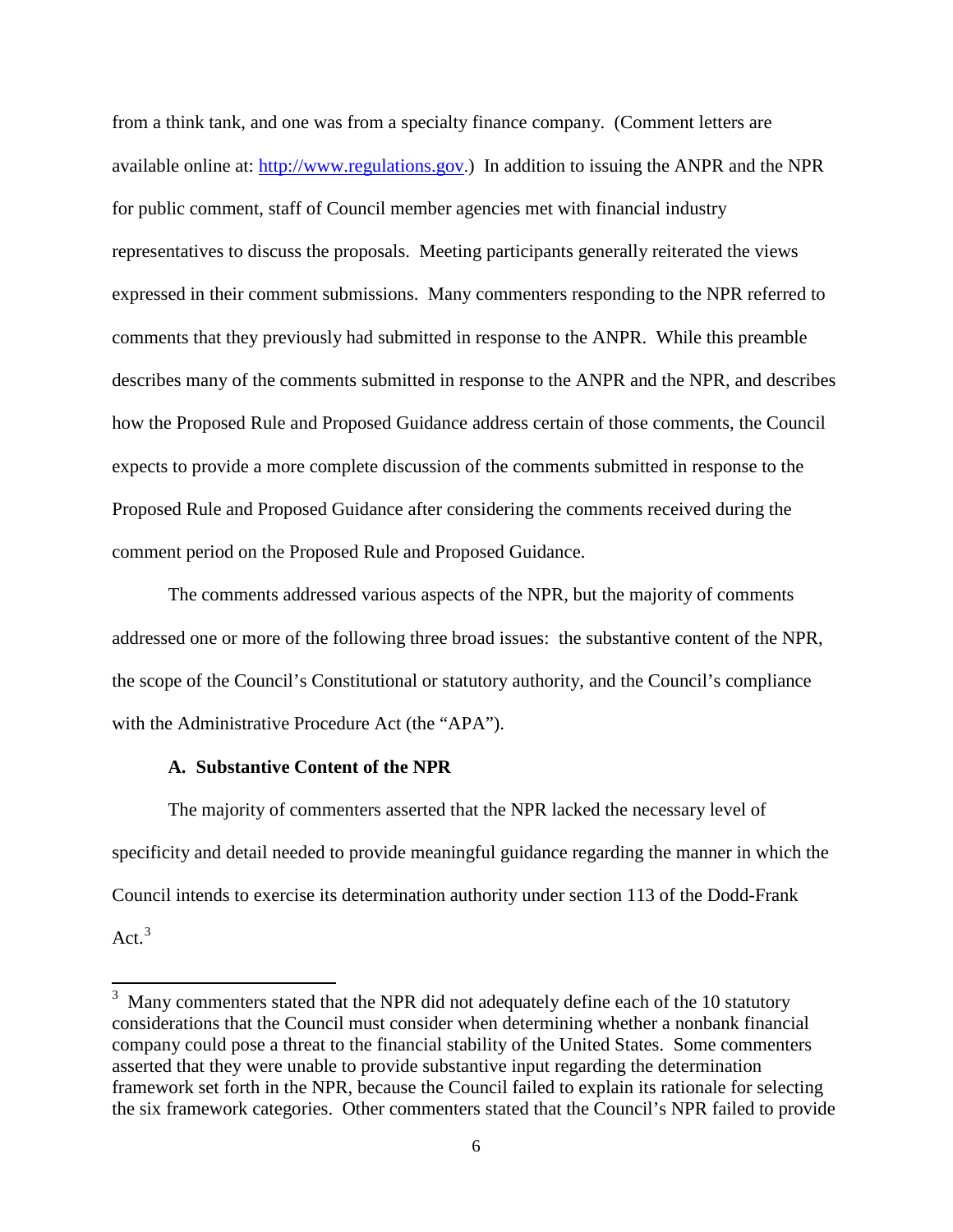Some commenters asserted that the Council should include the proposed six-category framework in the rule text, rather than in the preamble, so as to require the Council to apply the framework in the Determination Process. The majority of commenters requested that the Council issue specific metrics to measure the six categories, and any relative weighting that the Council may assign to one or more of the six categories, for public comment. Other commenters suggested that the Council define the terms "financial stability" and "material financial distress" before establishing any specific metrics, as the Council should consider such definitions when identifying appropriate metrics.

Many commenters asserted that the Council provided an insufficient level of detail regarding the Determination Process. Specifically, commenters suggested that the initial notice of consideration should provide a detailed explanation of the basis of the Council's consideration of the nonbank financial company for a proposed determination, including an outline of the specific statutory considerations on which the Council based its decision.

Some commenters, the majority of whom represented the insurance industry, noted that two insurance-related positions on the Council were vacant: (1) an independent insurance expert (to be appointed by the President) and (2) the Director of the Federal Insurance Office (to be

nonbank financial companies any basis on which to make informed business decisions in anticipation of a potential determination, such as decisions related to potential expansion into new lines of business, mergers, acquisitions, financial investments, and hiring plans, as companies may delay or avoid business pursuits in light of the uncertainty surrounding the Determination Process. Other commenters stated that the lack of clarity in the NPR failed to provide nonbank financial companies with a basis on which to consider actions that could reduce the company's potential to pose a threat to U.S. financial stability, and thereby lessen the need for determination.

 $\overline{a}$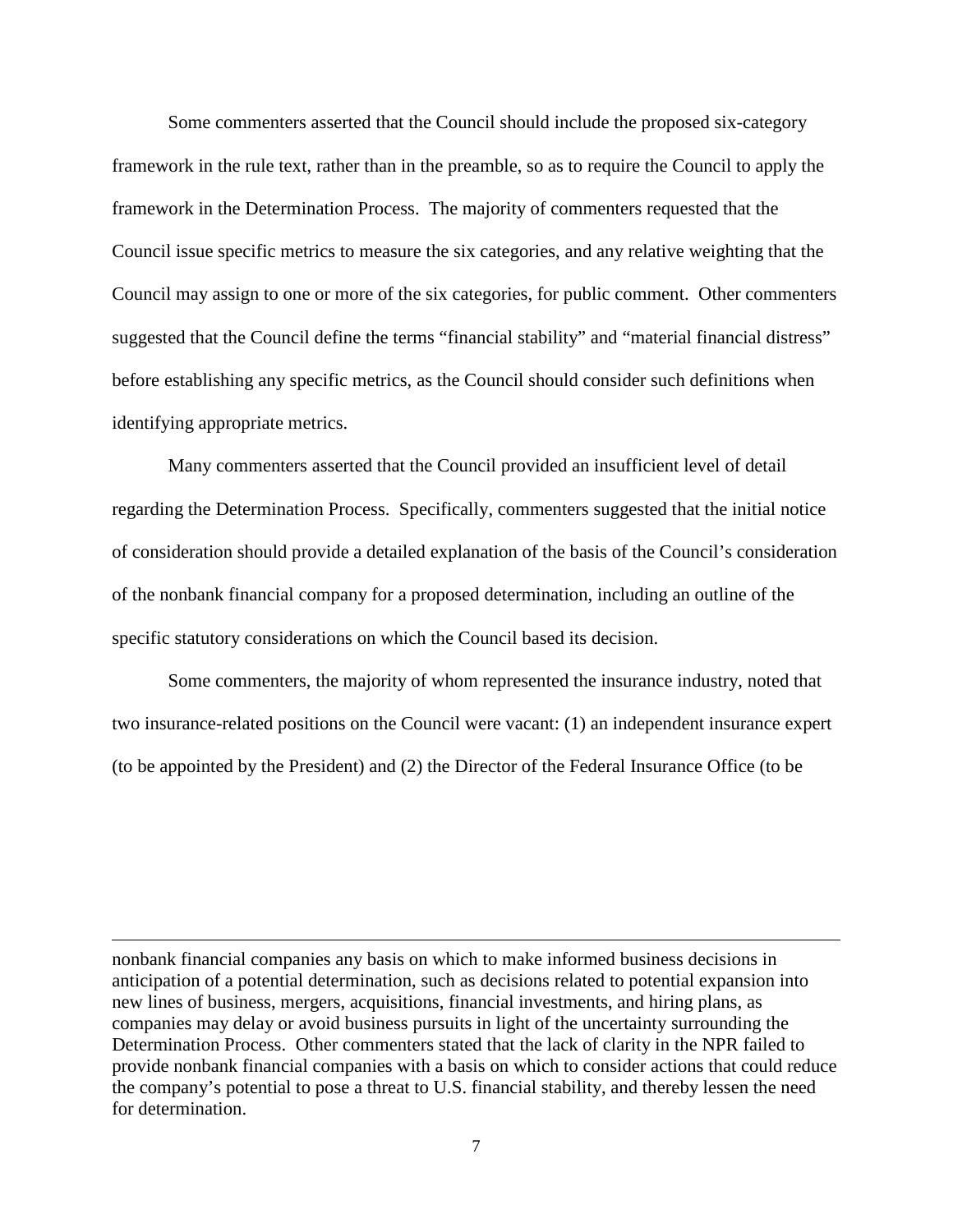appointed by the Secretary of the Treasury). These commenters requested that the Council delay issuing a final rule until those Council positions are filled. $4$ 

## Comments on the Six-Factor Framework

A majority of commenters addressed various aspects of the proposed six-category framework that the Council set forth in the NPR. Several commenters praised the six framework categories as useful tools to assess a nonbank financial company's potential to pose a threat to U.S. financial stability. One commenter expressed concern that the Council intended to use the six-category framework as a proxy for the 10 specific statutory considerations that the Council is required to consider when determining whether a nonbank financial company could pose a threat to U.S. financial stability.

Commenters also asked for clarification regarding the manner in which the Council intends to assess a nonbank financial company within each category and provided suggestions regarding the manner in which the Council should do so. Some of these comments are described below.

### *Interconnectedness*

Many commenters expressed the view that interconnectedness with the broader financial system is the most important indicator of a nonbank financial company's potential to pose a threat to U.S. financial stability. Some commenters suggested that the Council should assess whether failure of a nonbank financial company would threaten the financial condition and competitive position of other significant financial companies when evaluating a nonbank financial company under this category. Commenters from the asset management industry and

<span id="page-7-0"></span> $4\,$  S. Roy Woodall has been appointed by President Obama as the independent insurance expert on the Council. Michael McRaith has been appointed as the Director of the Federal Insurance Office.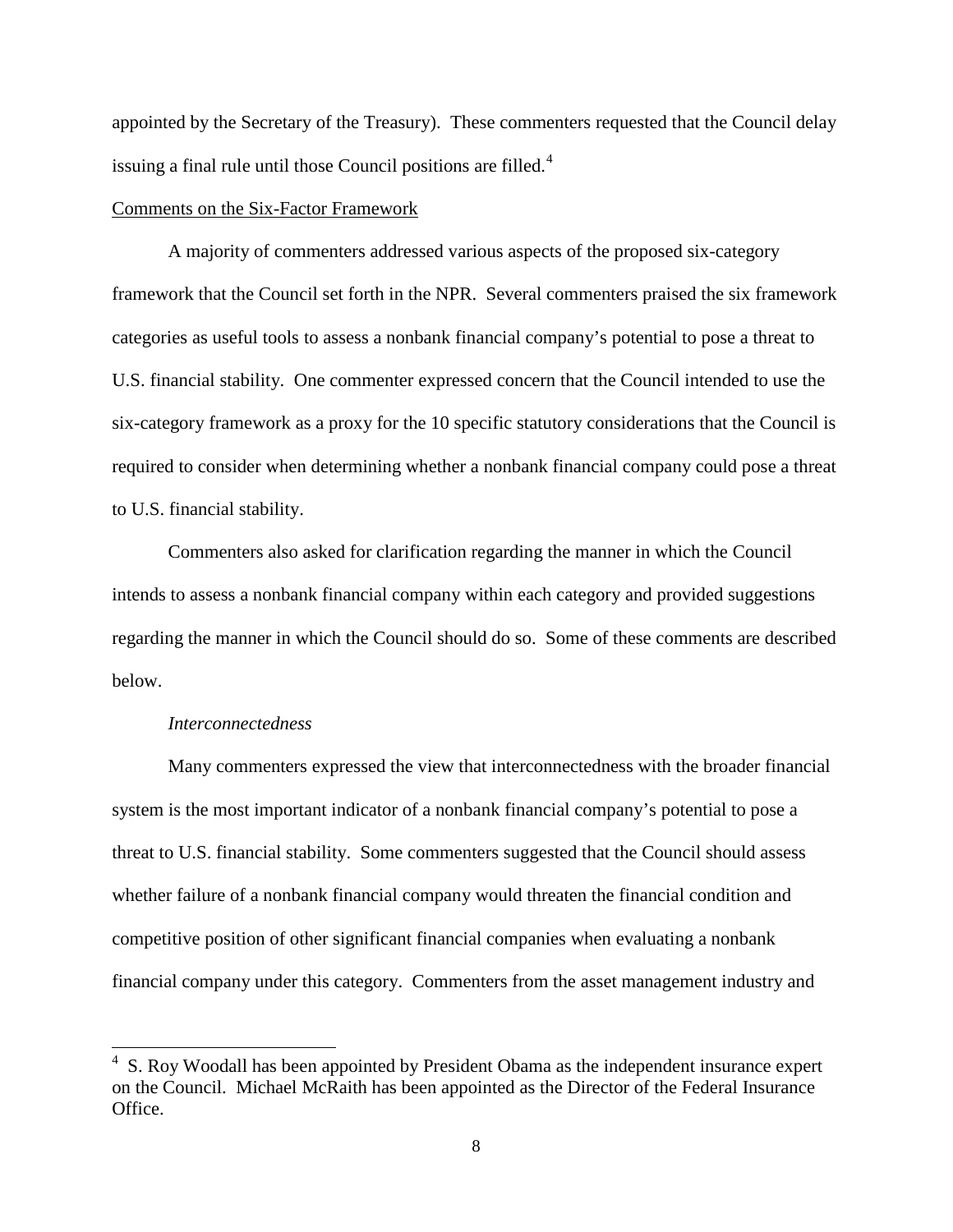the insurance industry provided comments on how interconnectedness should be measured within those industries.

#### *Substitutability*

Many commenters stated that the substitutability of a nonbank financial company's goods or services that are important to the overall financial system is an important factor that the Council should consider in the Determination Process. Commenters from the asset management and insurance industries noted that there is little concentration in the asset management and insurance industries.

## *Size*

Commenters generally noted that size is an important factor that the Council should consider in the Determination Process, but that size alone should not provide a sufficient basis on which to make a determination with respect to a nonbank financial company, absent other considerations, such as the nonbank financial company's interconnectedness or contagion risk. Many commenters expressed concern that the Council had not sufficiently disclosed how it would measure size across different industries.

#### *Leverage*

Some commenters asserted that leverage is an important factor that the Council should consider in the Determination Process, while others suggested that different considerations, such as reliance on debt financing, would provide a more meaningful assessment of the potential of a nonbank financial company to pose a threat to U.S. financial stability. In addition, commenters asked that the Council clarify the manner in which it intends to calculate a nonbank financial company's leverage.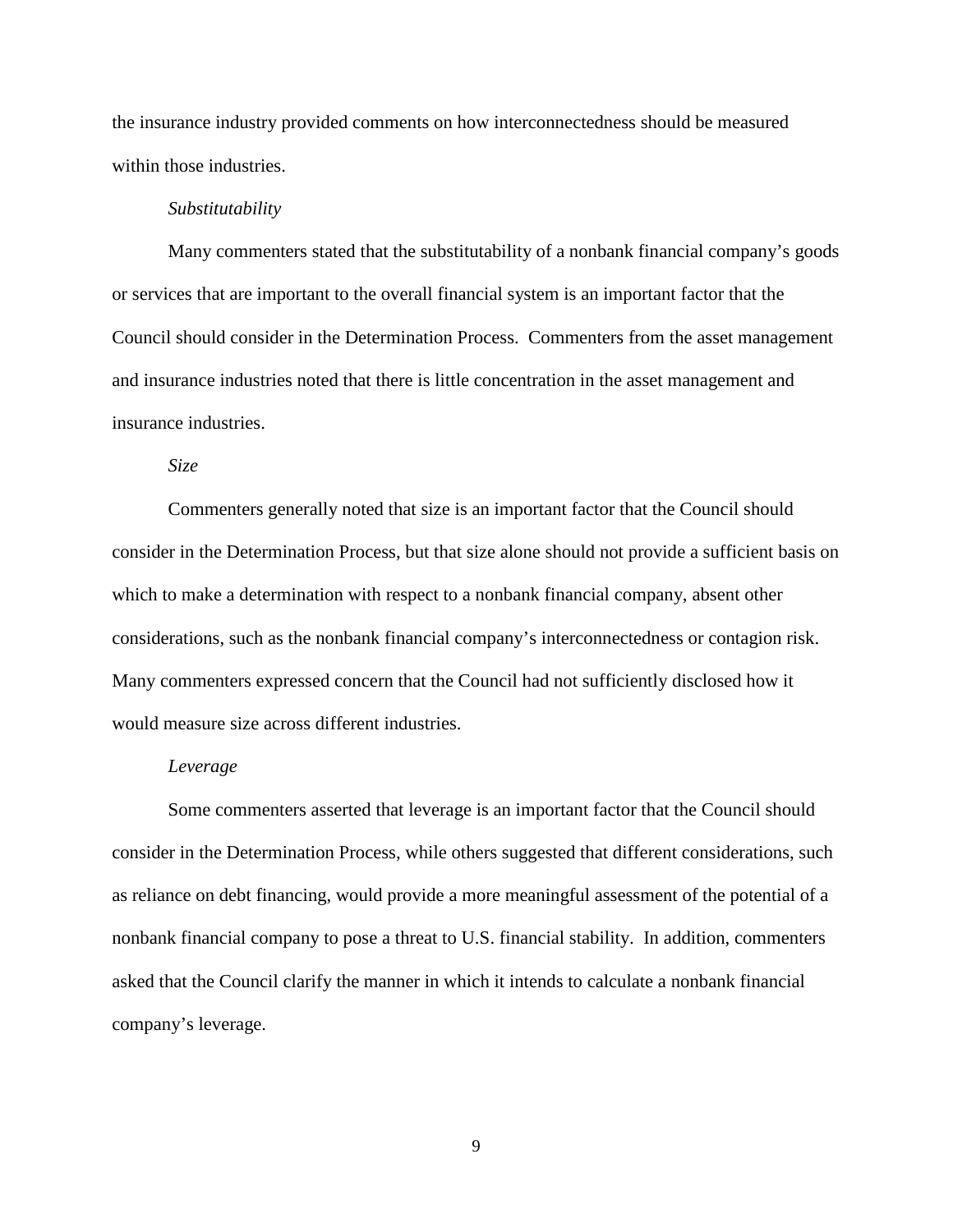#### *Liquidity Risk and Maturity Mismatch*

Commenters generally agreed that liquidity risk and maturity mismatch are important criteria for assessing the likelihood that material financial distress at a nonbank financial company could pose a threat to U.S. financial stability, but certain commenters asked the Council to clarify the manner in which it intends to measure this category. Commenters from the asset management industry expressed the view that firms within the asset management industry are not vulnerable to significant liquidity risk or maturity mismatches. Commenters from the insurance industry noted that the insurance industry has had very little liquidity risk traditionally.

## *Existing Regulatory Scrutiny*

Many commenters stated that an assessment of existing regulatory scrutiny is an important consideration for purposes of determining whether a nonbank financial company could pose a threat to U.S. financial stability. Some commenters suggested that the Council consider not only the degree to which regulatory requirements are already applicable to a particular nonbank financial company, but also any new regulatory requirements to which the nonbank financial company will become subject pursuant to new requirements imposed by the Dodd-Frank Act.

#### **B. The Council's Authority**

Some commenters asserted that the Council does not have the authority to issue rules and regulations setting forth the process and standards it will follow in fulfilling the Council's statutory functions related to nonbank financial company determinations under section 113 of the Dodd-Frank Act. In particular, commenters noted that while the Dodd-Frank Act authorizes the Council to issue such rules as may be necessary for the conduct of the business of the Council,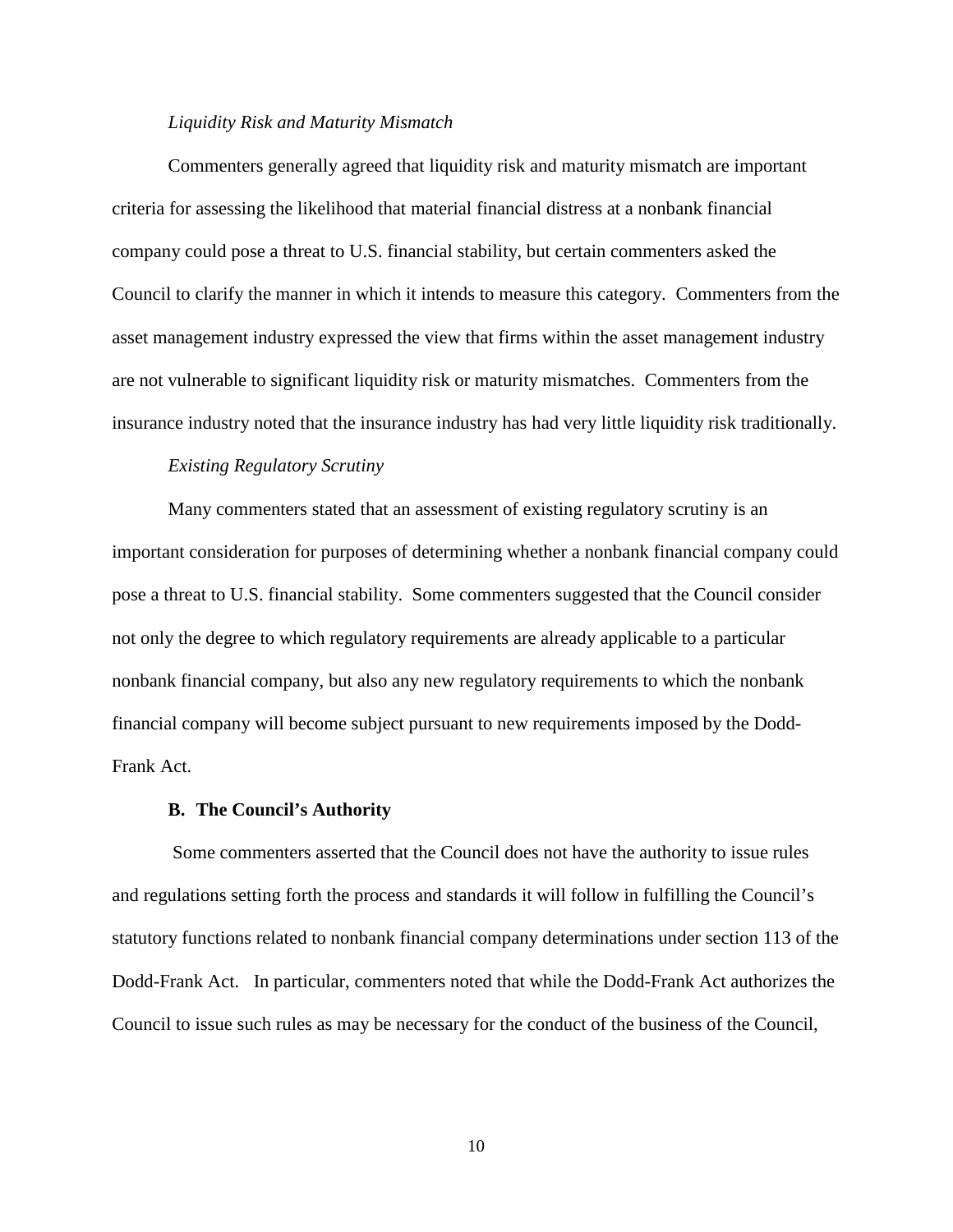the Dodd-Frank Act does not specifically authorize the Council to issue rules or regulations regarding matters related to determinations regarding nonbank financial companies.

## **C. Compliance with the APA**

Commenters stated that the rule is too vague to satisfy the "notice and comment" requirements under the APA, the requirement in Presidential Executive Order 13563, "Improving Regulation and Regulatory Review"<sup>[5](#page-7-0)</sup> that the rule contain clear, specific regulatory criteria and a cost/benefit analysis, or the due process requirements of the United States Constitution.

## **III. Overview of the Proposed Rule and the Proposed Guidance**

In developing the Proposed Rule, the Council has carefully considered the comments received on the ANPR and the NPR, as well as the language and legislative history of the Dodd-Frank Act. After this review, the Council has determined to propose a rule that has been modified to provide additional details about the processes and procedures through which the Council may make a determination under section 113 of the Dodd-Frank Act, and the manner in which a nonbank financial company may respond to and contest a proposed determination.

In addition, the Council is issuing, with a request for comment, as an appendix to the Proposed Rule, the Proposed Guidance. Among other aspects of the Proposed Guidance, the Council invites interested parties to comment on—

• Key terms and concepts related to the Council's determination authority, including "material financial distress" and "threat to financial stability";

<span id="page-10-0"></span> <sup>5</sup> Available at http://www.gpo.gov/fdsys/pkg/FR-2011-01-21/pdf/2011-1385.pdf.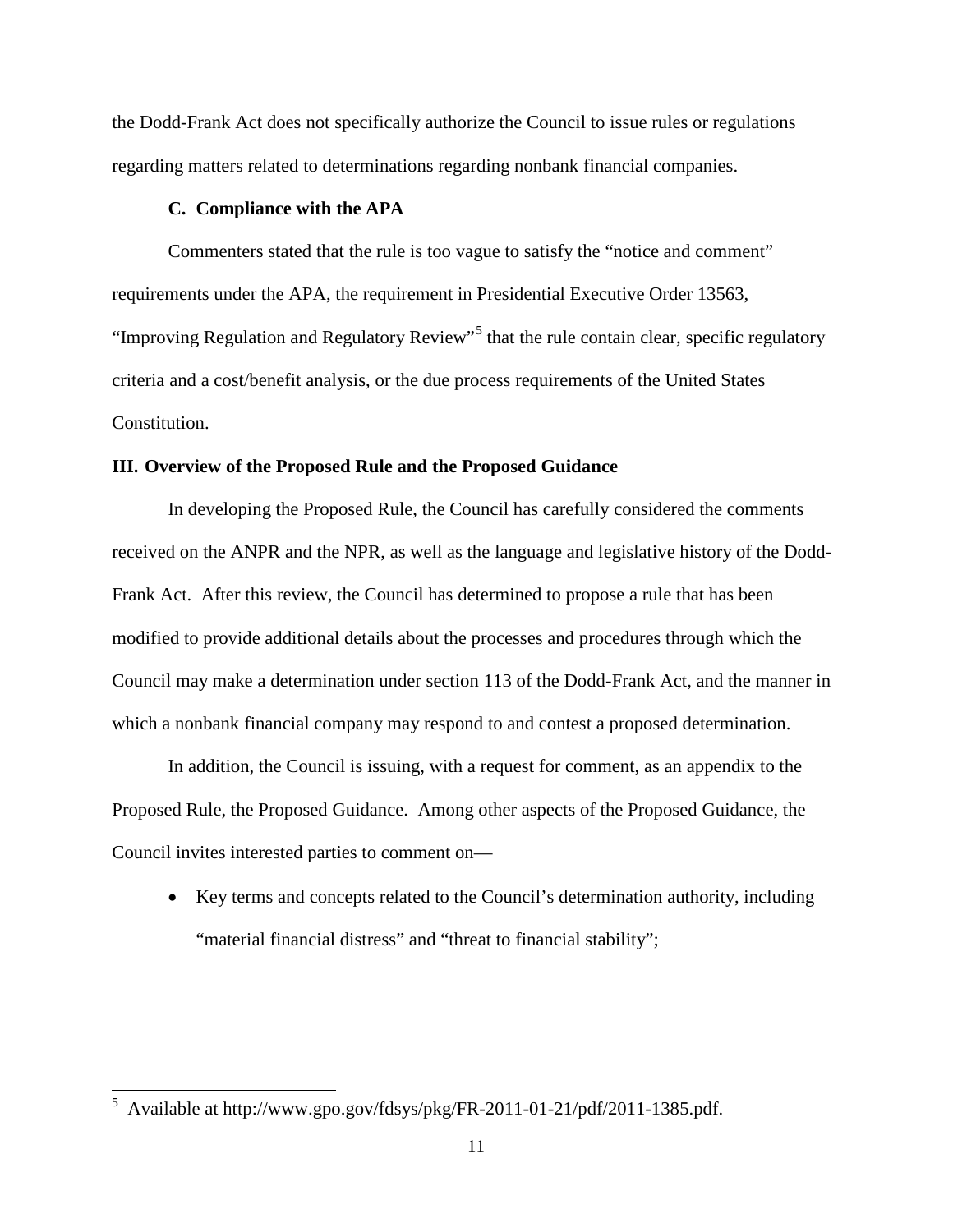- The six-category framework that the Council intends to use to determine whether a nonbank financial company could pose a threat to the financial stability of the United States, including examples of quantitative metrics for assessing each category;
- The six uniform quantitative thresholds that the Council intends to use to identify those nonbank financial companies that will be subject to further evaluation by the Council; and
- The process that the Council intends to follow when considering whether to subject a nonbank financial company to supervision by the Board of Governors and prudential standards.

The Council's ultimate determination will be based on an evaluation of each of the statutory considerations taking into account facts and circumstances relevant to each nonbank financial company.

The Proposed Rule and Proposed Guidance, as well as the Council's responses to the comments received, are discussed in greater detail below.

As noted above under "Overview of Comments," the Council received comments that addressed virtually all aspects of the Council's authority to make a determination with respect to nonbank financial companies under section 113 of the Dodd-Frank Act. The Council is committed to fostering transparency with respect to the Determination Process, and the Proposed Rule and Proposed Guidance are intended to address such concerns by providing a detailed description of: (i) the profile of those nonbank financial companies that the Council likely will evaluate for potential determination so as to minimize the uncertainty to which many commenters referred regarding the Determination Process, and (ii) the metrics that the Council intends to use when analyzing companies at various stages of the Determination Process,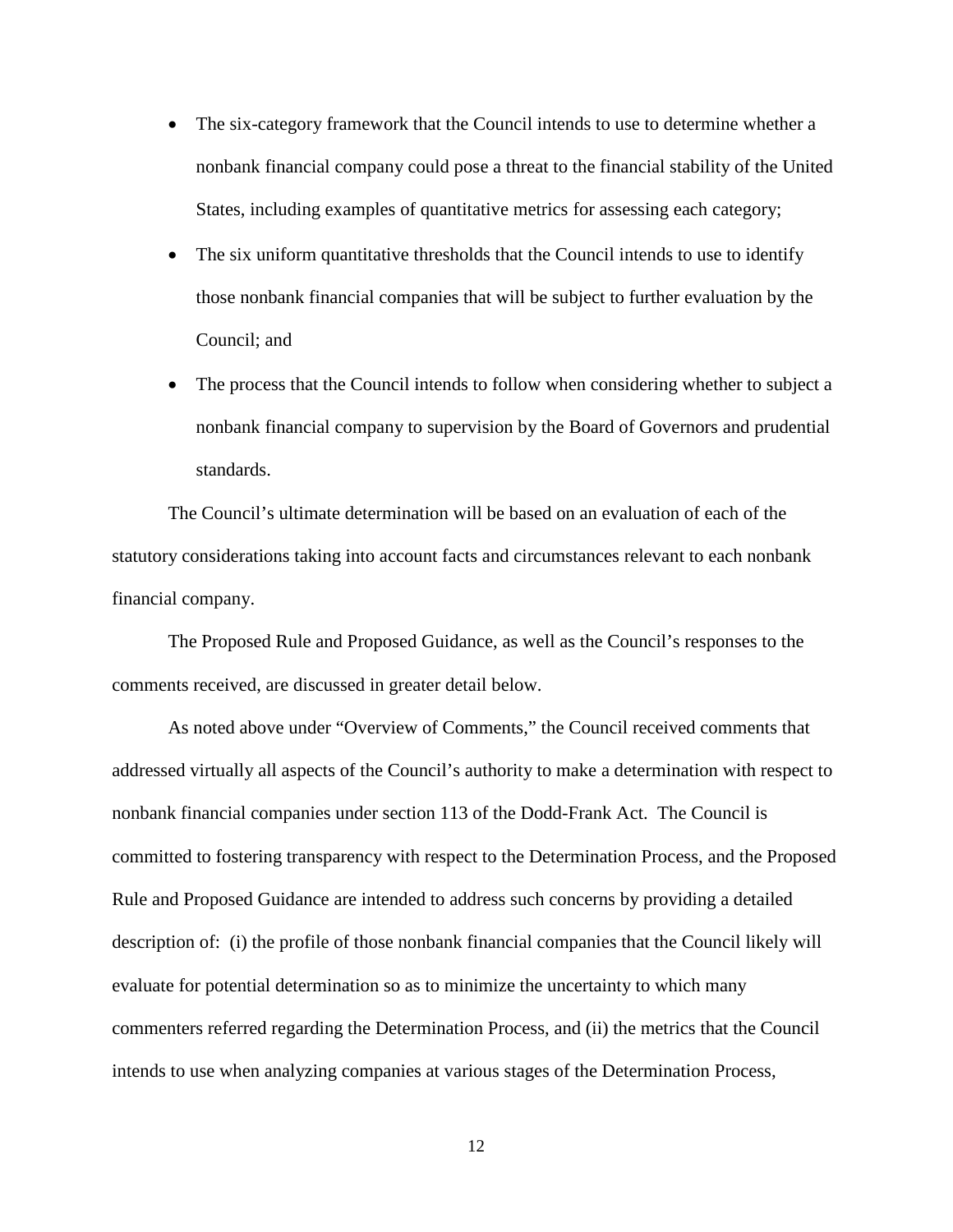including examples of the metrics that the Council intends to use when evaluating a nonbank financial company using the six-category framework.

The Council has numerous authorities and tools to carry out its statutory duty to monitor the financial stability of the United States. In addition to the Council's determination authority under section 113 of the Dodd-Frank Act, the Council has the authority to make recommendations to primary financial regulatory agencies to apply new or heightened standards and safeguards for a financial activity or practice conducted by bank holding companies or nonbank financial companies under the jurisdiction of such agencies if the Council determines that the conduct, scope, nature, size, scale, concentration, or interconnectedness of such activity or practice could create or increase the risk of significant liquidity, credit, or other problems spreading among bank holding companies and nonbank financial companies, U.S. financial markets, or low-income, minority, or underserved communities.<sup>[6](#page-10-0)</sup> In addition, the Council may designate financial market utilities and payment, clearing and settlement activities that the Council determines are, or are likely to become, systemically important.<sup>[7](#page-12-0)</sup> The Council expects that its response to any potential threat to financial stability will be based on an assessment of the circumstances.

Pursuant to section 115(a) of the Dodd-Frank Act, the Council may also make recommendations to the Board of Governors concerning the establishment and refinement of prudential standards and reporting and disclosure standards applicable to nonbank financial companies supervised by the Board of Governors pursuant to section 113 of the Dodd-Frank Act. In making such recommendations, the Dodd-Frank Act also authorizes the Council to differentiate among companies on an individual basis or by category, taking into consideration

<span id="page-12-1"></span><span id="page-12-0"></span>See 12 U.S.C. 5330(a).

See 12 U.S.C. 5463(a)(1).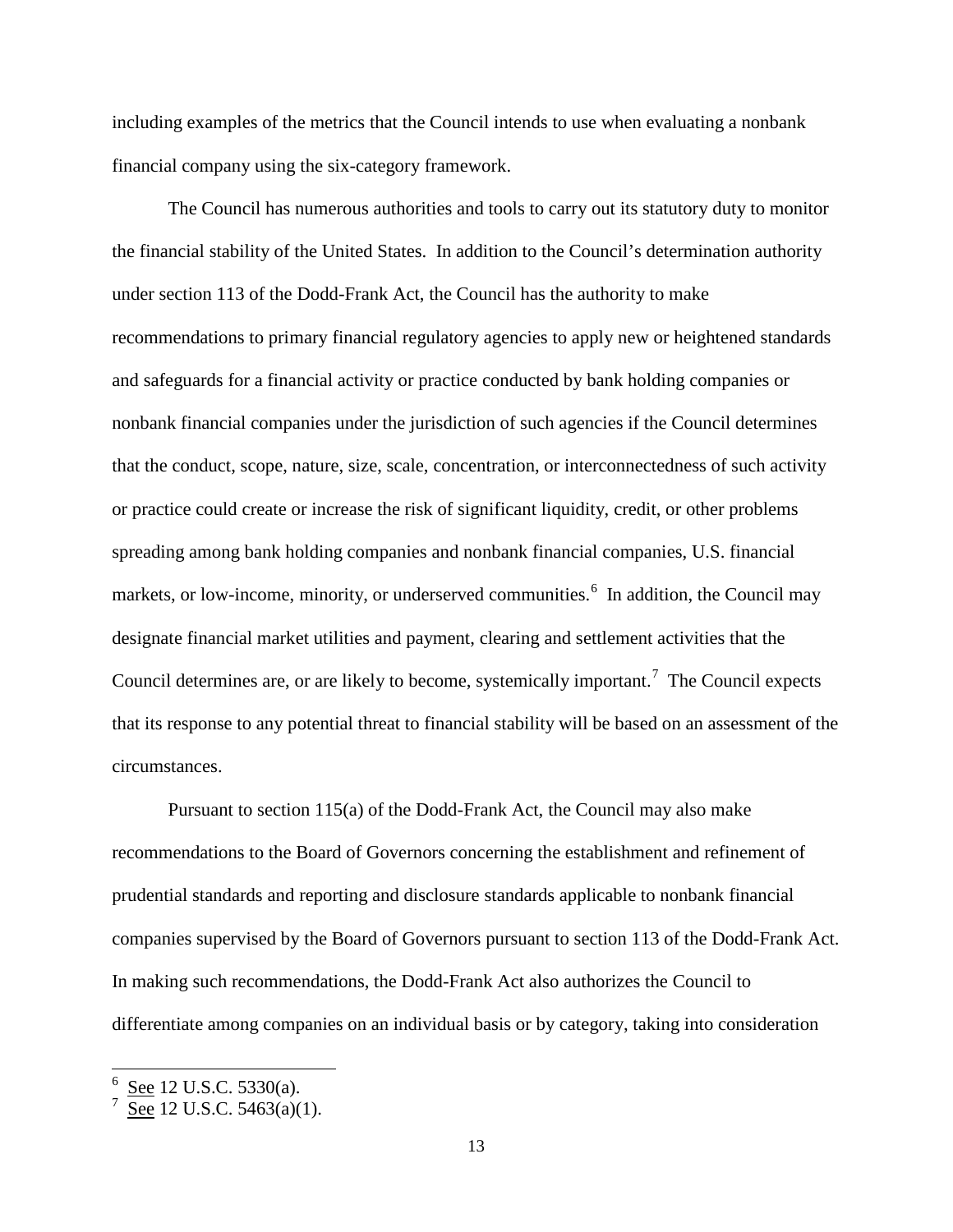their capital structure, riskiness, complexity, financial activities (including the financial activities of their subsidiaries), size, and any other risk-related factors that the Council deems appropriate. In addition, section 165 of the Dodd-Frank Act gives the Board of Governors the ability to tailor the application of the prudential standards on its own.

Commenters are encouraged to provide comment on the Proposed Rule and Proposed Guidance. The Council will consider comments received on the Proposed Rule and Proposed Guidance as the Council continues to develop the approach that the Council intends to take in the Determination Process.

## **A. Statutory Considerations for Determinations**

Section 113 of the Dodd-Frank Act authorizes the Council to subject a nonbank financial company to supervision by the Board of Governors and prudential standards if the Council determines that (i) material financial distress at the nonbank financial company could pose a threat to the financial stability of the United States (the "First Determination Standard"), or (ii) the nature, scope, size, scale, concentration, interconnectedness, or mix of the activities of the nonbank financial company could pose a threat to the financial stability of the United States (the "Second Determination Standard").

Pursuant to the provisions of the Dodd-Frank Act, the Council is required to consider the following statutory considerations when evaluating whether to make this determination with respect to a nonbank financial company:<sup>[8](#page-12-1)</sup>

- (A) The extent of the leverage of the company;
- (B) The extent and nature of the off–balance-sheet exposures of the company;

<span id="page-13-0"></span><sup>&</sup>lt;sup>8</sup> This list reflects the statutory considerations applicable to a determination with respect to a U.S. nonbank financial company. The Council is required to consider similar factors in making a determination with respect to a foreign nonbank financial company.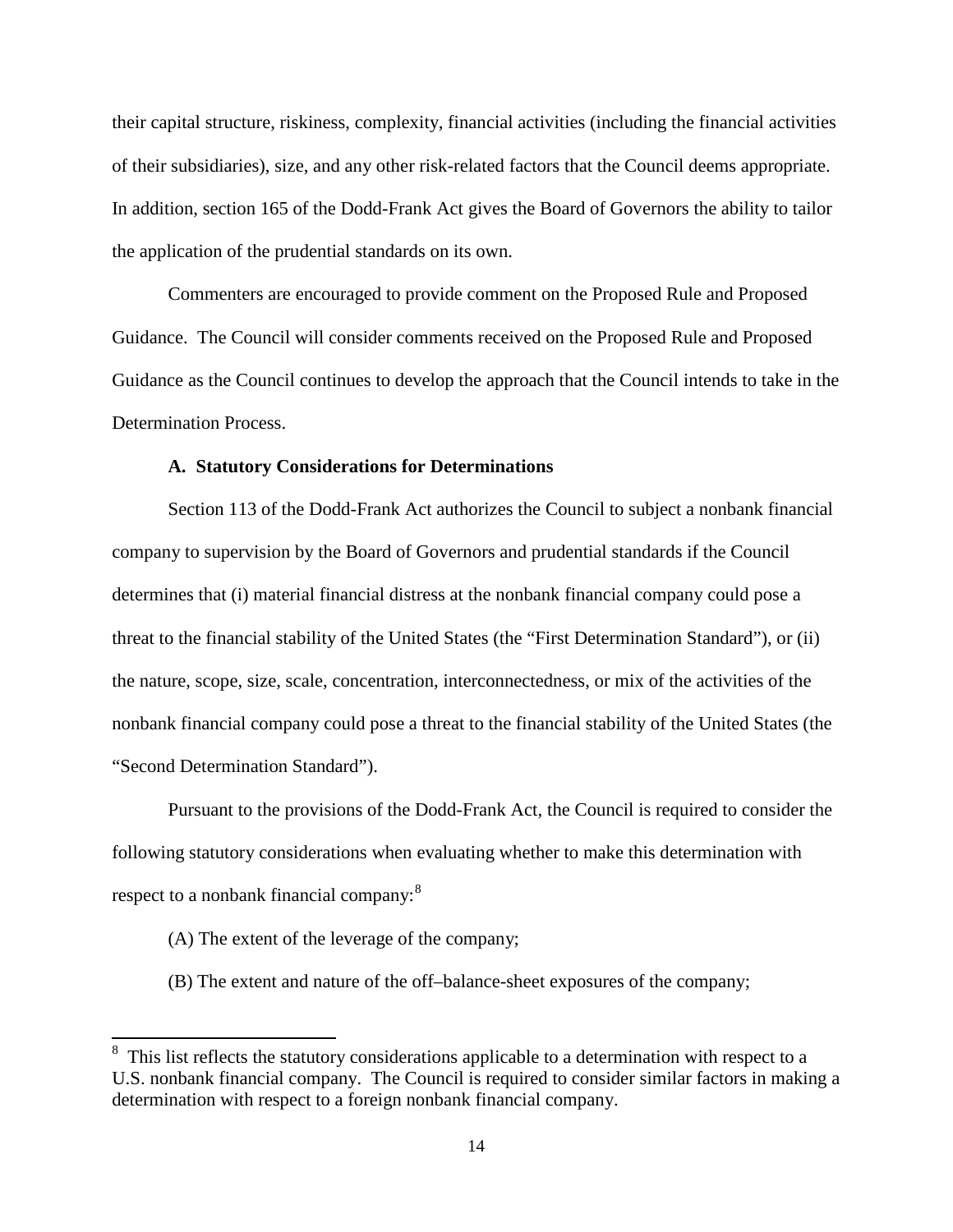(C) The extent and nature of the transactions and relationships of the company with other significant nonbank financial companies and significant bank holding companies; (D) The importance of the company as a source of credit for households, businesses, and State and local governments and as a source of liquidity for the U.S. financial system; (E) The importance of the company as a source of credit for low-income, minority, or underserved communities, and the impact that the failure of such company would have on the availability of credit in such communities;

(F) The extent to which assets are managed rather than owned by the company, and the extent to which ownership of assets under management is diffuse;

(G) The nature, scope, size, scale, concentration, interconnectedness, and mix of the activities of the company;

(H) The degree to which the company is already regulated by one or more primary financial regulatory agencies;

(I) The amount and nature of the financial assets of the company;

(J) The amount and types of the liabilities of the company, including the degree of reliance on short-term funding; and

(K) Any other risk-related factors that the Council deems appropriate.

The Council intends to take into account each of the 10 statutory considerations when determining whether one of the statutory standards for determination has been met. The Council included each of the statutory considerations in the rule text in the NPR and has retained this rule text in the Proposed Rule. The Council has provided additional detail in the Proposed Guidance regarding the manner in which the Council intends to assess nonbank financial companies under the First and Second Determination Standards. The Council has set forth proposed definitions of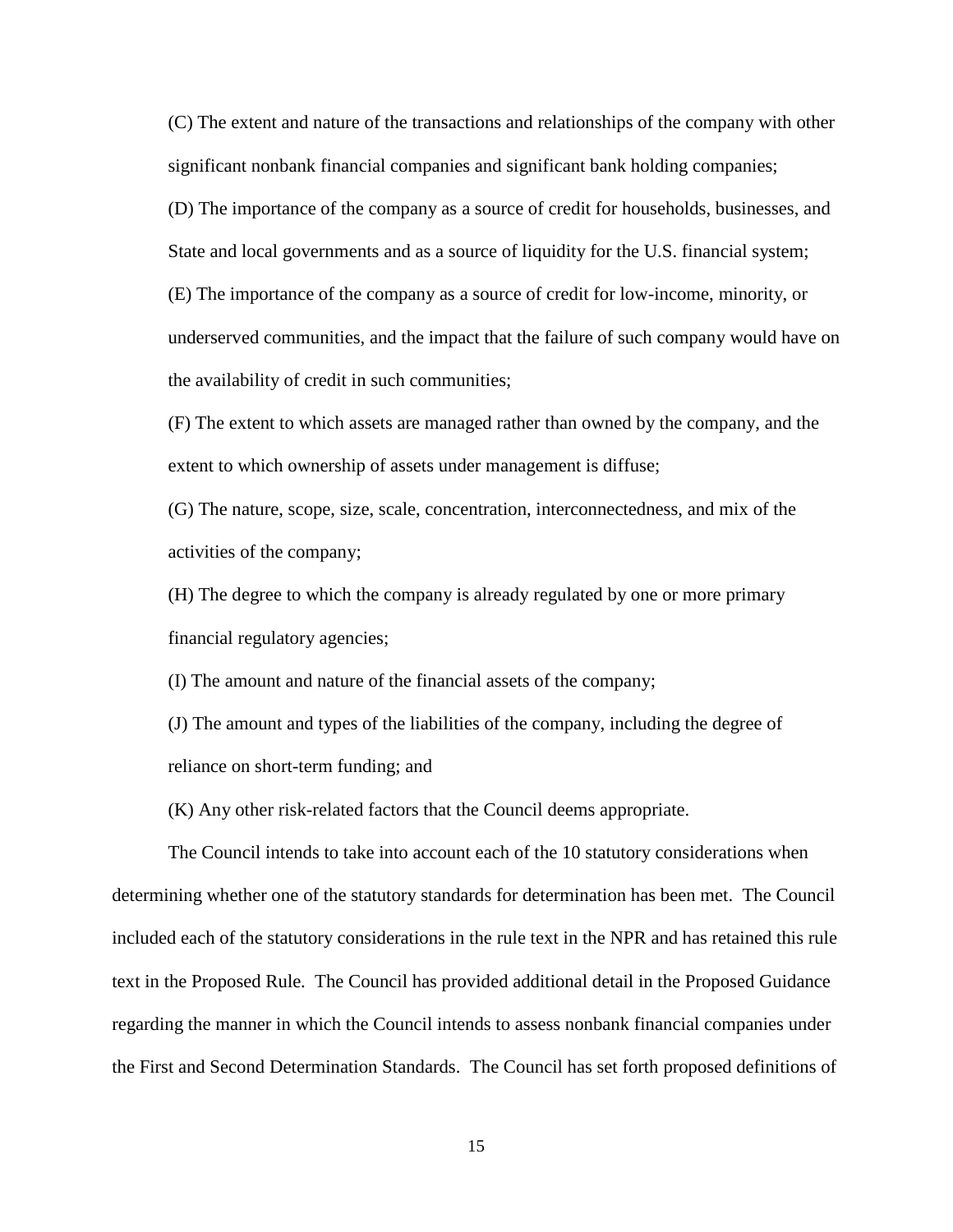the terms "material financial distress," which is relevant to the First Determination Standard, and "threat to U.S. financial stability," which is relevant to both determination standards. The Proposed Guidance also describes the channels the Council believes are most likely to facilitate the transmission of the negative effects of a nonbank financial company's material financial distress or activities to other firms and markets, thereby posing a threat to U.S. financial stability.

In exercising its anti-evasion authority with respect to a U.S. nonbank financial company or foreign nonbank financial company, the Council must consider the relevant statutory factors applicable to a U.S. or foreign nonbank financial company, respectively. The Proposed Rule retains the process for making anti-evasion determinations that was set forth in the NPR. The Council may make such a determination either on its own initiative or at the request of the Board of Governors.

## **B. Process for Identifying Nonbank Financial Companies for Further Evaluation**

In response to comments requesting more detail regarding the Determination Process, the Proposed Guidance provides a detailed description of the manner in which the Council intends to conduct the Determination Process. For example, the Proposed Guidance provides a description of the manner in which the Council intends to identify nonbank financial companies for further evaluation. The Council intends to evaluate a broad group of nonbank financial companies by applying uniform quantitative thresholds representing the framework categories that are more readily quantified, namely size, interconnectedness, leverage, and liquidity risk and maturity mismatch. A nonbank financial company would be subject to additional review if it meets both the size threshold and any one of the other quantitative thresholds. The Council believes that this set of thresholds will help a nonbank financial company predict whether such company will likely be subject to additional review by the Council.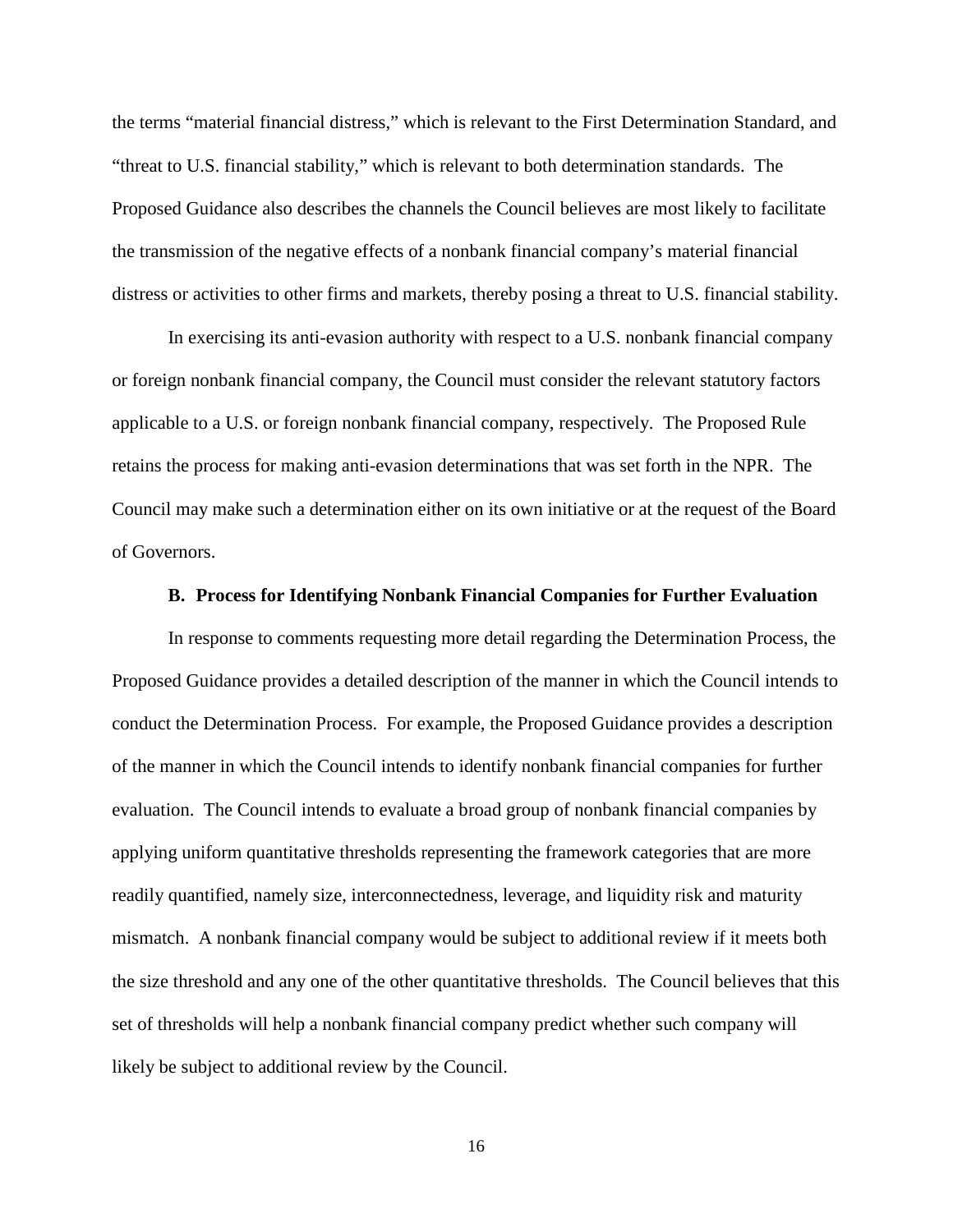In addition to a discussion of the analytic framework, the Proposed Guidance describes the manner in which the Council intends to analyze the companies included in each subsequent stage in the Determination Process to determine whether any nonbank financial company initially identified could pose a threat to U.S. financial stability.

The Council expects that the detailed description of the Determination Process contained in the Proposed Guidance, including the discussion of the analytic framework, will mitigate many of the potential negative effects that could result from the perceived uncertainty regarding the Determination Process. However, as discussed in the Proposed Guidance, the Council does not believe that a determination decision can be reduced to a formula. Each determination will be made on a firm-specific basis, taking into account qualitative, as well as quantitative, information that the Council deems relevant to a particular nonbank financial company.

## **C. Analytic Framework for Determinations**

As set forth in the NPR, the Council proposes to use a six-category framework that is designed to incorporate each of the 10 statutory considerations for evaluating whether a nonbank financial company meets one of the two Determination Standards. The Council has incorporated the statutory considerations into the following six factors:  $(1)$  size,  $(2)$  interconnectedness,  $(3)$ substitutability, (4) leverage, (5) liquidity risk and maturity mismatch, and (6) existing regulatory scrutiny. Three of the six categories seek to assess the potential impact of a nonbank financial company's financial distress on the broader economy: size, substitutability and interconnectedness. The remaining three categories seek to assess the vulnerability of a nonbank financial company to financial distress: leverage, liquidity risk and maturity mismatch, and existing regulatory scrutiny of the nonbank financial company. The NPR contained a table that illustrated the relationship between the 10 statutory considerations and the six framework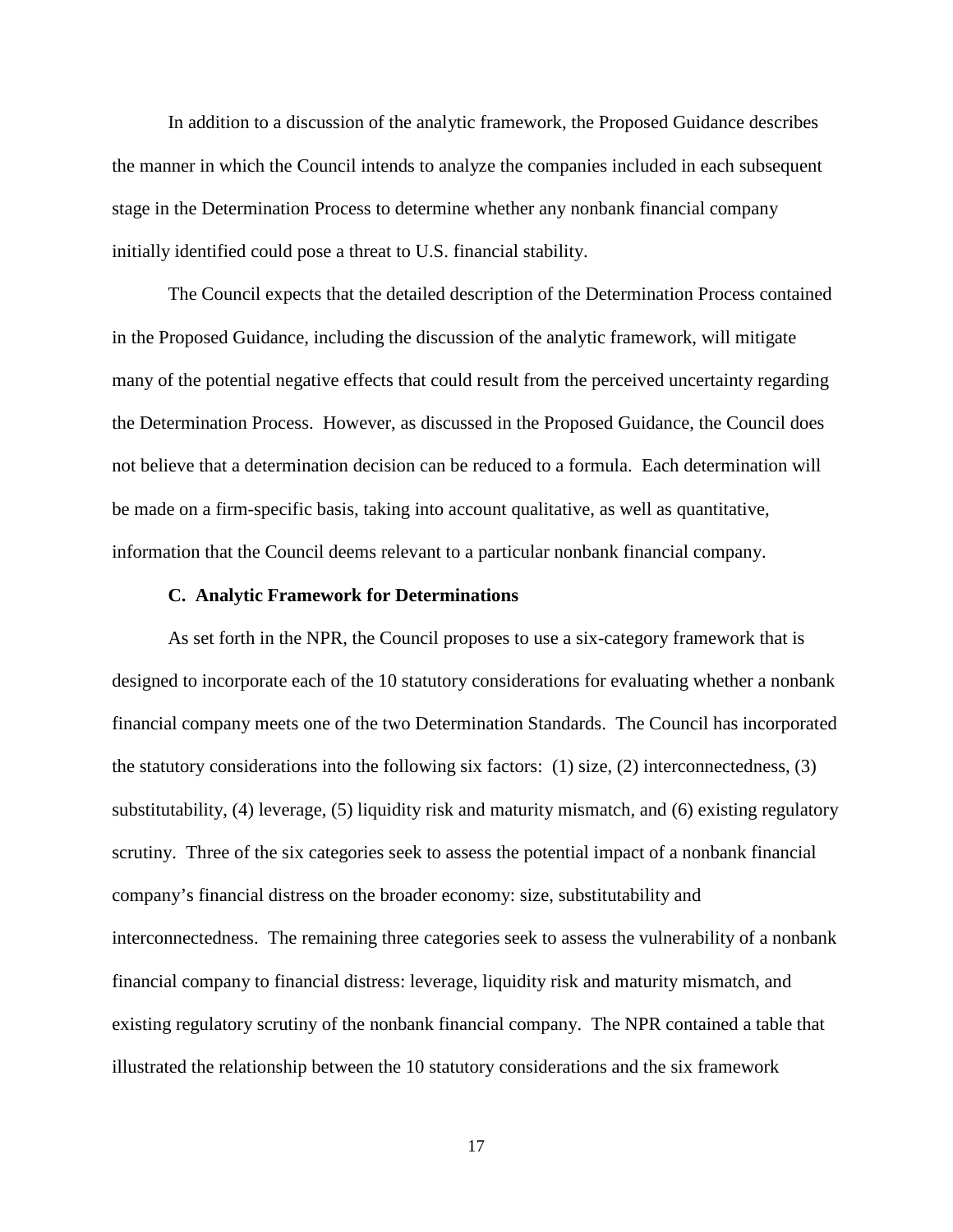categories. The table is also included in the Proposed Guidance. In response to requests by commenters, the Proposed Guidance provides further detail regarding the Council's rationale for selecting the six framework categories and provides additional clarity regarding the manner in which the six-category analytic framework incorporates each of the statutory considerations. As requested by commenters, the Proposed Guidance also sets forth examples of metrics that the Council intends to use when evaluating a nonbank financial company in each of the six categories. These metrics include several metrics proposed by commenters.

#### **D. Additional Detail Regarding the Determination Process**

In response to the public comments requesting more transparency and clarity regarding the criteria that will inform the Determination Process, the Council has developed a three-stage process the Council expects to apply for determinations in non-emergency situations. Each stage of the Determination Process would involve an analysis based on an increasing amount of information to determine whether a nonbank financial company meets either Determination Standard. The Proposed Guidance provides a detailed discussion of the proposed three-stage review process.

The first stage of the process ("Stage 1") is designed to narrow the universe of nonbank financial companies to a smaller set of nonbank financial companies using quantitative thresholds that are broadly applicable across the financial sector. Stage 1 is not intended to indicate a determination by the Council that the nonbank financial companies identified during Stage 1 meet one of the Determination Standards. Rather, Stage 1 is intended to identify those nonbank financial companies that should be subject to further evaluation in subsequent stages of review. In the second stage of the process ("Stage 2"), the Council will conduct a comprehensive analysis of the potential for the identified nonbank financial companies to pose a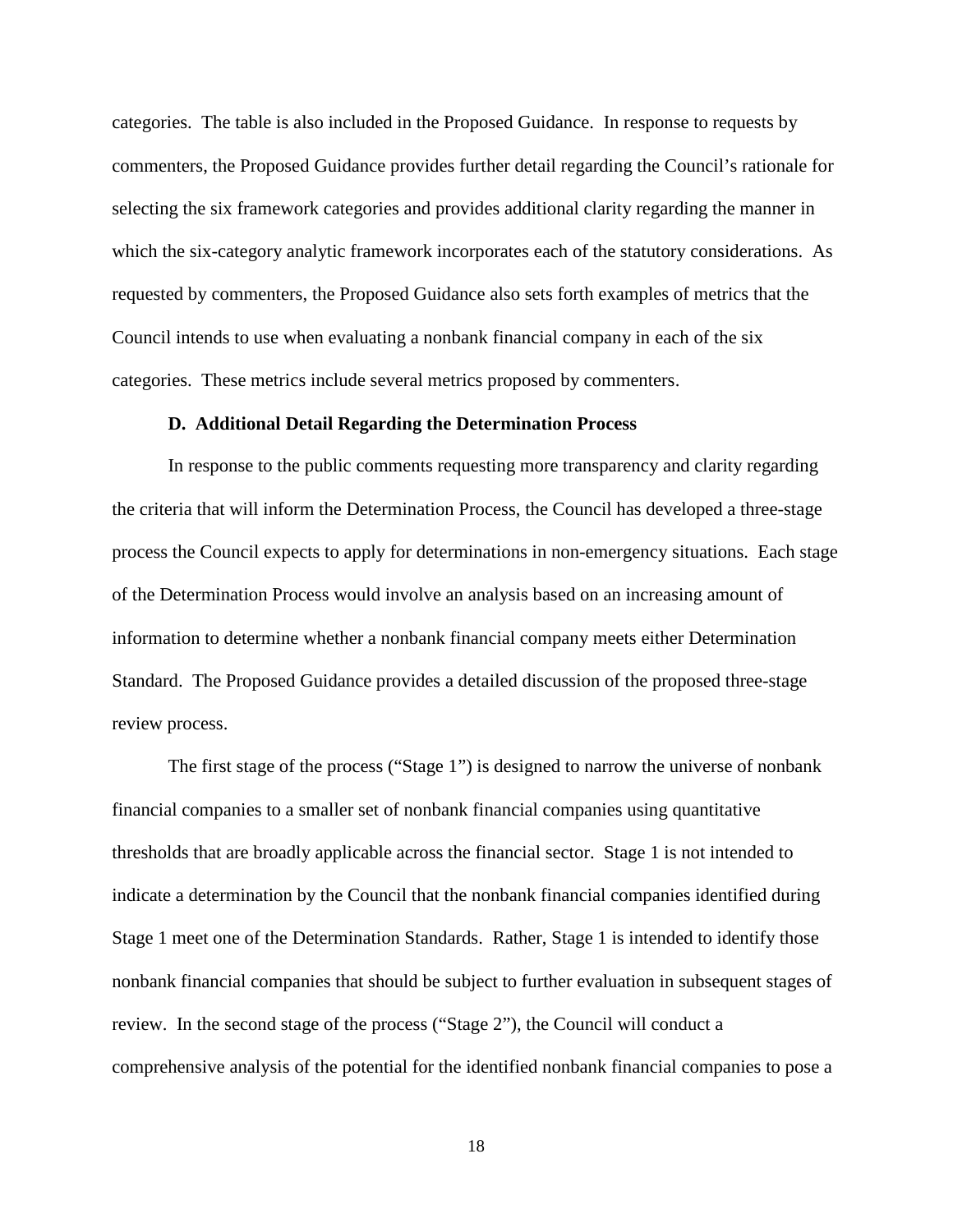threat to U.S. financial stability. In general, this analysis will be based on a broad range of quantitative and qualitative information available to the Council through existing public and regulatory sources, including industry- and firm-specific metrics beyond those analyzed in Stage 1, and information obtained from the company voluntarily.

Based on the analysis conducted during Stage 2, the Council intends to contact those nonbank financial companies that the Council believes merit further review in the third stage ("Stage 3"). Stage 3 will build on the Stage 2 analysis using quantitative and qualitative information collected directly from the nonbank financial company by the Office of Financial Research (the "OFR") or the appropriate regulatory agency in addition to the otherwise available information considered during Stages 1 and 2. The Council will determine whether to subject a nonbank financial company to Board of Governors supervision and prudential standards based on the results of the analyses conducted during each stage of review.

The Council considered several alternative quantitative approaches in developing a method to identify a subset of companies for additional review during Stage 1 and concluded that the thresholds-based approach set forth in the Proposed Guidance is the most appropriate method to identify this subset. In the Council's view, the thresholds-based approach provides the maximum possible transparency to the market, thereby reducing the likelihood that uncertainty about the Determination Process could negatively affect financial markets. Furthermore, the Council selected the particular Stage 1 quantitative thresholds due to their applicability to nonbank financial companies that operate in different types of financial markets and industries, and because the data underlying these thresholds are generally available from existing public and regulatory sources. Thus, nonbank financial companies should be able to reproduce the Council's initial assessments of nonbank financial companies.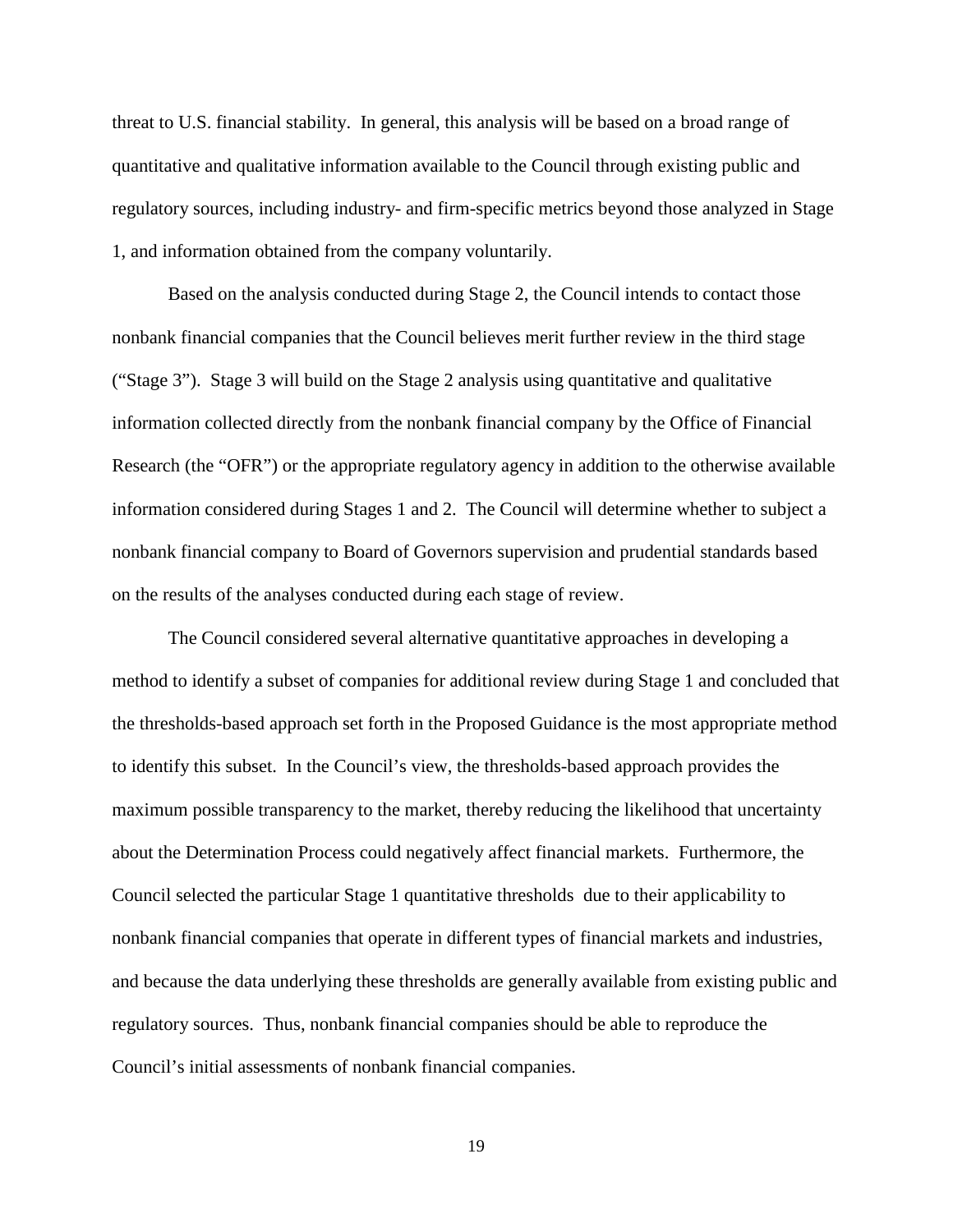The Council recognizes that the quantitative thresholds it has identified for application during Stage 1 may not provide an appropriate means to identify a subset of nonbank financial companies for further review in all cases across all financial industries and firms. While the Council will apply the Stage 1 thresholds to all types of nonbank financial companies, including financial guarantors, asset management companies, private equity firms, and hedge funds, these companies may pose risks that are not well-measured by the quantitative thresholds approach.

With respect to hedge funds and private equity firms in particular, the Council intends to apply the Stage 1 thresholds, but recognizes that less data is generally available about these companies than about certain other types of nonbank financial companies. Beginning in 2012, advisers to hedge funds and private equity firms and commodity pool operators and commodity trading advisors will be required to file Form PF with the Securities and Exchange Commission or the Commodity Futures Trading Commission, as applicable, on which form such companies will make certain financial disclosures. Using these and other data, the Council will consider whether to establish an additional set of metrics or thresholds tailored to evaluate hedge funds and private equity firms and their advisers.

In addition, the Council, its member agencies, and the OFR will analyze the extent to which there are potential threats to U.S. financial stability arising from asset management companies. This analysis will consider what threats exist, if any, and whether such threats can be mitigated by subjecting such companies to Board of Governors supervision and prudential standards, or whether they are better addressed through other regulatory measures. The Council may issue additional guidance for public comment regarding potential additional metrics and thresholds relevant to asset manager determinations.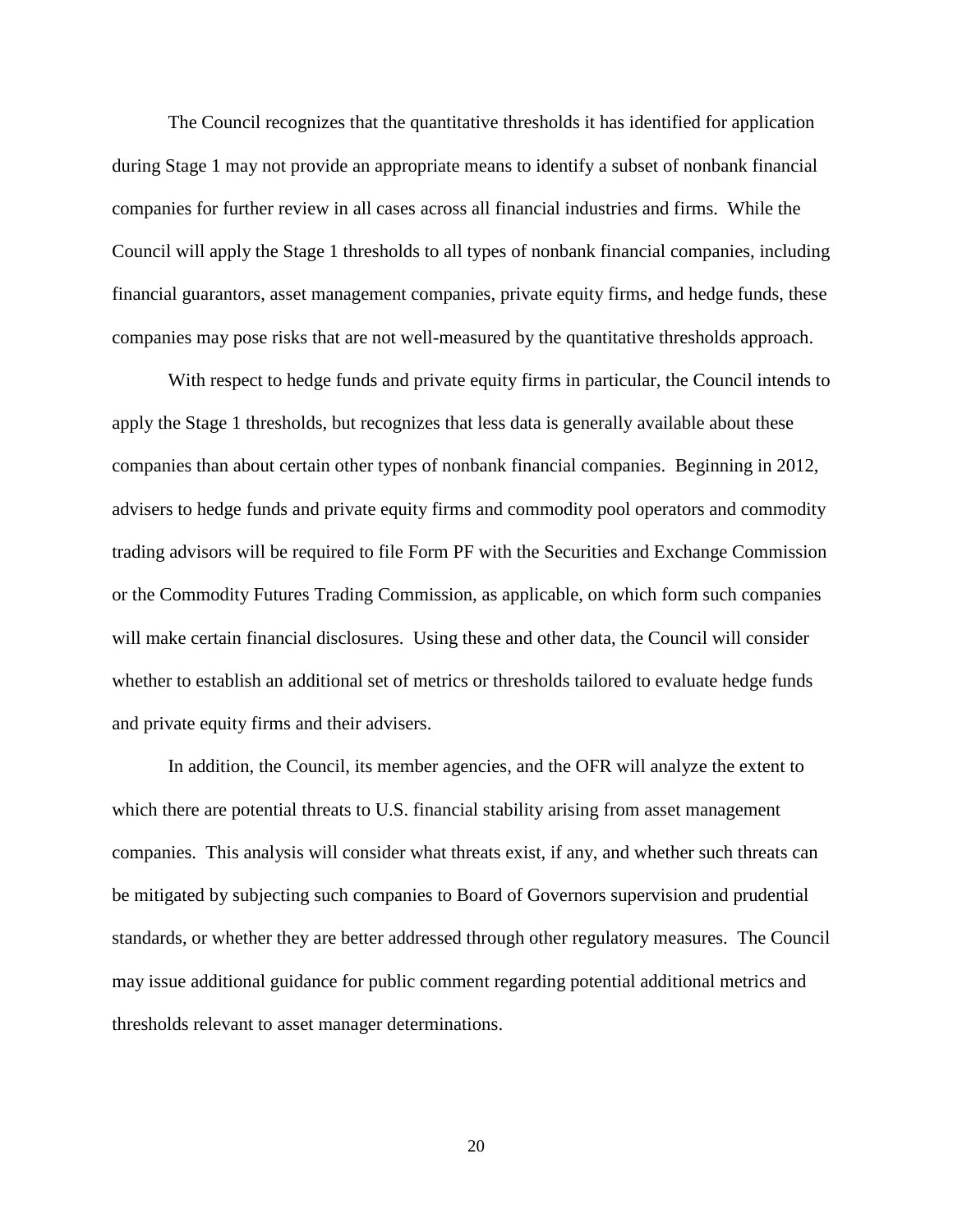Generally, as reporting requirements evolve and new data about certain industries and nonbank financial companies become available, the Council expects to review the quantitative thresholds as appropriate based on this new information. For example, the Council's analysis will be informed by credit exposure data proposed to be collected under section 165 of the Dodd-Frank Act by the Federal Deposit Insurance Corporation and the Board of Governors. Similarly, pursuant to reporting and disclosure requirements being implemented under the Dodd-Frank Act, Council members will gain access to additional information through swap data repositories.

The Council recognizes that the proposed Stage 1 threshold to measure a nonbank financial company's derivative liabilities captures only the current exposure, rather than the current and potential future exposure created by the nonbank financial company's outstanding derivatives. The SEC and CFTC have proposed rules to define the terms "major swap participant" ("MSP") and "major security-based swap participant" ("MSBSP") that contain a methodology to measure the potential future exposure created by an entity's outstanding derivatives.

Once the final rules establishing the MSP and MSBSP definitions have been adopted, the rules regarding reporting of data on swaps and security-based swaps come into effect, and data have been collected pursuant to those rules, the Council intends to establish a new Stage 1 threshold based on factors such as a nonbank financial company's current and potential future exposure from its outstanding derivatives for purposes of determining whether some or all MSPs, MSBSPs, or other firms will be subject to further examination in Stage 2.

In all instances, the Council reserves the right, in its discretion, to subject any nonbank financial company, irrespective of whether such company was identified in Stage 1, to further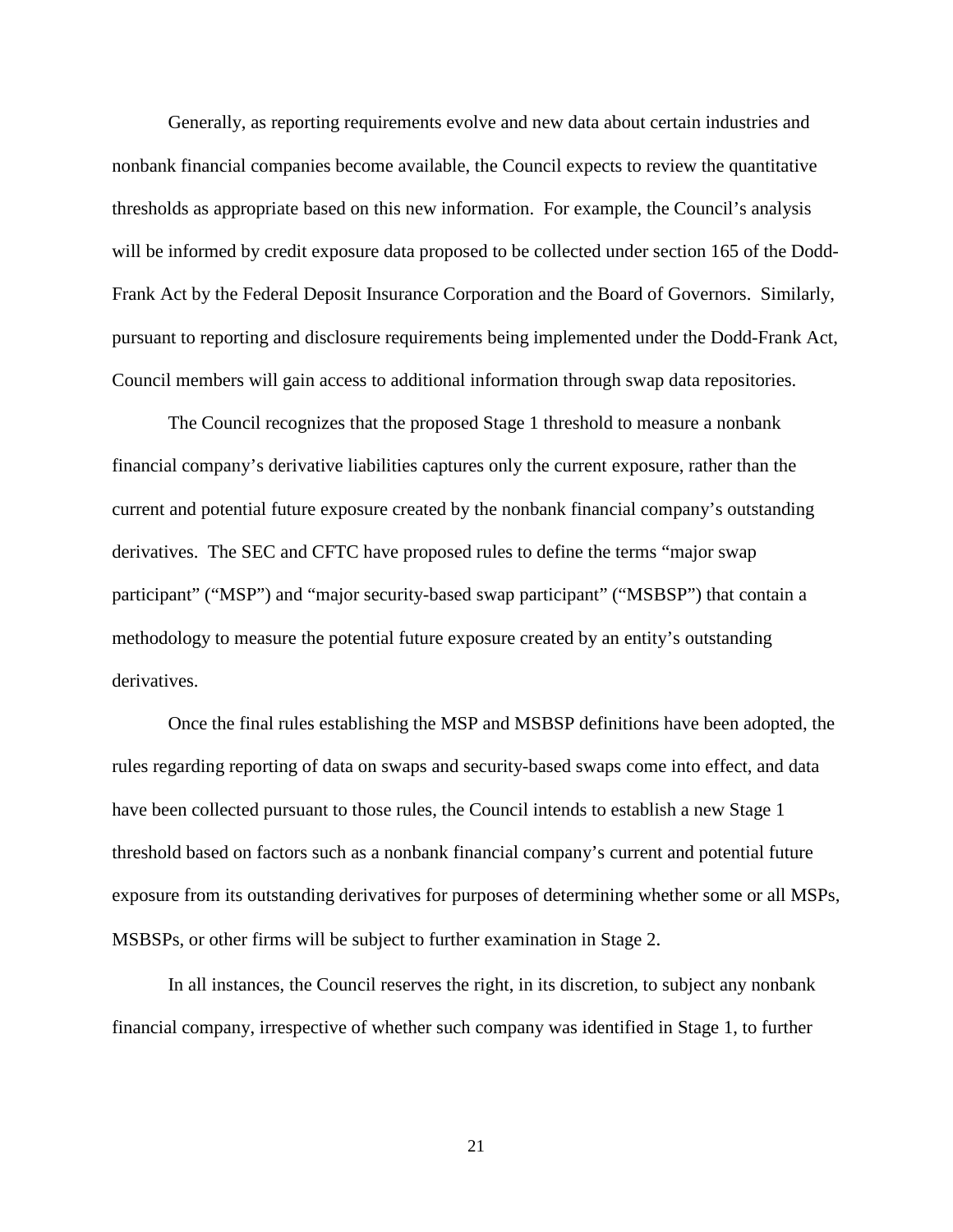review if the Council believes that further analysis of the company is warranted to determine if the company could pose a threat to U.S. financial stability.

After a subset of nonbank financial companies has been identified in Stage 1, the Council intends to conduct a robust analysis of the potential threat that each of those nonbank financial companies could pose to U.S. financial stability based on information available to the Council through existing public and regulatory sources, including information possessed by the company's primary financial regulatory agency or home country supervisor, as appropriate. In contrast to the application of uniform quantitative thresholds to a broad group of nonbank financial companies in Stage 1, the Council intends to evaluate the risk profile and characteristics of each individual nonbank financial company in Stage 2 based on a wide range of quantitative and qualitative industry- and company-specific factors. This analysis will use the six-category analytic framework described in section C above. In addition, the Stage 2 evaluation will include a review, based on available data, of whether the resolution of a nonbank financial company could pose a threat to U.S. financial stability.

Following Stage 2, nonbank financial companies that are selected for additional review will receive notice that they are being considered for a proposed determination and will be subject to further evaluation during Stage 3. As discussed in greater detail in the Proposed Guidance, during the Stage 3 review, the Council intends to conduct an in-depth analysis of the nonbank financial company's potential to pose a threat to financial stability based on information obtained directly from the nonbank financial company and the information previously obtained by the Council during prior stages of review. The Council believes that in this stage of the evaluation, the Council likely will consider qualitative factors, including considerations that could mitigate or aggravate the potential of a nonbank financial company to pose a threat to U.S.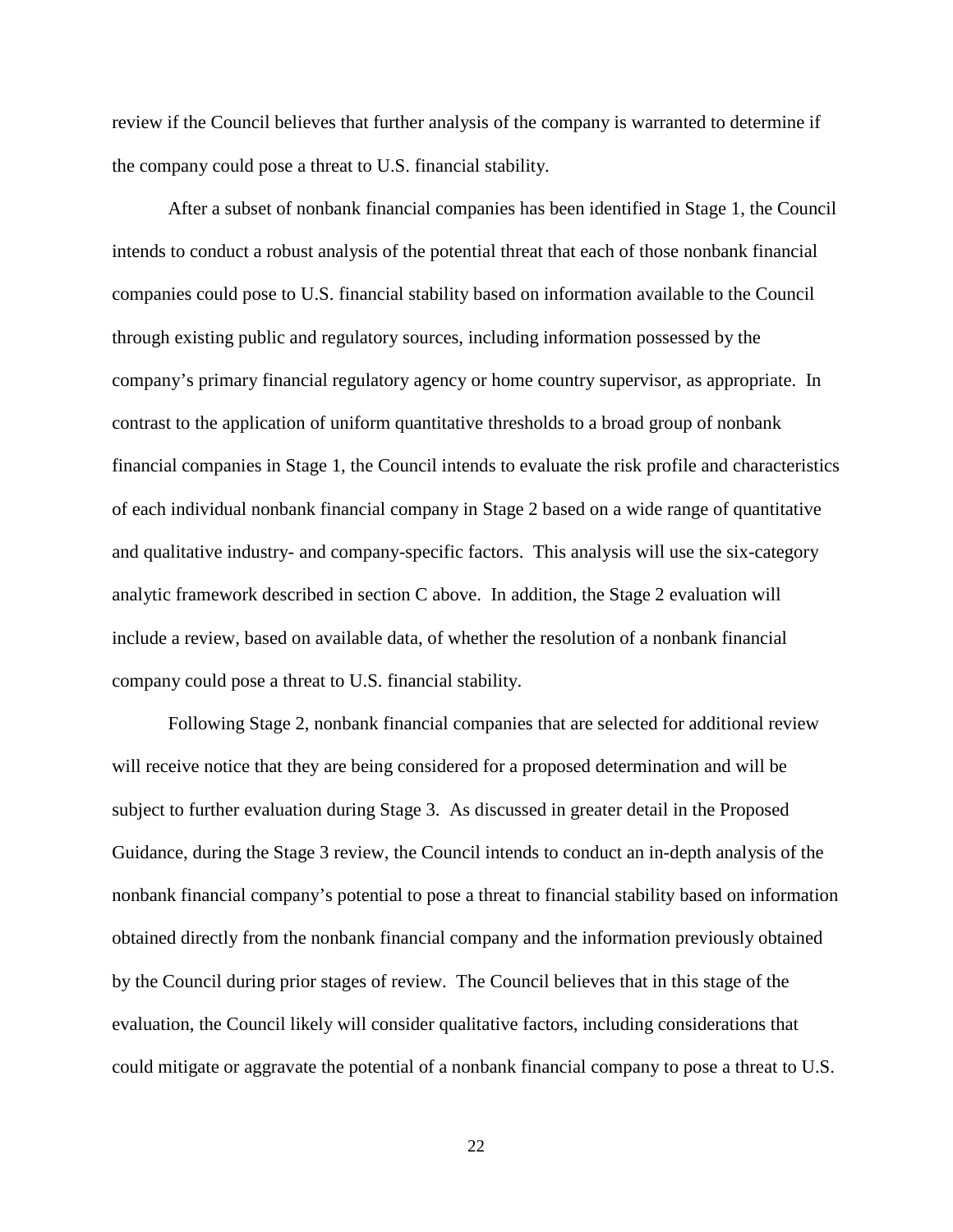financial stability, such as the nonbank financial company's resolvability, the opacity of the nonbank financial company's operations, its complexity, and the extent to which the nonbank financial company is subject to existing regulatory scrutiny and the nature of such scrutiny.

Based on the analysis performed in Stages 2 and 3, the Council may consider whether to determine by vote to subject any of the nonbank financial companies to a proposed determination. Prior to making a proposed determination, the Council may (i) consult with the nonbank financial company's primary financial regulatory agency or home country supervisor, as appropriate, and (ii) consider the views of such entities.<sup>[9](#page-13-0)</sup>

Following a proposed determination, the Council intends to issue a written notice of the proposed determination to the nonbank financial company that would provide an explanation of the basis of the proposed determination. The nonbank financial company may request a hearing to contest the proposed determination in accordance with section 113(e) of the Dodd-Frank Act and section 1310.21(c) of the Proposed Rule. The Council has provided additional details regarding the hearing process in the Proposed Rule and in the Proposed Guidance.

## **E. Section-by-Section Analysis**

## *I. Subpart A General*

*A. § 1310.1 Authority and purpose.*

This section sets forth the authority for and purpose of the Proposed Rule.

*B. § 1310.2 Definitions.*

This section defines the terms relevant to the Proposed Rule. It retains the majority of the definitions proposed in the NPR, with some technical modifications. For instance, the definition

<span id="page-22-0"></span><sup>&</sup>lt;sup>9</sup> However, the Council does not believe that the concurrence of the primary financial regulatory agency is required prior to the Council's subjecting a nonbank financial company to a proposed determination. The Council's consultation with a nonbank financial company's primary financial regulatory agency does not create any rights on the part of the nonbank financial company under consideration.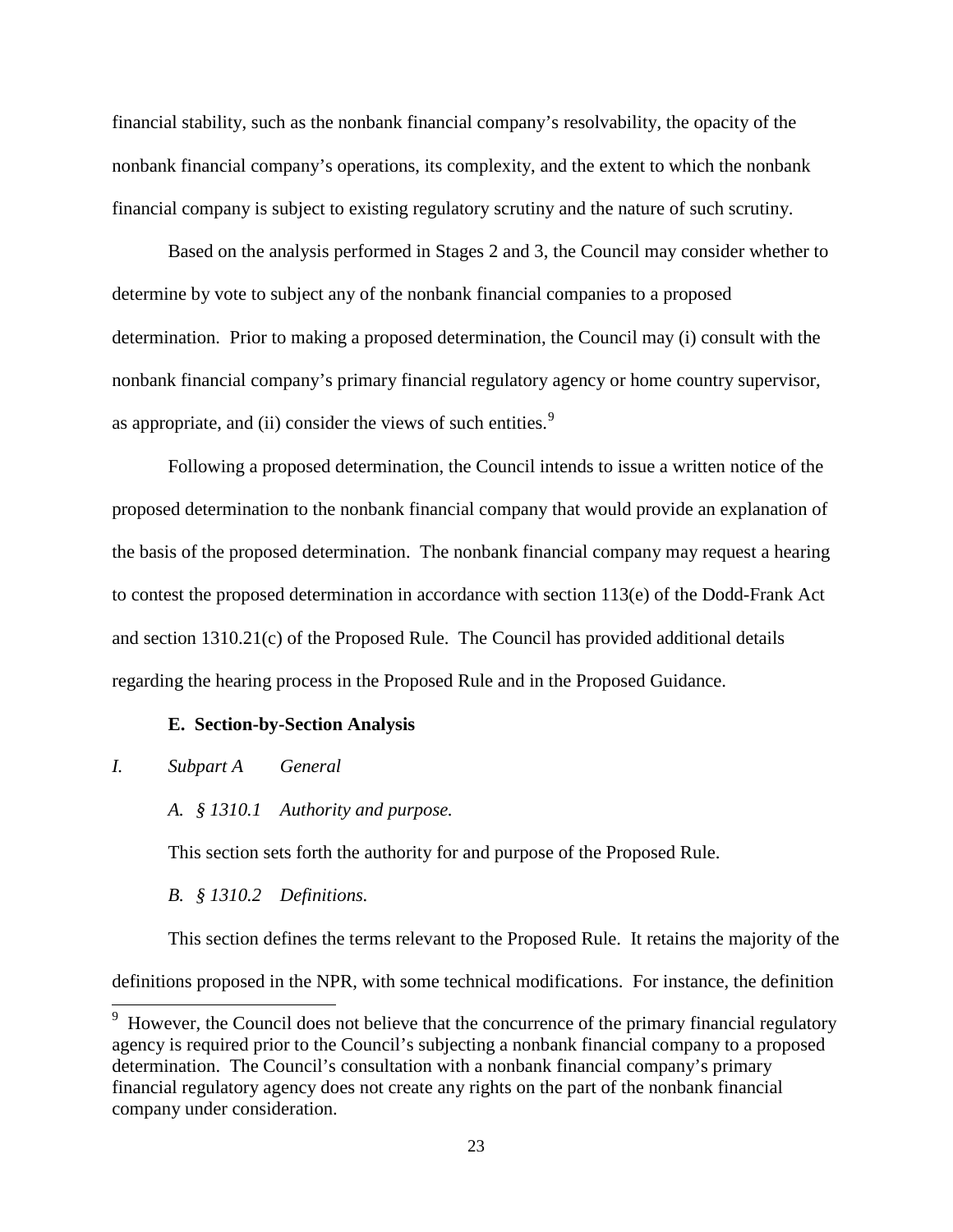of "predominantly engaged in financial activities" has been incorporated into the definitions of "U.S. nonbank financial company" and "foreign nonbank financial company" to clarify that such definition is relevant for purposes of determining whether an entity meets the definition of U.S. nonbank financial company or foreign nonbank financial company. It also introduces definitions not set forth in the NPR, including definitions of "Federal Insurance Office," "hearing date," "nonbank financial company," and "Office of Financial Research."

## *II. Subpart B Determinations*

## *A. § 1310.10 Council determinations regarding nonbank financial companies.*

This section sets forth the Council's authority to make proposed and final determinations with respect to nonbank financial companies, pursuant to sections 113(a) and (b) of the Dodd-Frank Act. It sets forth the two standards for determinations, the requirements for a Council vote with respect to proposed and final determinations, and the Council's ability pursuant to section 112(d)(4) of the Dodd-Frank Act to request that the Board of Governors conduct an examination to determine whether a U.S. nonbank financial company should be supervised by the Board of Governors for purposes of Title I of the Dodd-Frank Act. Certain provisions included in the corresponding section in the NPR have been moved to other sections of the Proposed Rule for organizational purposes.

### *B. § 1310.11 Considerations in making proposed and final determinations.*

This section sets forth the considerations that the Council must consider in making a proposed or final determination with respect to a U.S. nonbank financial company or foreign nonbank financial company. These considerations reflect the statutory factors set forth in sections  $113(a)(2)$  and  $(b)(2)$  of the Dodd-Frank Act.

*C. § 1310.12 Anti-evasion provision.*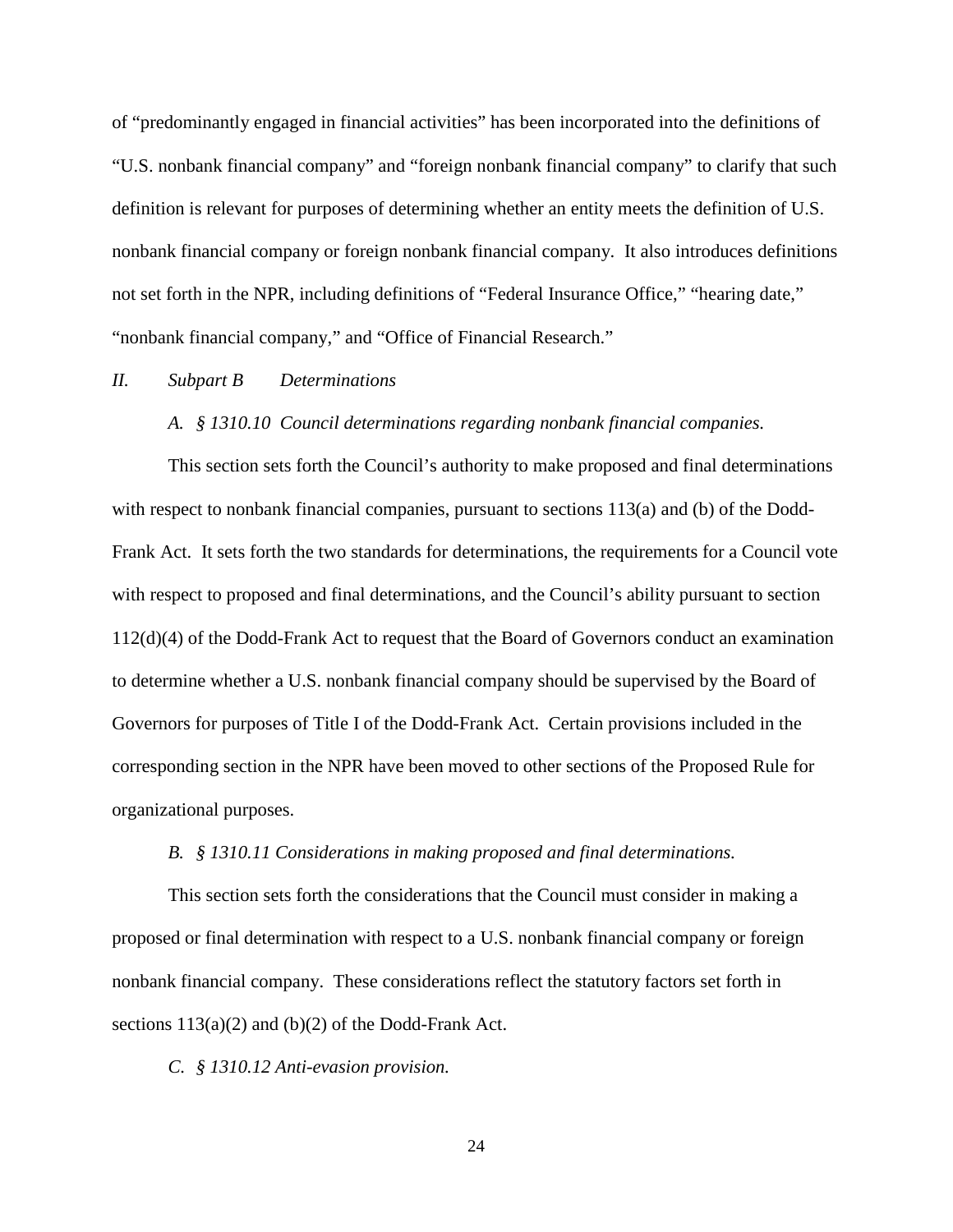This section sets forth the Council's authority to require that the financial activities of a company that is not a nonbank financial company be supervised by the Board of Governors and be subject to prudential standards if the Council determines that material financial distress related to, or the nature, scope, size, scale, concentration, interconnectedness, or mix of, the financial activities conducted directly or indirectly by a company would pose a threat to the financial stability of the United States, and the company is organized or operates in such a manner as to evade the application of Title I of the Dodd-Frank Act. This section defines "financial activities" as that term is defined in section  $113(c)(5)$  of the Dodd-Frank Act.

This section is intended to clarify the application of subpart C as previously set forth in the NPR. This section provides that, in accordance with section  $113(c)(4)$  of the Dodd-Frank Act, the provisions of subpart C governing information collection (including the confidentiality provisions), consultation, notice and opportunity for an evidentiary hearing, emergency waivers or modifications, and reevaluation and rescission of determinations would apply in the context of the Council's anti-evasion authority. The information-collection authority of the Council with respect to companies in this context derives from the authority of the Council to receive information from the OFR, member agencies, and the Federal Insurance Office, and from the authority of the OFR, on behalf of the Council, to require the submission of periodic and other reports from any financial company, under sections 112(d)(1) and (2) and 154(b) of the Dodd-Frank Act, respectively.

The provision in the corresponding section in the NPR relating to the establishment of an intermediate holding company was deleted because it related to authority of the Board of Governors rather than of the Council.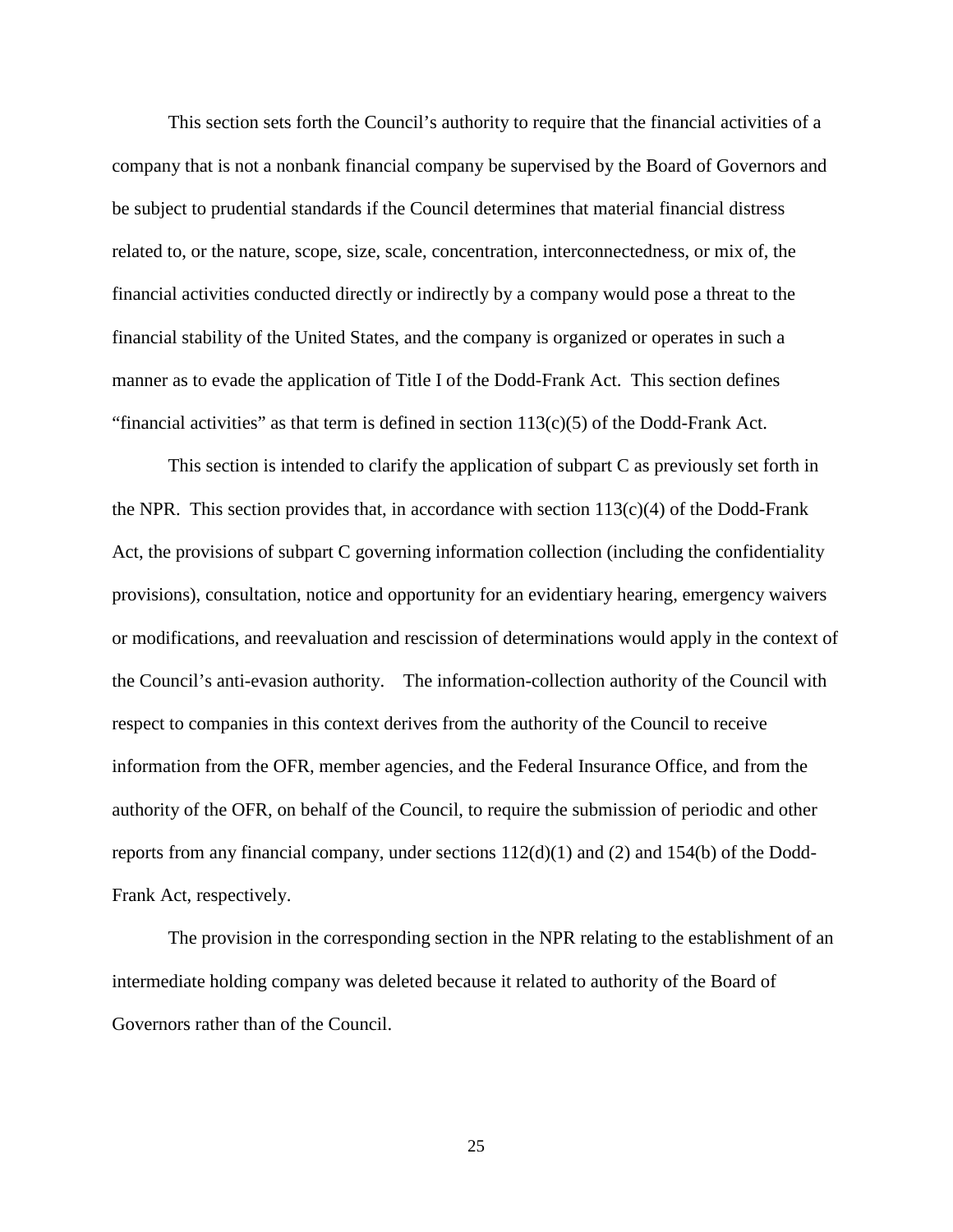# *III. Subpart C Information collection; proposed and final determinations; evidentiary hearings*

#### *A. § 1310.20 Council information collection; consultation; coordination; confidentiality.*

This section sets forth the Council's authority to collect information with respect to nonbank financial companies and its responsibilities in consulting and coordinating with regulators and maintaining the confidentiality of submitted information. Paragraph (a) sets forth the Council's ability to collect information from the OFR, member agencies, the Federal Insurance Office, and other Federal and State financial regulatory agencies, and paragraph (b) sets forth the Council's ability to collect information from nonbank financial companies. These two paragraphs implement the provisions of section 112(d) of the Dodd-Frank Act relating to the Council's authority to obtain information and collect financial data. Paragraph (c) provides that the Council will consult with a nonbank financial company's primary financial regulatory agency in a timely manner, in accordance with section  $113(g)$  of the Dodd-Frank Act. Paragraph (d) provides that the Council will consult with appropriate foreign regulatory authorities, to the extent appropriate, in accordance with section 113(i) of the Dodd-Frank Act. The NPR included provisions similar to paragraphs (c) and (d) of the Proposed Rule that were located elsewhere in the NPR. Paragraph (e), which was not included in the NPR, implements the confidentiality requirements provided in section 112(d)(5) of the Dodd-Frank Act.

# *B. § 1310.21 Notice and opportunity for an evidentiary hearing; proposed and final determinations.*

This section sets forth the procedural rights of a nonbank financial company being considered for a proposed or final determination, the time period within which the Council will act after it notifies the nonbank financial company that it is being considered for a proposed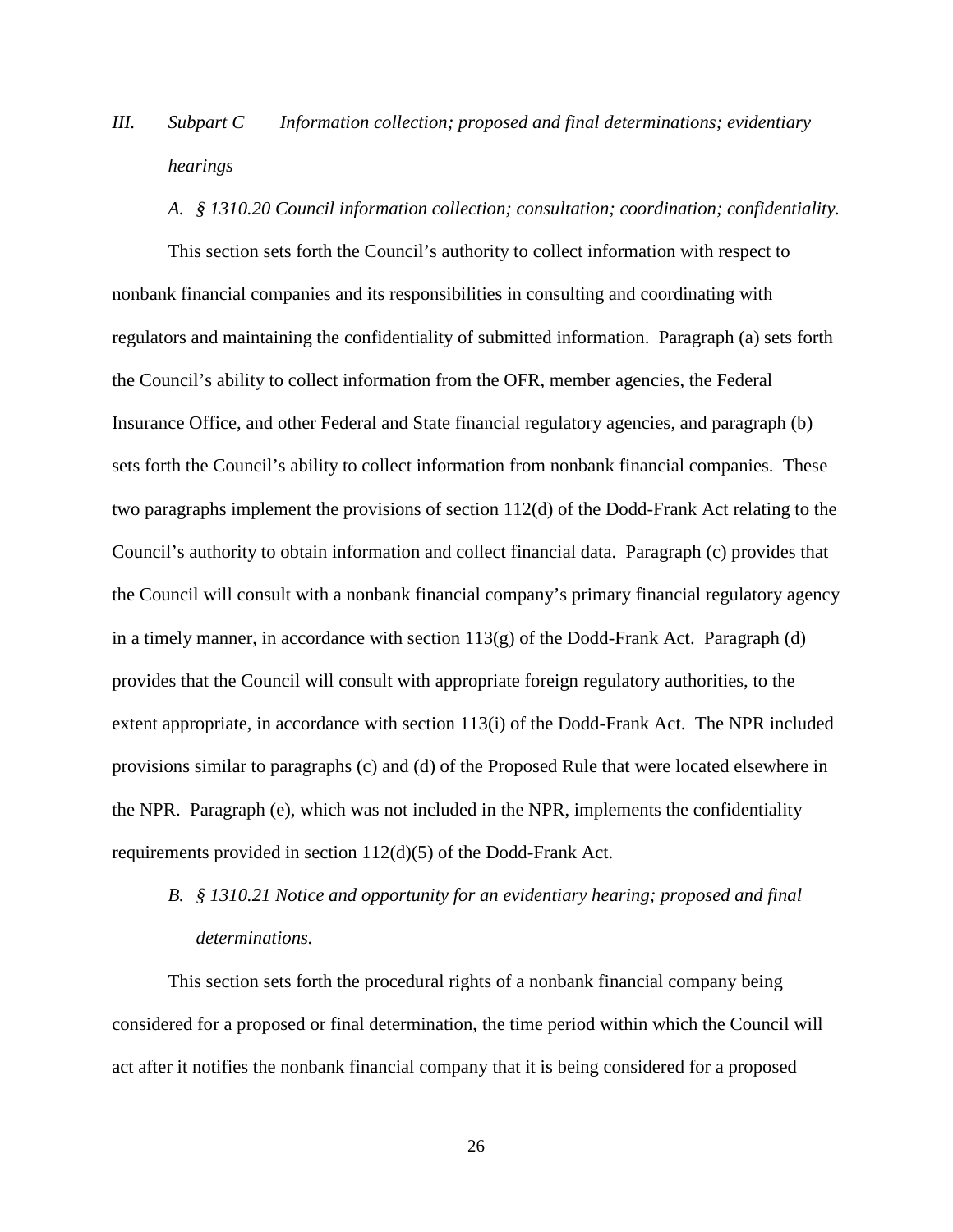determination, and the nonbank financial company's rights to a hearing after a proposed determination. Paragraph (a) provides that the Council will deliver written notice to a nonbank financial company that it is being considered for a proposed determination and will provide the nonbank financial company an opportunity to submit written materials to contest the proposed determination. Paragraph (a) clarifies that the nonbank financial company may submit any written materials to contest the determination, including materials concerning whether the nonbank financial company meets the standards for a determination. This broadens the scope of materials that may be provided to contest a determination from the version proposed in the NPR. Paragraph (b) provides that the Council will provide a nonbank financial company with written notice of a proposed determination, including an explanation of the basis of the proposed determination. Paragraphs (c), (d), and (e) set forth the procedures for an evidentiary hearing following a proposed determination, pursuant to section  $113(e)$  of the Dodd-Frank Act, and provides the time period within which the Council will make a final determination. These paragraphs also provide that the Council will make public any final determination that it makes.

Paragraph (f) sets forth the time period within which the Council may make a proposed determination with respect to a nonbank financial company that has received a notice of consideration of determination. Under paragraph (a)(3), the Council will notify a nonbank financial company that is being considered for a proposed determination of the date on which the Council deems its evidentiary record regarding that nonbank financial company to be complete. If the Council does not make a proposed determination with respect to that nonbank financial company within 180 days after that date, the Council will not make a proposed determination unless the Council issues a subsequent written notice of consideration of determination under paragraph (a) and thereafter complies with the other procedures set forth in that section. This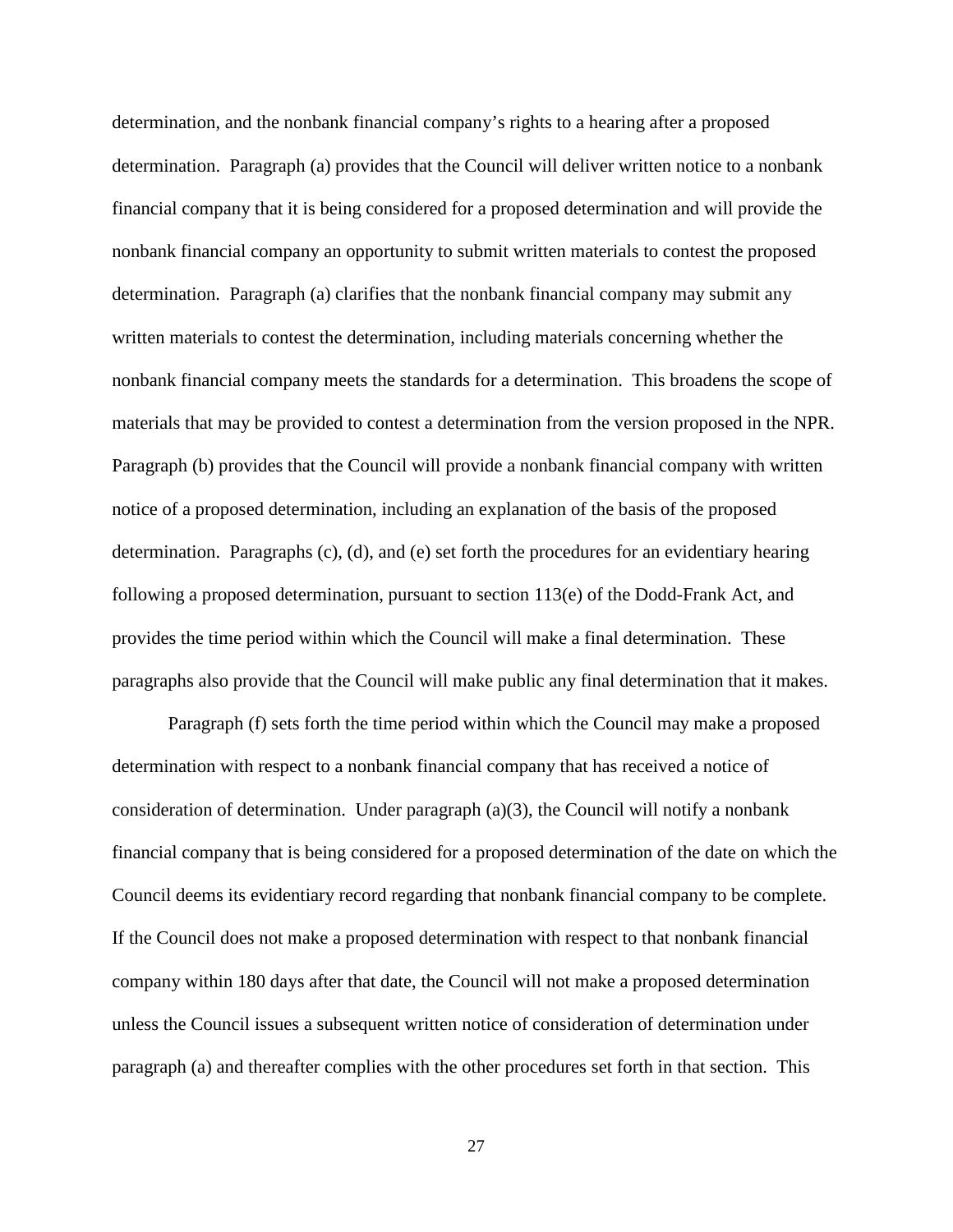paragraph was added to the Proposed Rule to provide clarity to a nonbank financial company that is subject to a notice of consideration of determination regarding the timing of any potential subsequent Council action.

## *C. § 1310.22 Emergency exception to § 1310.21.*

This section sets forth the process by which the Council may waive or modify any of the notice or other procedural requirements of the Proposed Rule if the Council determines that the waiver or modification is necessary or appropriate to prevent or mitigate threats posed by the nonbank financial company to the financial stability of the United States, pursuant to section 113(f) of the Dodd-Frank Act. This section provides that a nonbank financial company will receive notice of the waiver or modification and an opportunity for a hearing to contest the waiver or modification, and sets forth the process by which the Council will make and publicly announce its final determination. This section incorporates the statutory requirement that the Council consult with the appropriate home country supervisor, if any, of a foreign nonbank financial company considered for a determination under this section. This section also requires the Council to consult with the primary financial regulatory agency, if any, of a nonbank financial company in making a determination under this section. These consultations will be conducted in such time and manner as the Council may deem appropriate.

### *D. § 1310.23 Council reevaluation and rescission of determinations.*

This section sets forth the Council's statutory responsibility, pursuant to section 113(d) of the Dodd-Frank Act, to reevaluate currently effective determinations and rescind any determination if the Council determines that the nonbank financial company no longer meets the standards for determination.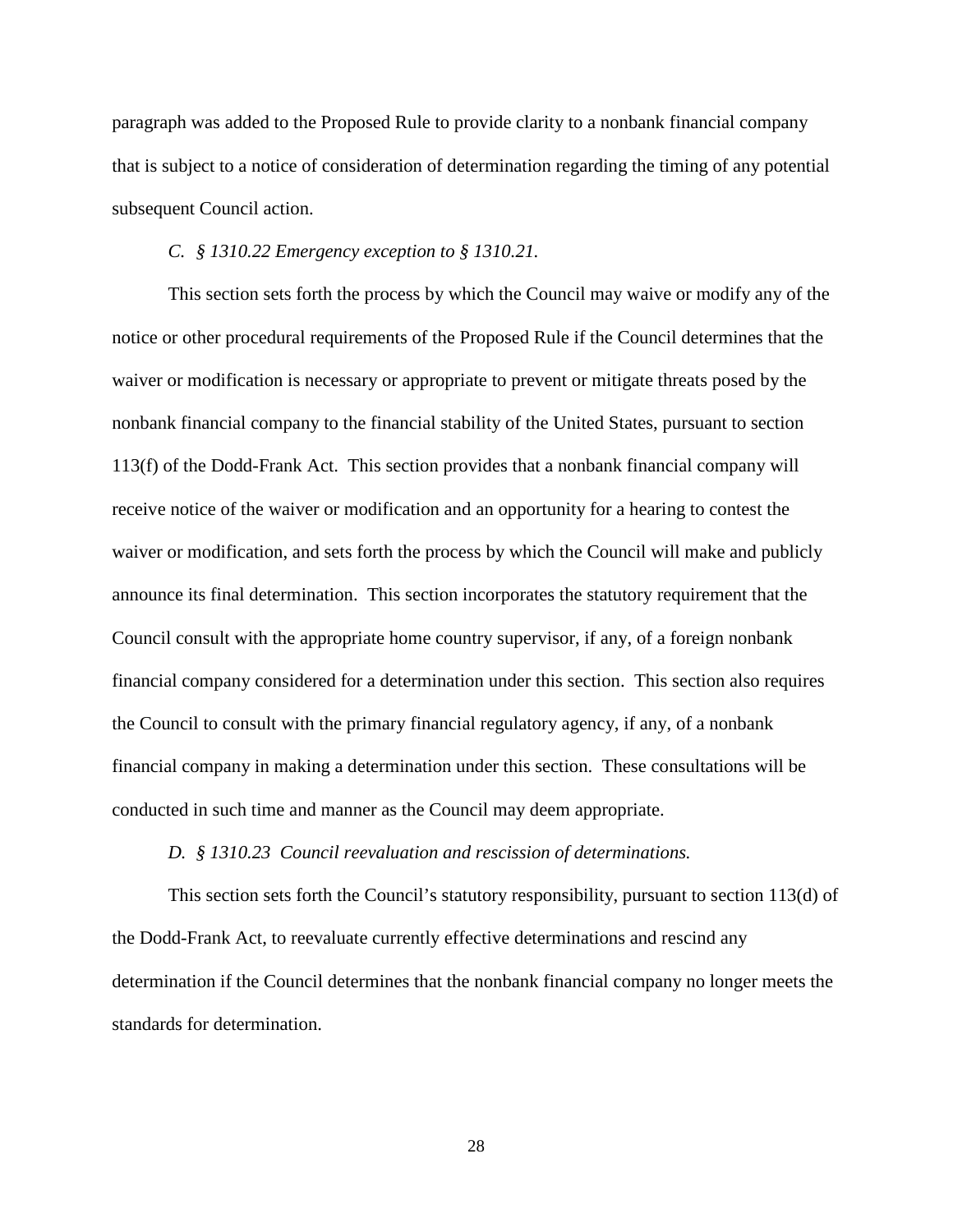The section in the NPR relating to judicial review of the Council's final determinations pursuant to section 113(h) of the Dodd-Frank Act was removed because it did not serve to implement the Council's authority to make determinations.

## **IV. Regulatory Flexibility Act**

It is hereby certified that this rule will not have a significant economic impact on a substantial number of small entities. The economic impact of this rule is not expected to be significant. The rule would apply only to nonbank financial companies that could pose a threat to the financial stability of the United States. Size is an important factor, although not the exclusive factor, in assessing whether a company could pose a threat to financial stability. The Council expects that few, if any, small companies (as defined for purposes of the Small Business Act) could pose a threat to financial stability. Therefore, the Council does not expect the rule to directly affect a substantial number of small entities. Accordingly, a regulatory flexibility analysis under the Regulatory Flexibility Act (5 U.S.C. 601-612) is not required.

### **V. Paperwork Reduction Act**

The collection of information contained in this notice of proposed rulemaking has been submitted to the Office of Management and Budget in accordance with the Paperwork Reduction Act of 1995 (44 U.S.C. 3507(d)). Comments on the collection of information should be sent to the Office of Management and Budget, Attn: Desk Officer for the Financial Stability Oversight Council, Office of Information and Regulatory Affairs, Washington, D.C. 20503, with copies to George A. Sacco, Department of the Treasury, Washington, D.C. 20220. Comments on the collection of information must be received by [INSERT DATE 60 DAYS AFTER PUBLICATION OF THIS DOCUMENT IN THE FEDERAL REGISTER].

Comments are specifically requested concerning: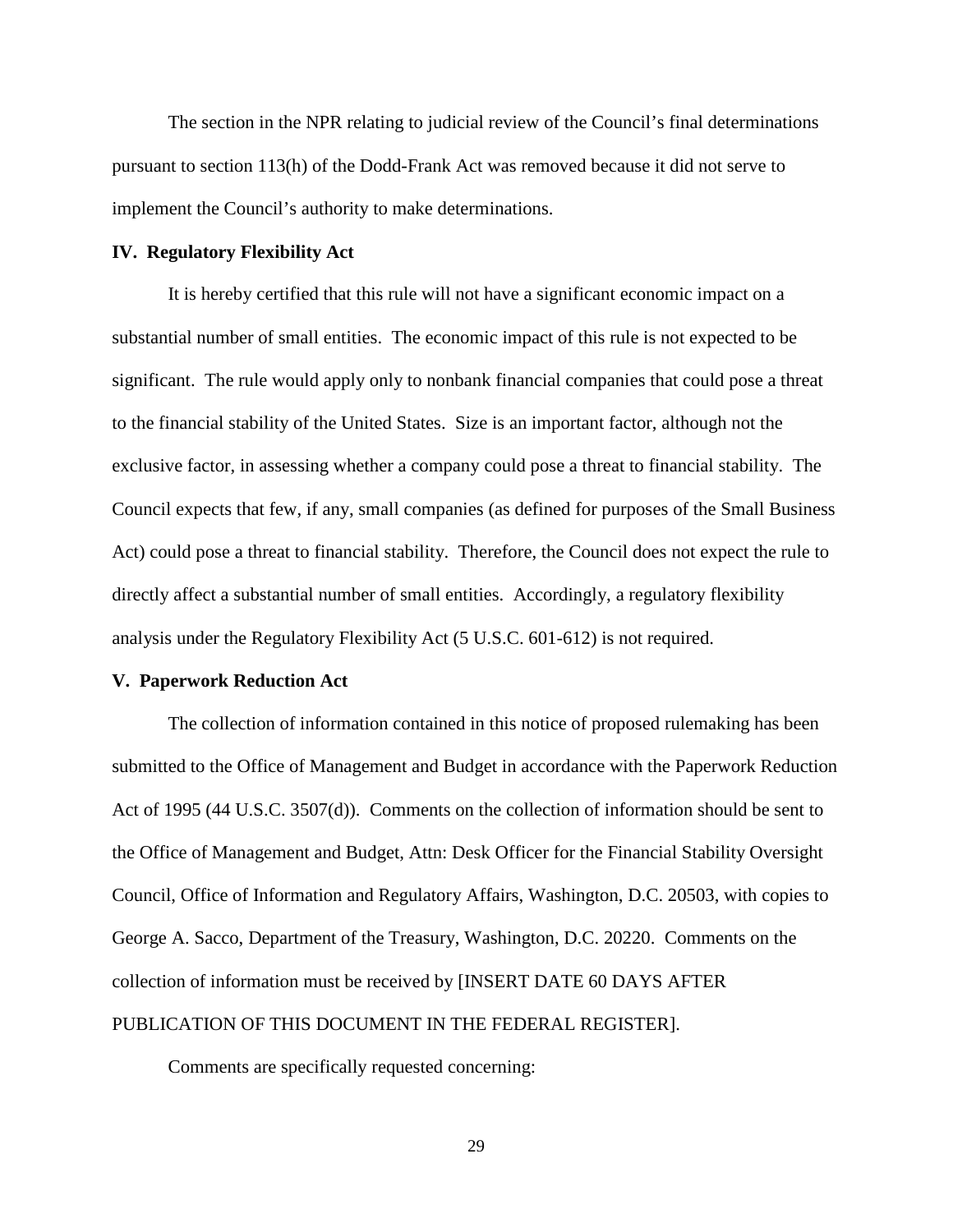Whether the proposed collection of information is necessary for the proper performance of the functions of the Council, including whether the information will have practical utility;

The accuracy of the estimated burden associated with the proposed collection of information;

How the quality, utility, and clarity of the information to be collected may be enhanced;

How the burden of complying with the proposed collection of information may be minimized, including through the application of automated collection techniques or other forms of information technology; and

Estimates of capital or start-up costs and costs of operation, maintenance, and purchase of services to provide information.

The collection of information in these proposed regulations are found in § 1310.20 and § 1310.21.

Estimated total annual reporting burden: 1,000 hours.

An agency may not conduct or sponsor, and a person is not required to respond to, a collection of information unless it displays a valid control number assigned by the Office of Management and Budget.

## **VI. Executive Orders 12866 and 13563**

Executive Orders 12866 and 13563 direct certain agencies to assess costs and benefits of available regulatory alternatives and, if regulation is necessary, to select regulatory approaches that maximize net benefits (including potential economic, environmental, public health and safety effects, distributive impacts, and equity). Executive Order 13563 emphasizes the importance of quantifying both costs and benefits, of reducing costs, of harmonizing rules, and of promoting flexibility. This rule has been designated a "significant regulatory action" although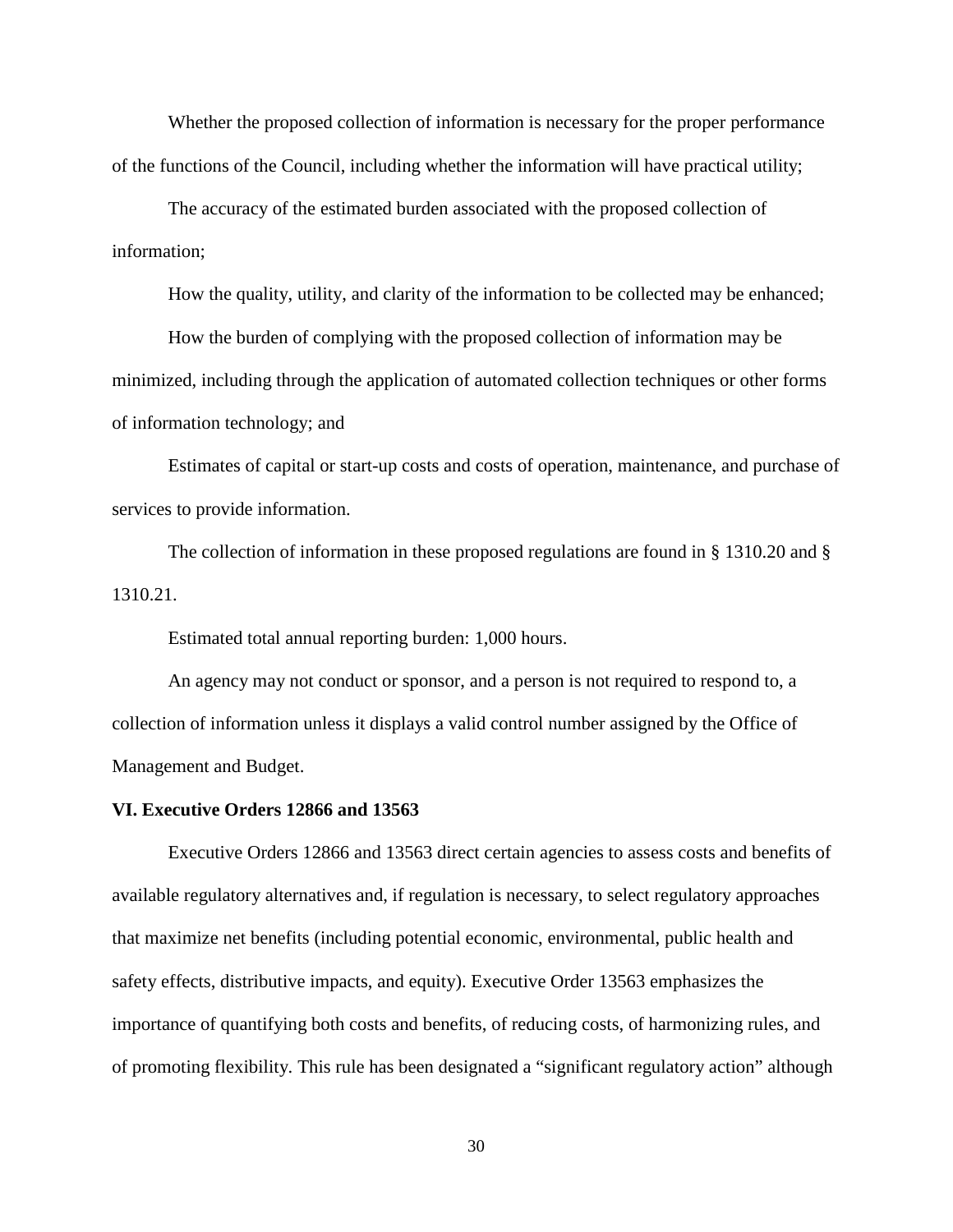not economically significant, under section 3(f) of Executive Order 12866. Accordingly, the rule has been reviewed by the Office of Management and Budget.

# **List of Subjects**

Financial Stability Oversight Council, nonbank financial companies.

# **Financial Stability Oversight Council**

# *Authority and Issuance*

For the reasons set forth in the preamble, the Financial Stability Oversight Council

proposes to add a new part 1310 to Title 12 of the Code of Federal Regulations, to read as

follows:

# **Part 1310 – Supervision and Regulation of Certain Nonbank Financial Companies**

Sec. Subpart A – General 1310.1 Authority and purpose. 1310.2 Definitions.

Subpart B – Determinations 1310.10 Council determinations regarding nonbank financial companies. 1310.11 Considerations in making proposed and final determinations. 1310.12 Anti-evasion provision.

Subpart C – Information collection; proposed and final determinations; evidentiary hearings 1310.20 Council information collection; consultation; coordination; confidentiality. 1310.21 Notice and opportunity for an evidentiary hearing; proposed and final determinations. 1310.22 Emergency exception to § 1310.21.

1310.23 Council reevaluation and rescission of determinations.

Appendix: Financial Stability Oversight Council Guidance for Nonbank Financial Company **Determinations** 

**Authority:** 12 U.S.C. 5321; 12 U.S.C. 5322; 12 U.S.C. 5323

# **Subpart A - General**

**§ 1310.1 Authority and purpose.**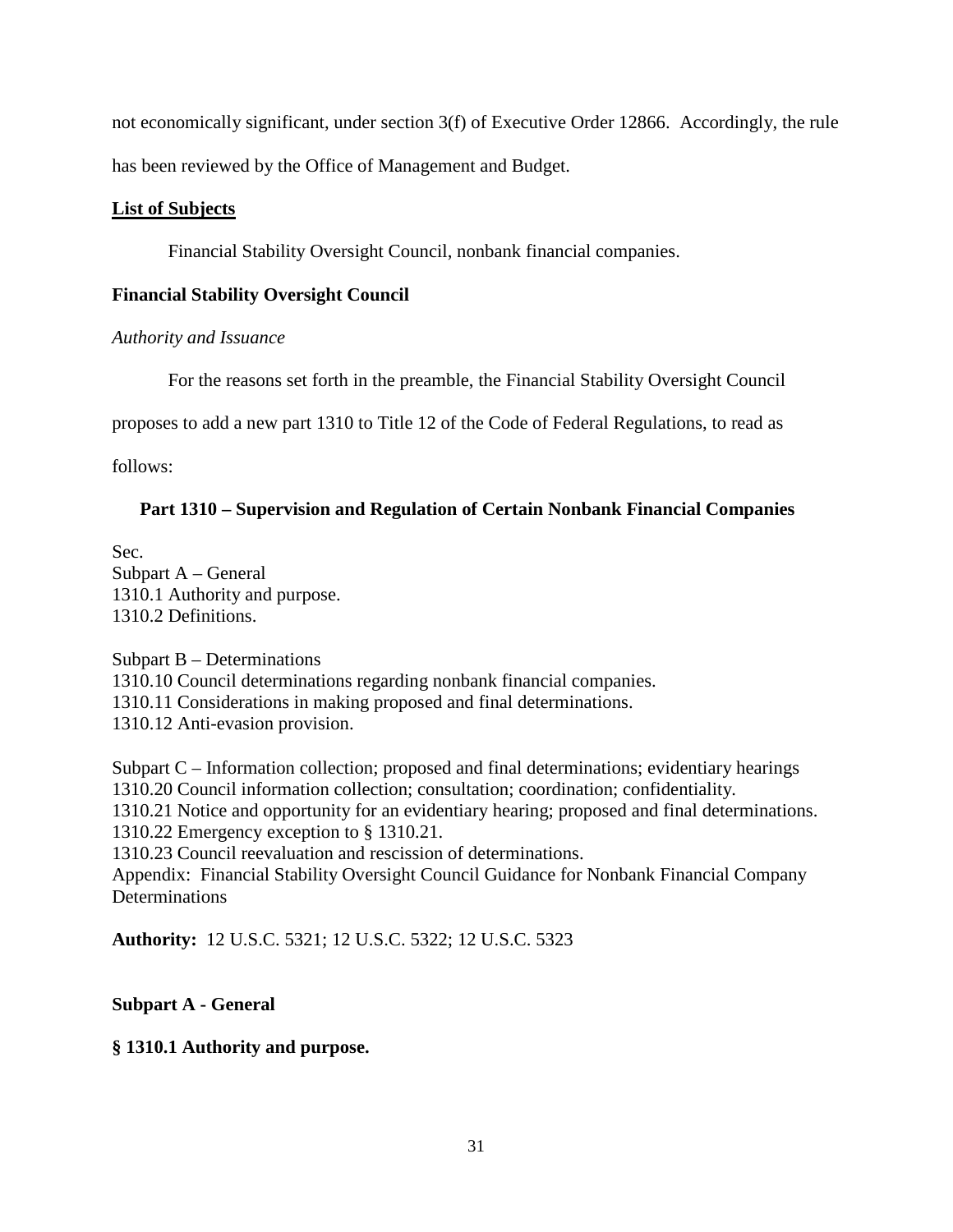(a) Authority. This part is issued by the Financial Stability Oversight Council (Council) under sections 111, 112 and 113 of the Dodd-Frank Wall Street Reform and Consumer Protection Act ("Dodd-Frank Act") (12 U.S.C. 5321, 5322 and 5323).

(b) Purpose. The principal purposes of this part are to set forth the standards and procedures governing Council determinations under section 113 of the Dodd-Frank Act (12 U.S.C. 5323), including whether material financial distress at a nonbank financial company, or the nature, scope, size, scale, concentration, interconnectedness, or mix of the activities of the nonbank financial company, could pose a threat to the financial stability of the United States, and whether a nonbank financial company shall be supervised by the Board of Governors and shall be subject to prudential standards in accordance with Title I of the Dodd-Frank Act.

## **§ 1310.2 Definitions.**

The terms used in this regulation have the following meanings—

Board of Governors. The term "Board of Governors" means the Board of Governors of the Federal Reserve System.

Commission. The term "Commission" means the Securities and Exchange Commission, except in the context of the Commodity Futures Trading Commission.

Council. The term "Council" means the Financial Stability Oversight Council.

Federal Insurance Office. The term "Federal Insurance Office" means the office established within the Department of the Treasury by section 502(a) of the Dodd-Frank Act (31 U.S.C. 301 (note)).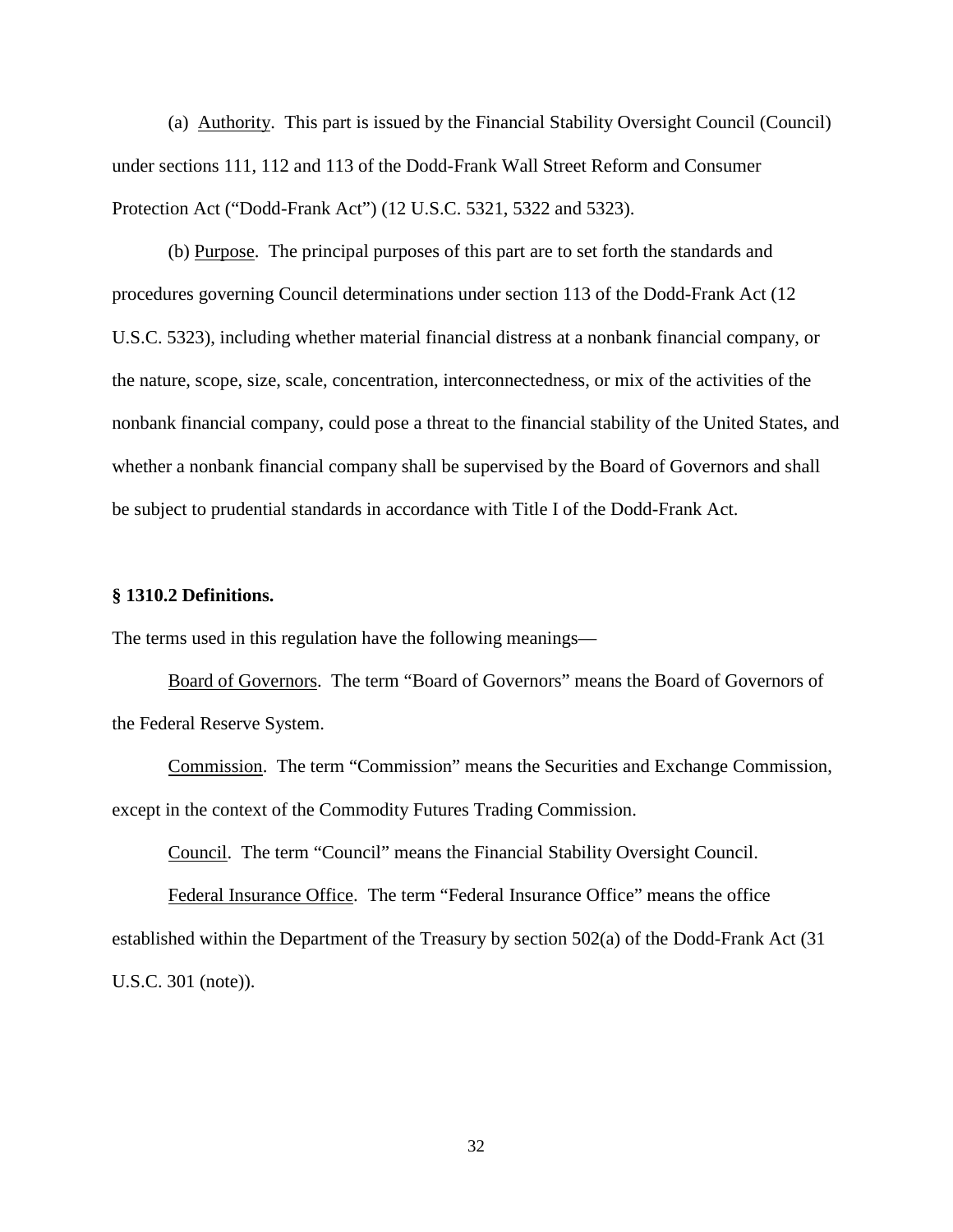Foreign nonbank financial company. The term "foreign nonbank financial company" means a company (other than a company that is, or is treated in the United States as, a bank holding company) that is—

(1) Incorporated or organized in a country other than the United States; and

(2) "Predominantly engaged in financial activities," as that term is defined in section 102(a)(6) of the Dodd-Frank Act (12 U.S.C. 5311(a)(6)) and pursuant to the requirements for determining if a company is predominantly engaged in financial activities as established by regulation of the Board of Governors pursuant to section 102(b) of the Dodd-Frank Act (12 U.S.C. 5311(b)), including through a branch in the United States.

Hearing date. The term "hearing date" means the latest of—

(i) The date on which the Council has received all of the written materials timely submitted by a nonbank financial company for a hearing that is conducted without oral testimony;

(ii) The final date on which the Council or its representatives convene to hear oral testimony presented by a nonbank financial company pursuant to § 1310.21 or § 1310.22, as applicable; and

(iii) The date on which the Council has received all of the written materials timely submitted by a nonbank financial company to supplement any oral testimony and materials presented by the nonbank financial company pursuant to § 1310.21 or § 1310.22, as applicable.

Member agency. The term "member agency" means an agency represented by a voting member of the Council under section 111(b)(1) of the Dodd-Frank Act (12 U.S.C. 5321).

Nonbank financial company. The term "nonbank financial company" means a U.S. nonbank financial company or a foreign nonbank financial company.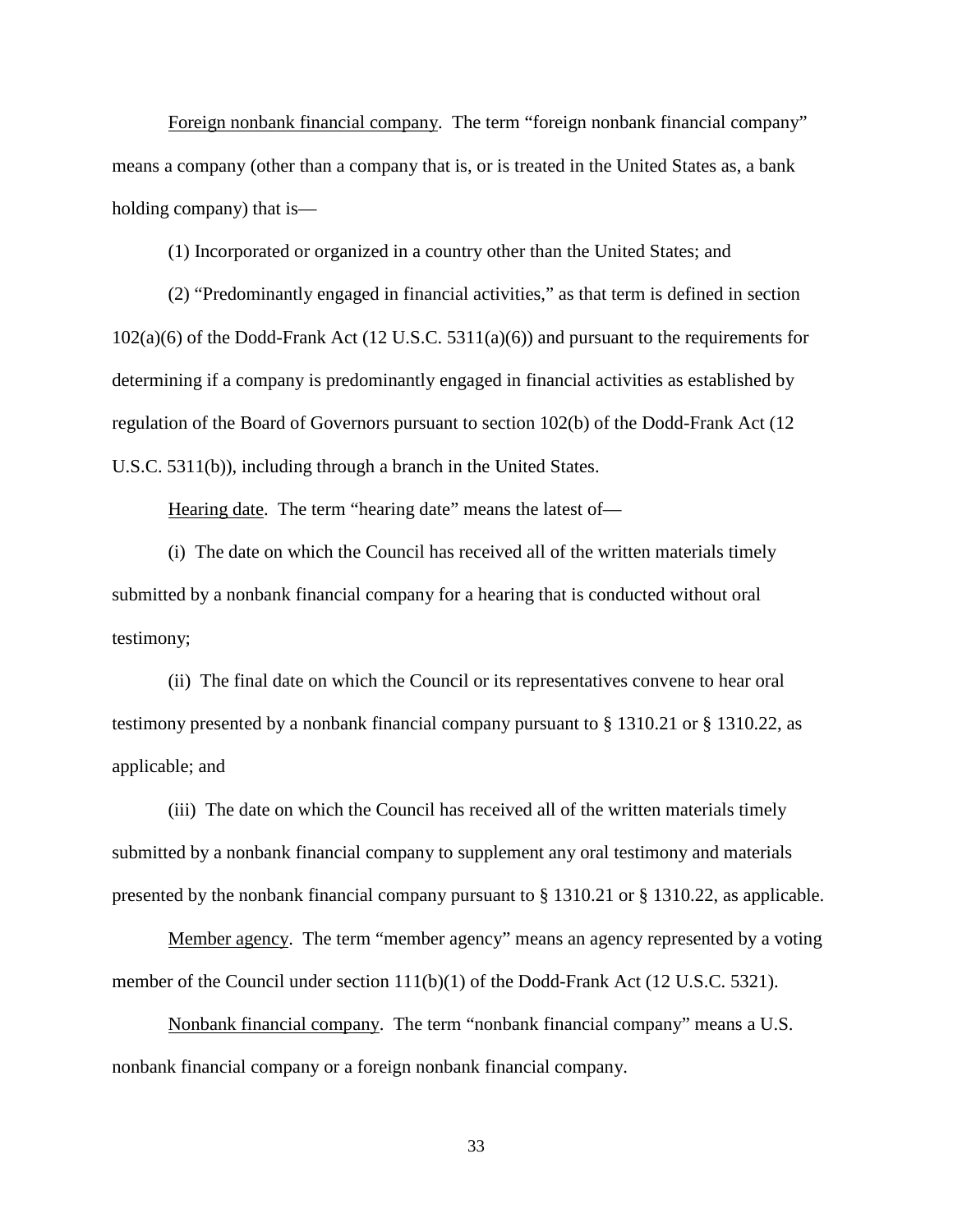Office of Financial Research. The term "Office of Financial Research" means the office established within the Department of the Treasury by section 152 of the Dodd-Frank Act (12 U.S.C. 5342).

Primary financial regulatory agency. The term "primary financial regulatory agency" means—

(1) The appropriate Federal banking agency, with respect to institutions described in section 3(q) of the Federal Deposit Insurance Act (12 U.S.C. 1813(q)), except to the extent that an institution is or the activities of an institution are otherwise described in paragraph (2),  $(3)$ ,  $(4)$ , or  $(5)$  of this definition;

(2) The Commission, with respect to—

(i) Any broker or dealer that is registered with the Commission under the Securities Exchange Act of 1934, with respect to the activities of the broker or dealer that require the broker or dealer to be registered under that Act;

(ii) Any investment company that is registered with the Commission under the Investment Company Act of 1940, with respect to the activities of the investment company that require the investment company to be registered under that Act;

(iii) Any investment adviser that is registered with the Commission under the Investment Advisers Act of 1940, with respect to the investment advisory activities of such company and activities that are incidental to such advisory activities;

(iv) Any clearing agency registered with the Commission under the Securities Exchange Act of 1934, with respect to the activities of the clearing agency that require the agency to be registered under such Act;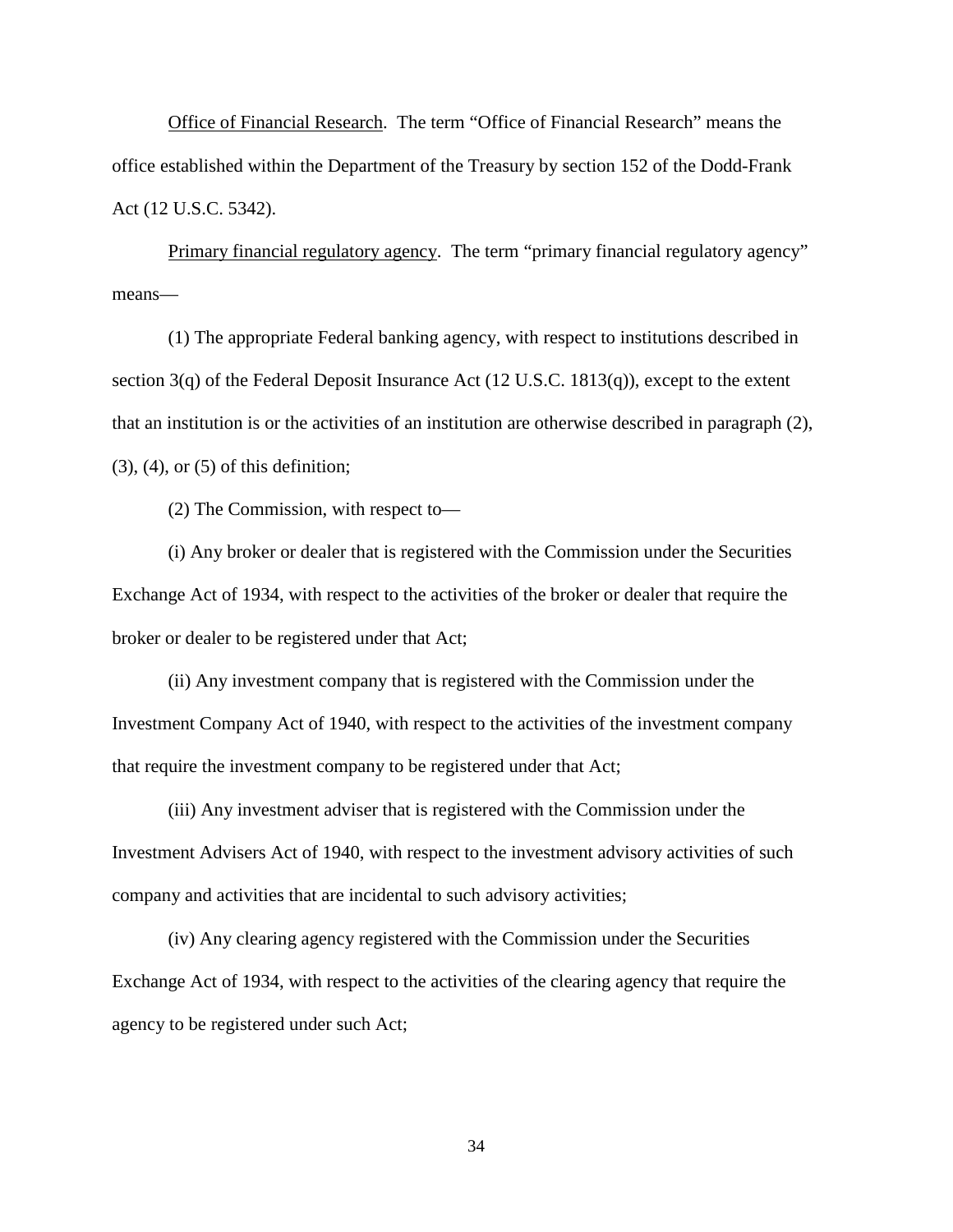(v) Any nationally recognized statistical rating organization registered with the Commission under the Securities Exchange Act of 1934;

(vi) Any transfer agent registered with the Commission under the Securities Exchange Act of 1934;

(vii) Any exchange registered as a national securities exchange with the Commission under the Securities Exchange Act of 1934;

(viii) Any national securities association registered with the Commission under the Securities Exchange Act of 1934;

(ix) Any securities information processor registered with the Commission under the Securities Exchange Act of 1934;

(x) The Municipal Securities Rulemaking Board established under the Securities Exchange Act of 1934;

(xi) The Public Company Accounting Oversight Board established under the Sarbanes-Oxley Act of 2002 (15 U.S.C. 7210 et seq.);

(xii) The Securities Investor Protection Corporation established under the Securities Investor Protection Act of 1970 (15 U.S.C. 78aaa et seq.); and

(xiii) Any security-based swap execution facility, security-based swap data repository, security-based swap dealer or major security-based swap participant registered with the Commission under the Securities Exchange Act of 1934, with respect to the security-based swap activities of the person that require such person to be registered under such Act;

(3) The Commodity Futures Trading Commission, with respect to—

(i) Any futures commission merchant registered with the Commodity Futures Trading Commission under the Commodity Exchange Act (7 U.S.C. 1 et seq.), with respect to the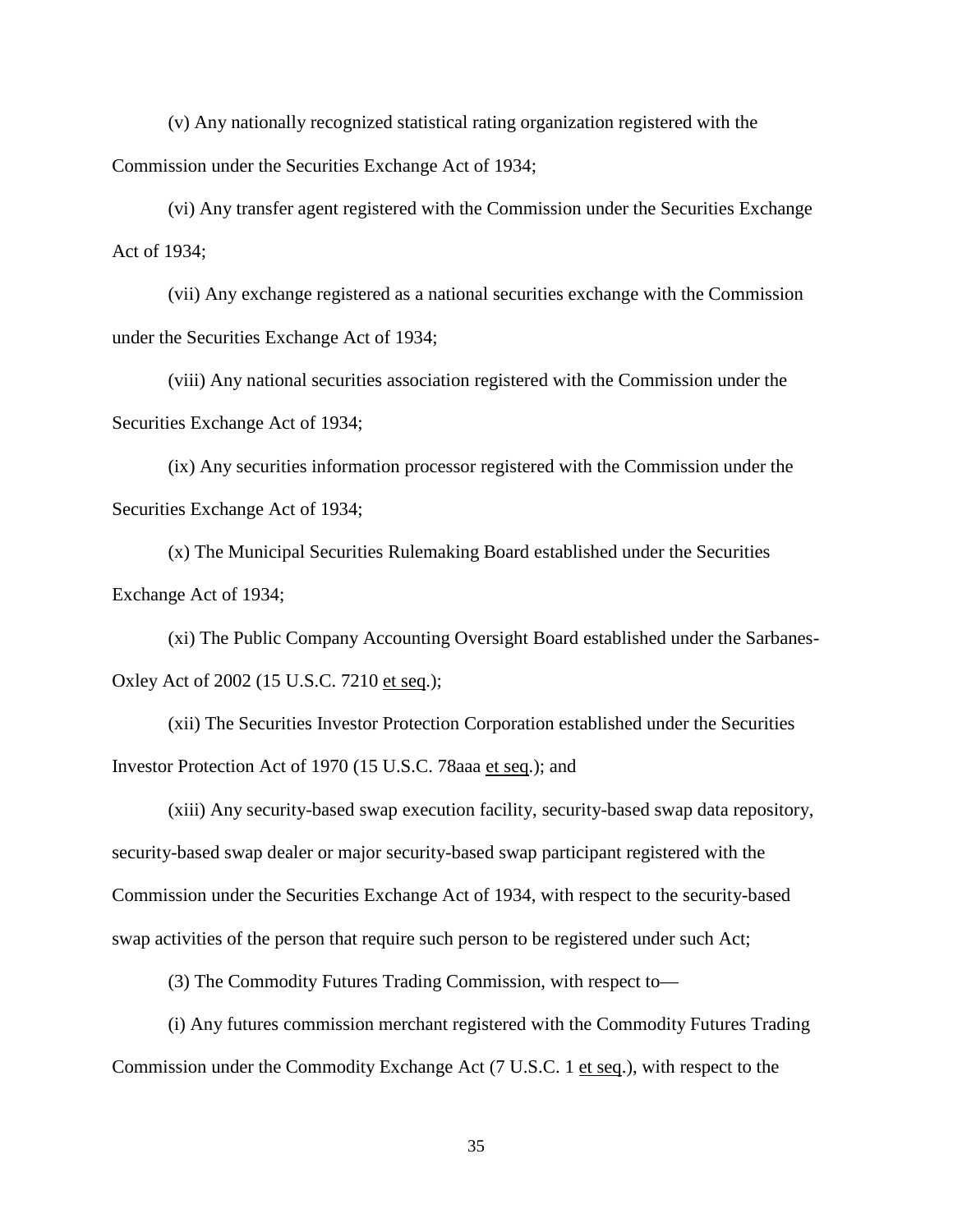activities of the futures commission merchant that require the futures commission merchant to be registered under that Act;

(ii) Any commodity pool operator registered with the Commodity Futures Trading Commission under the Commodity Exchange Act (7 U.S.C. 1 et seq.), with respect to the activities of the commodity pool operator that require the commodity pool operator to be registered under that Act, or a commodity pool, as defined in that Act;

(iii) Any commodity trading advisor or introducing broker registered with the Commodity Futures Trading Commission under the Commodity Exchange Act (7 U.S.C. 1 et seq.), with respect to the activities of the commodity trading advisor or introducing broker that require the commodity trading advisor or introducing broker to be registered under that Act;

(iv) Any derivatives clearing organization registered with the Commodity Futures Trading Commission under the Commodity Exchange Act (7 U.S.C. 1 et seq.), with respect to the activities of the derivatives clearing organization that require the derivatives clearing organization to be registered under that Act;

(v) Any board of trade designated as a contract market by the Commodity Futures Trading Commission under the Commodity Exchange Act (7 U.S.C. 1 et seq.);

(vi) Any futures association registered with the Commodity Futures Trading Commission under the Commodity Exchange Act (7 U.S.C. 1 et seq.);

(vii) Any retail foreign exchange dealer registered with the Commodity Futures Trading Commission under the Commodity Exchange Act (7 U.S.C. 1 et seq.), with respect to the activities of the retail foreign exchange dealer that require the retail foreign exchange dealer to be registered under that Act;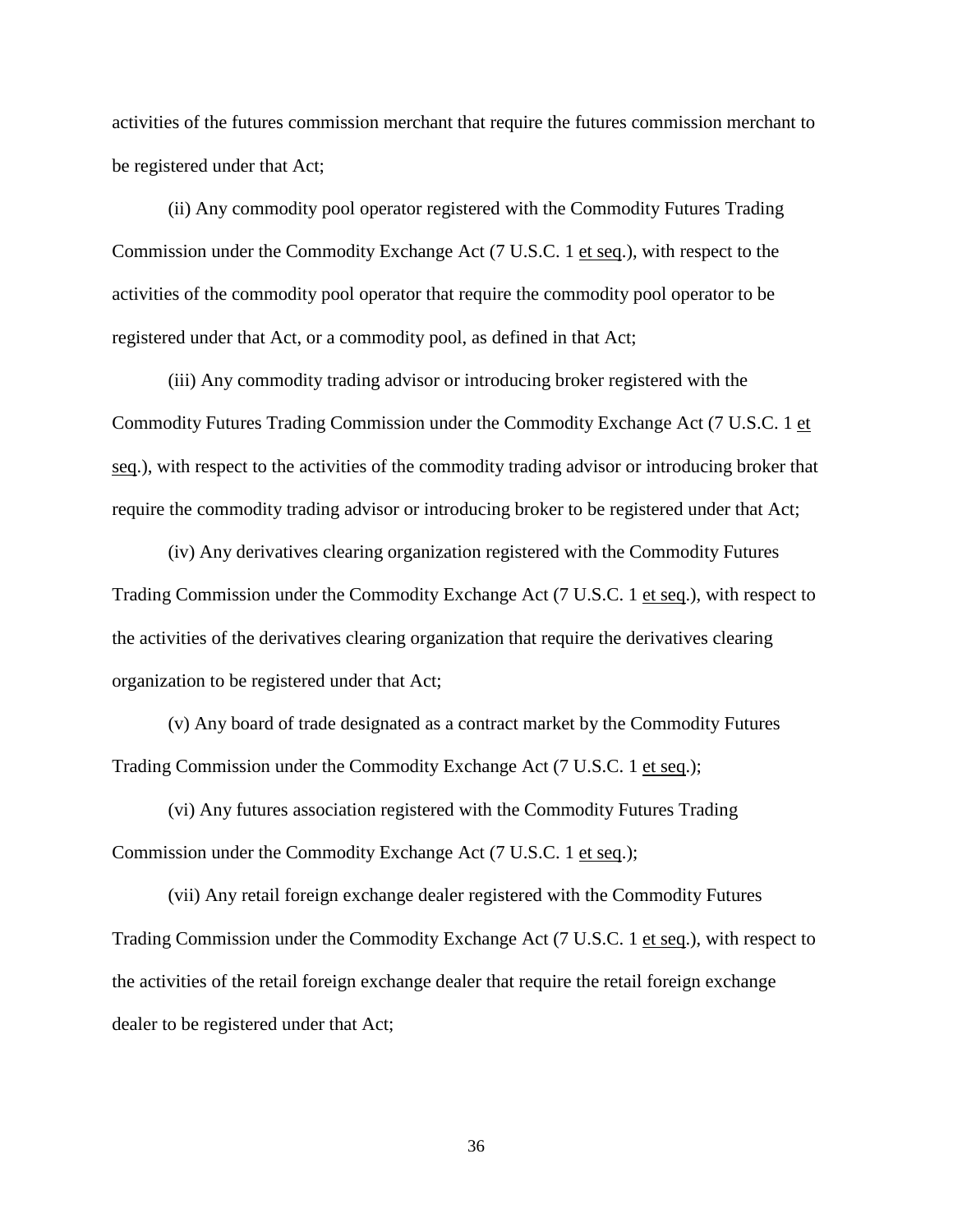(viii) Any swap execution facility, swap data repository, swap dealer, or major swap participant registered with the Commodity Futures Trading Commission under the Commodity Exchange Act (7 U.S.C. 1 et seq.) with respect to the swap activities of the person that require such person to be registered under that Act; and

(ix) Any registered entity as defined in section 1a of the Commodity Exchange Act (7 U.S.C. 1a), with respect to the activities of the registered entity that require the registered entity to be registered under that Act;

(4) The State insurance authority of the State in which an insurance company is domiciled, with respect to the insurance activities and activities that are incidental to such insurance activities of an insurance company that is subject to supervision by the State insurance authority under State insurance law; and

(5) The Federal Housing Finance Agency, with respect to Federal Home Loan Banks or the Federal Home Loan Bank System, and with respect to the Federal National Mortgage Association or the Federal Home Loan Mortgage Corporation.

Prudential standards. The term "prudential standards" means enhanced supervision and regulatory standards established by the Board of Governors under section 165 of the Dodd-Frank Act (12 U.S.C. 5365).

Significant companies. The terms "significant nonbank financial company" and "significant bank holding company" have the meanings ascribed to such terms by regulation of the Board of Governors issued under section  $102(a)(7)$  of the Dodd-Frank Act (12 U.S.C.  $5311(a)(7)$ ).

U.S. nonbank financial company. The term "U.S. nonbank financial company" means a company (other than a bank holding company; a Farm Credit System institution chartered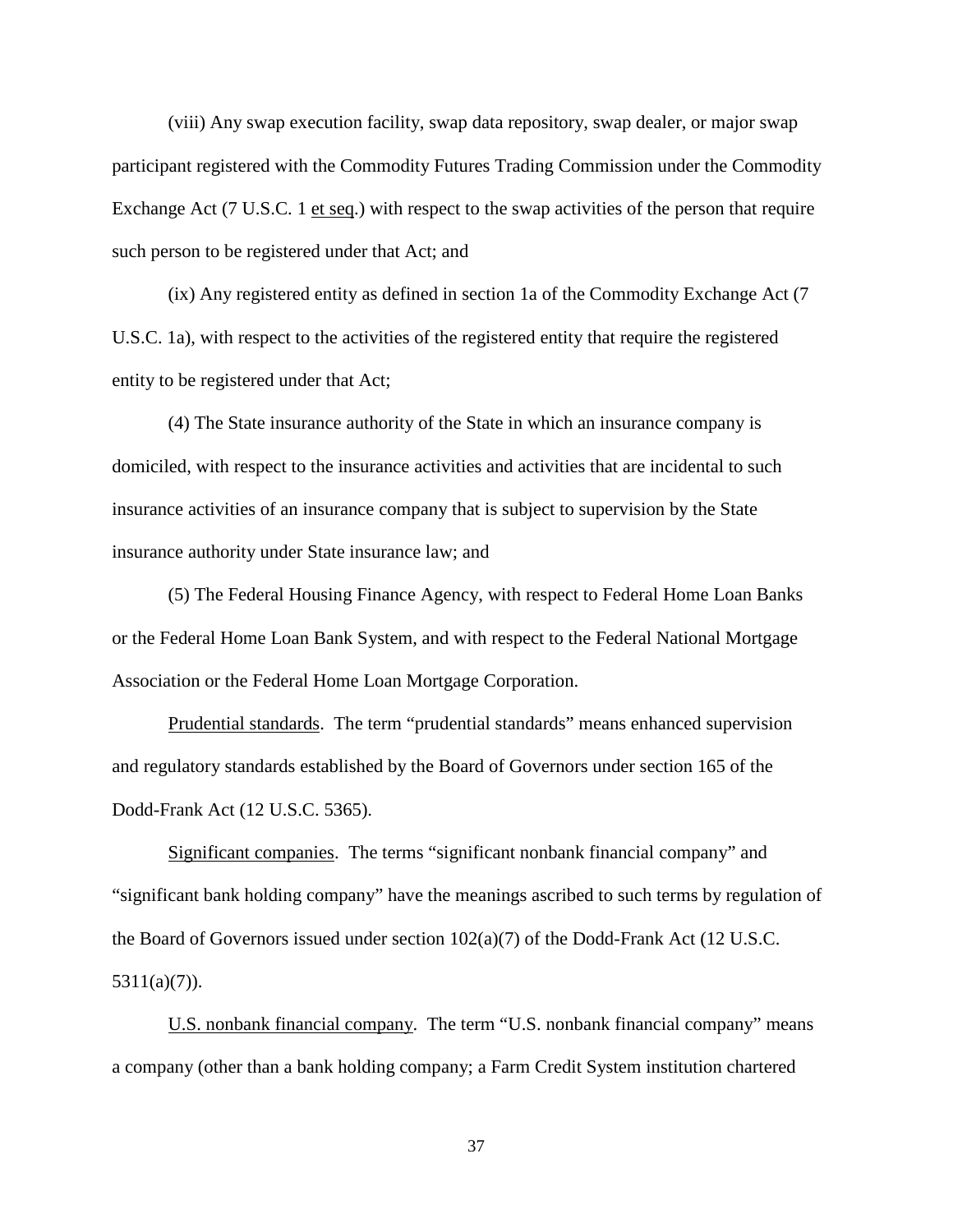and subject to the provisions of the Farm Credit Act of 1971 (12 U.S.C. 2001 et seq.); a national securities exchange (or parent thereof), clearing agency (or parent thereof, unless the parent is a bank holding company), security-based swap execution facility, or security-based swap data repository registered with the Commission; a board of trade designated as a contract market by the Commodity Futures Trading Commission (or parent thereof); or a derivatives clearing organization (or parent thereof, unless the parent is a bank holding company), swap execution facility, or swap data repository registered with the Commodity Futures Trading Commission), that is—

(1) Incorporated or organized under the laws of the United States or any State; and

(2) "Predominantly engaged in financial activities," as that term is defined in section 102(a)(6) of the Dodd-Frank Act (12 U.S.C. 5311(a)(6)), and pursuant to the requirements for determining if a company is predominantly engaged in financial activities as established by regulation of the Board of Governors pursuant to section 102(b) of the Dodd-Frank Act (12 U.S.C. 5311(b)).

## **Subpart B - Determinations**

## **§ 1310.10 Council determinations regarding nonbank financial companies.**

(a) Determinations. The Council may determine that a nonbank financial company shall be supervised by the Board of Governors and shall be subject to prudential standards, in accordance with Title I of the Dodd-Frank Act, if the Council determines that material financial distress at the nonbank financial company, or the nature, scope, size, scale, concentration, interconnectedness, or mix of the activities of the nonbank financial company, could pose a threat to the financial stability of the United States.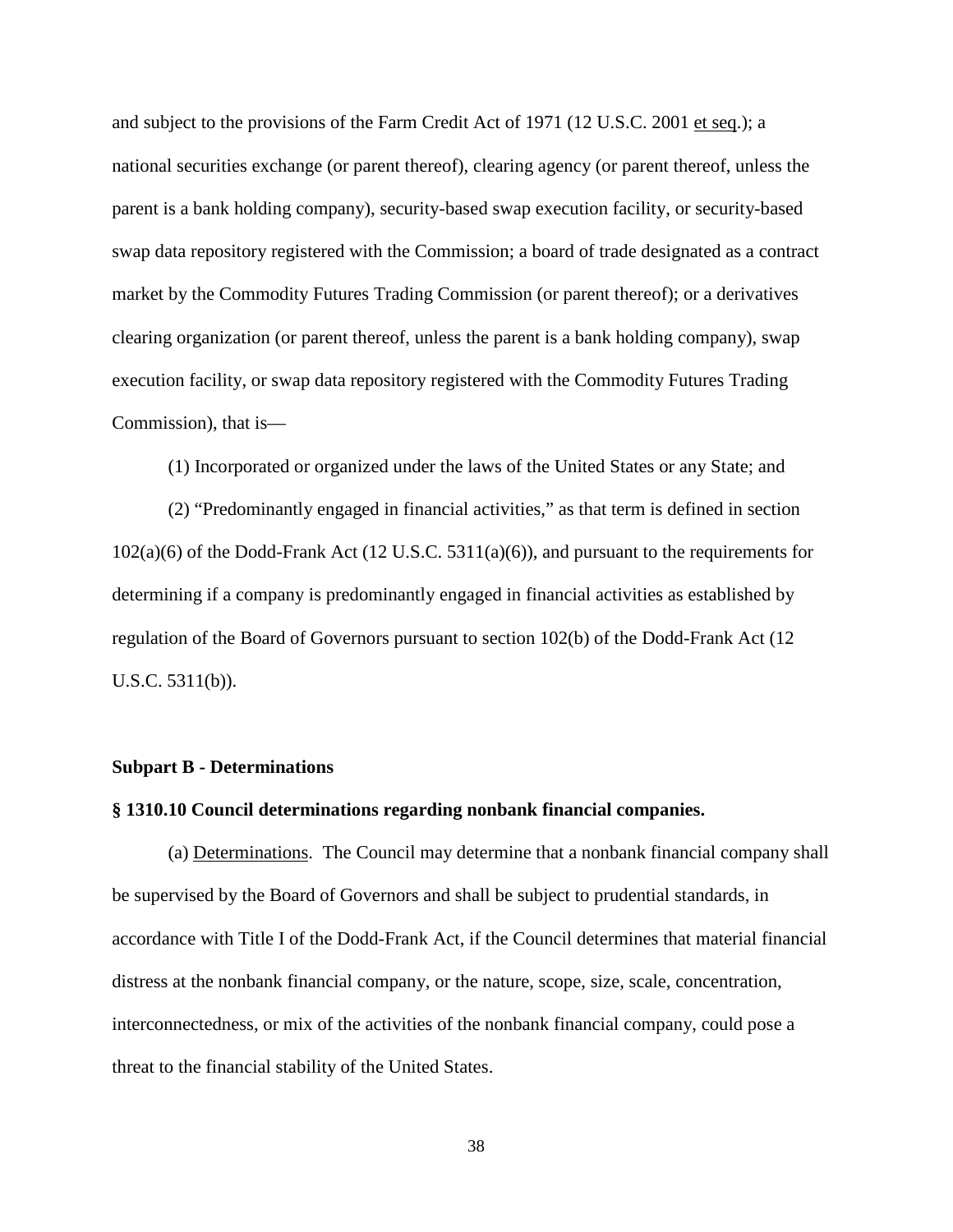(b) Vote required. Any proposed or final determination under paragraph (a) of this section shall—

(1) Be made by the Council and shall not be delegated by the Council; and

(2) Require the vote of not fewer than two-thirds of the voting members of the Council then serving, including the affirmative vote of the Chairperson of the Council.

(c) Back-up examination by the Board of Governors.

(1) If the Council is unable to determine whether the financial activities of a U.S. nonbank financial company, including a U.S. nonbank financial company that is owned by a foreign nonbank financial company, pose a threat to the financial stability of the United States, based on information or reports obtained by the Council under § 1310.20, including discussions with management, and publicly available information, the Council may request the Board of Governors, and the Board of Governors is authorized, to conduct an examination of the U.S. nonbank financial company and its subsidiaries for the sole purpose of determining whether the nonbank financial company should be supervised by the Board of Governors for purposes of Title I of the Dodd-Frank Act (12 U.S.C. 5311-5374).

(2) The Council shall review the results of the examination of a nonbank financial company (including its subsidiaries) conducted by the Board of Governors under this paragraph (c) in connection with any proposed or final determination under paragraph (a) of this section with respect to the nonbank financial company.

#### **§ 1310.11 Considerations in making proposed and final determinations.**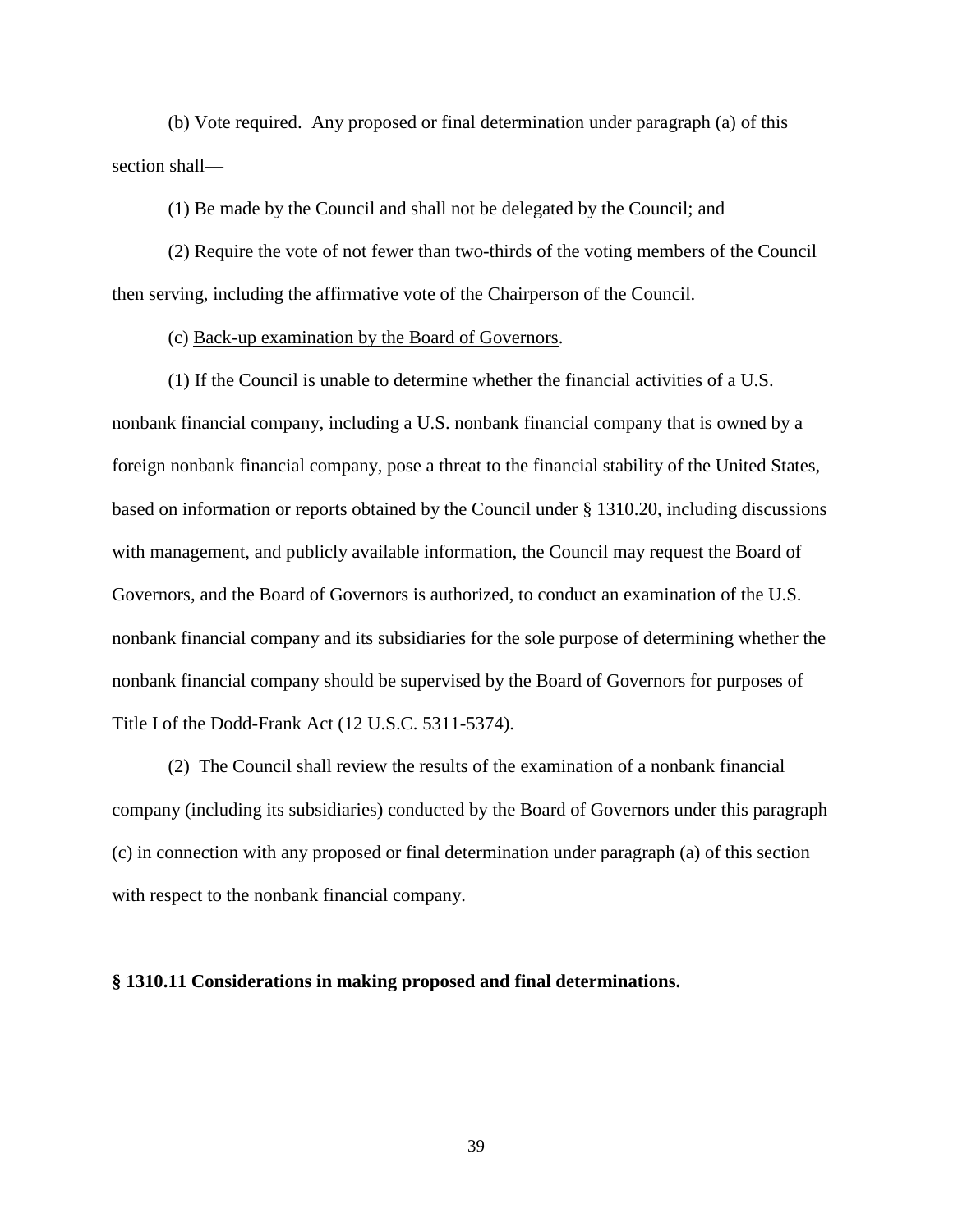(a) Considerations for U.S. nonbank financial companies. In making a proposed or final determination under § 1310.10(a) with respect to a U.S. nonbank financial company, the Council shall consider—

(1) The extent of the leverage of the U.S. nonbank financial company and its subsidiaries;

(2) The extent and nature of the off-balance-sheet exposures of the U.S. nonbank financial company and its subsidiaries;

(3) The extent and nature of the transactions and relationships of the U.S. nonbank financial company and its subsidiaries with other significant nonbank financial companies and significant bank holding companies;

(4) The importance of the U.S. nonbank financial company and its subsidiaries as a source of credit for households, businesses, and State and local governments and as a source of liquidity for the United States financial system;

(5) The importance of the U.S. nonbank financial company and its subsidiaries as a source of credit for low-income, minority, or underserved communities, and the impact that the failure of such U.S. nonbank financial company would have on the availability of credit in such communities;

(6) The extent to which assets are managed rather than owned by the U.S. nonbank financial company and its subsidiaries, and the extent to which ownership of assets under management is diffuse;

(7) The nature, scope, size, scale, concentration, interconnectedness, and mix of the activities of the U.S. nonbank financial company and its subsidiaries;

(8) The degree to which the U.S. nonbank financial company and its subsidiaries are already regulated by 1 or more primary financial regulatory agencies;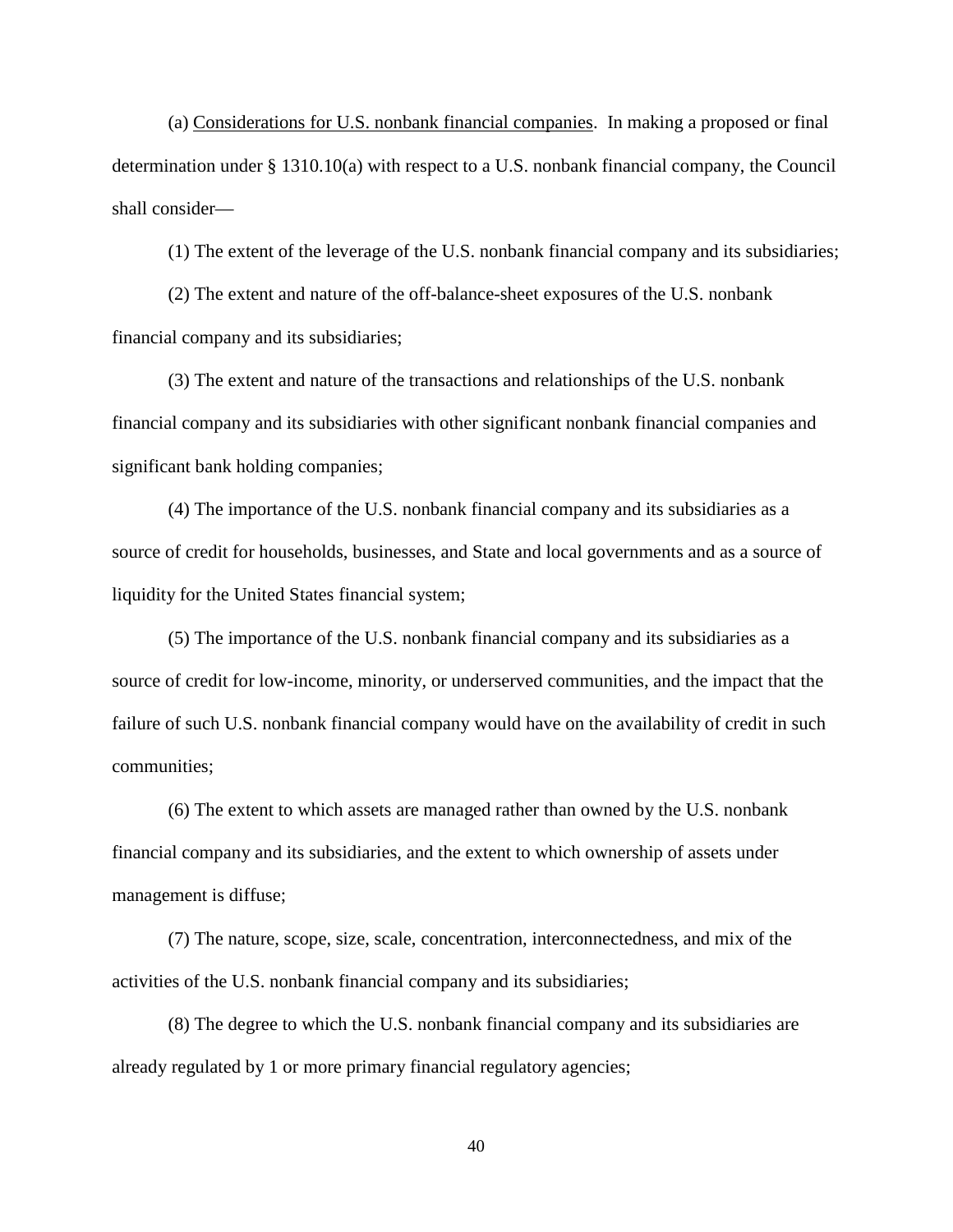(9) The amount and nature of the financial assets of the U.S. nonbank financial company and its subsidiaries;

(10) The amount and types of the liabilities of the U.S. nonbank financial company and its subsidiaries, including the degree of reliance on short-term funding; and

(11) Any other risk-related factor that the Council deems appropriate, either by regulation or on a case-by-case basis.

(b) Considerations for foreign nonbank financial companies. In making a proposed or final determination under § 1310.10(a) with respect to a foreign nonbank financial company, the Council shall consider—

(1) The extent of the leverage of the foreign nonbank financial company and its subsidiaries;

(2) The extent and nature of the United States related off-balance-sheet exposures of the foreign nonbank financial company and its subsidiaries;

(3) The extent and nature of the transactions and relationships of the foreign nonbank financial company and its subsidiaries with other significant nonbank financial companies and significant bank holding companies;

(4) The importance of the foreign nonbank financial company and its subsidiaries as a source of credit for United States households, businesses, and State and local governments and as a source of liquidity for the United States financial system;

(5) The importance of the foreign nonbank financial company and its subsidiaries as a source of credit for low-income, minority, or underserved communities in the United States, and the impact that the failure of such foreign nonbank financial company would have on the availability of credit in such communities;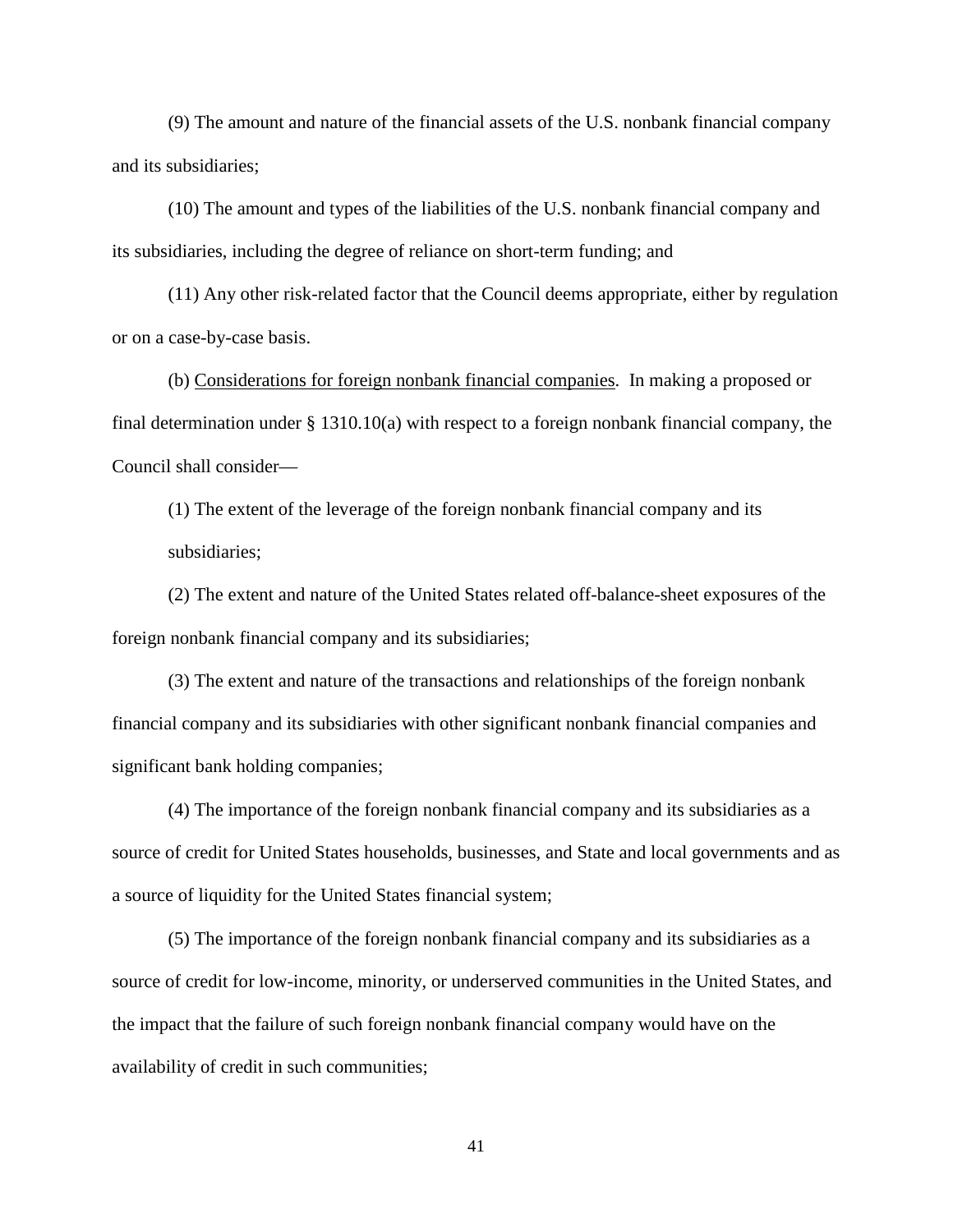(6) The extent to which assets are managed rather than owned by the foreign nonbank financial company and its subsidiaries and the extent to which ownership of assets under management is diffuse;

(7) The nature, scope, size, scale, concentration, interconnectedness, and mix of the activities of the foreign nonbank financial company and its subsidiaries;

(8) The extent to which the foreign nonbank financial company and its subsidiaries are subject to prudential standards on a consolidated basis in the foreign nonbank financial company's home country that are administered and enforced by a comparable foreign supervisory authority;

(9) The amount and nature of the United States financial assets of the foreign nonbank financial company and its subsidiaries;

(10) The amount and nature of the liabilities of the foreign nonbank financial company and its subsidiaries used to fund activities and operations in the United States, including the degree of reliance on short-term funding; and

(11) Any other risk-related factor that the Council deems appropriate, either by regulation or on a case-by-case basis.

#### **§ 1310.12 Anti-evasion provision.**

(a) Determinations. In order to avoid evasion of Title I of the Dodd-Frank Act (12 U.S.C. 5311-5374) or this part, the Council, on its own initiative or at the request of the Board of Governors, may require that the financial activities of a company shall be supervised by the Board of Governors and subject to prudential standards if the Council determines that—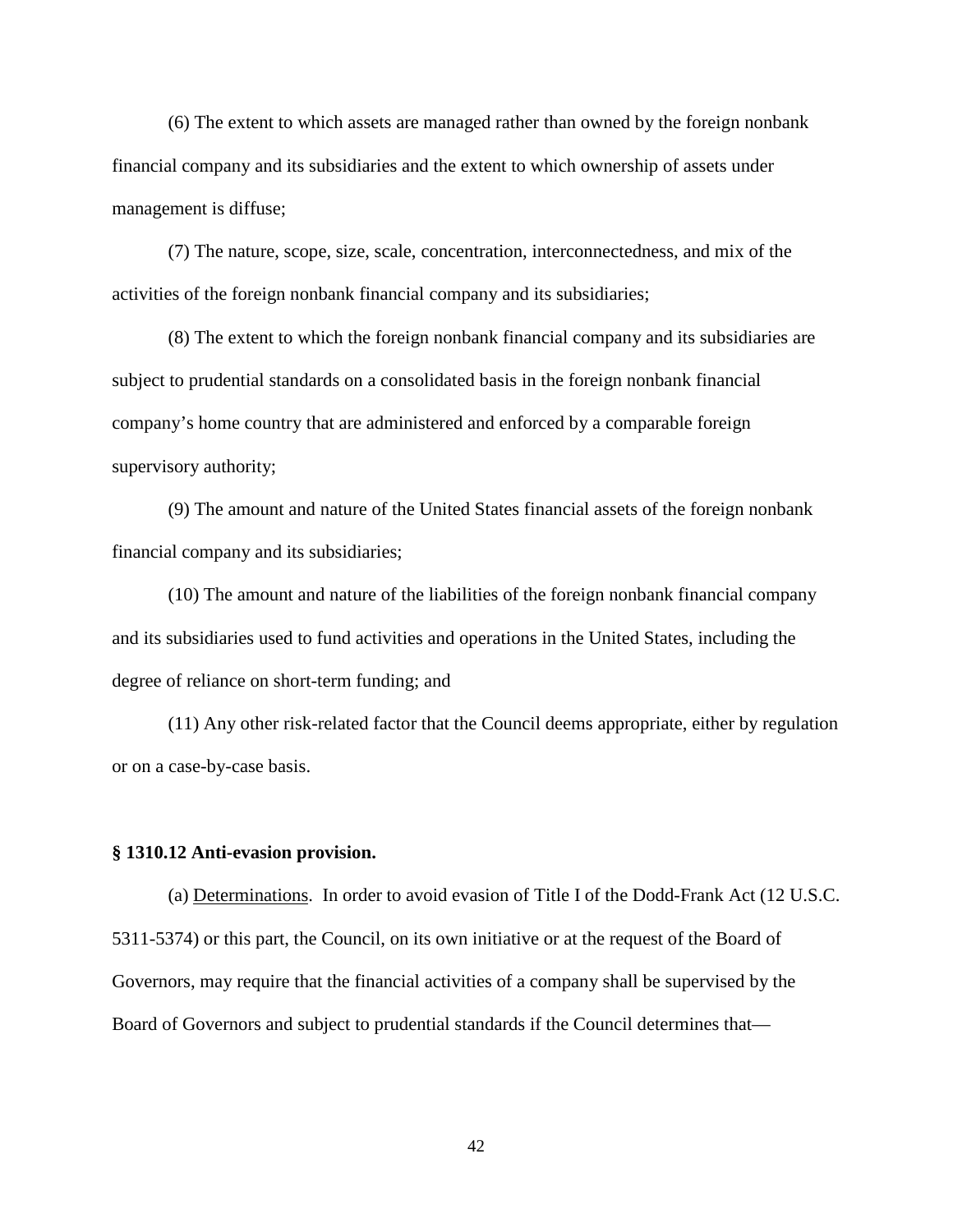(1) Material financial distress related to, or the nature, scope, size, scale, concentration, interconnectedness, or mix of, the financial activities conducted directly or indirectly by a company incorporated or organized under the laws of the United States or any State or the financial activities in the United States of a company incorporated or organized in a country other than the United States would pose a threat to the financial stability of the United States, based on consideration of the factors in—

(i) § 1310.11(a) if the company is incorporated or organized under the laws of the United States or any State; or

(ii)  $\S$  1310.11(b) if the company is incorporated or organized in a country other than the United States; and

(2) The company is organized or operates in such a manner as to evade the application of Title I of the Dodd-Frank Act (12 U.S.C. 5311-5374) or this part.

(b) Vote required. Any proposed or final determination under paragraph (a) of this section shall—

(1) Be made by the Council and shall not be delegated by the Council; and

(2) Require the vote of not fewer than two-thirds of the voting members of the Council then serving, including the affirmative vote of the Chairperson of the Council.

(c) Definition of covered financial activities. For purposes of this section, the term "financial activities"—

(1) Means activities that are financial in nature (as defined in section 4(k) of the Bank Holding Company Act of 1956);

(2) Includes the ownership or control of one or more insured depository institutions; and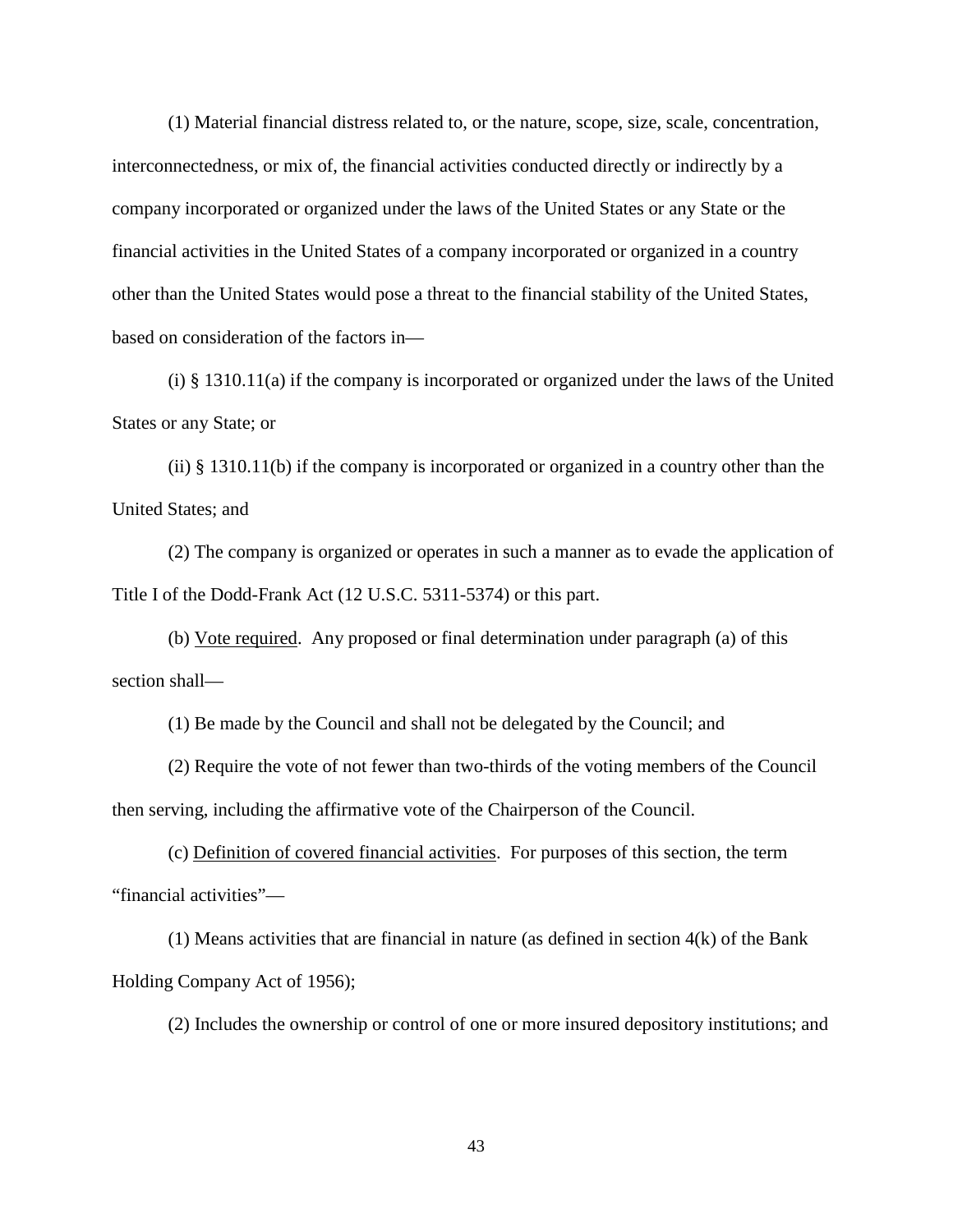(3) Does not include internal financial activities conducted for the company or any affiliate thereof, including internal treasury, investment, and employee benefit functions.

(d) Application of other provisions. Sections  $1310.20(a)$ ,  $1310.20(b)$ ,  $1310.20(c)$ , 1310.20(e), 1310.21, 1310.22, and 1310.23, and the definitions referred to therein, shall apply to proposed and final determinations of the Council with respect to the financial activities of a company pursuant to this section in the same manner as such sections apply to proposed and final determinations of the Council with respect to nonbank financial companies.

# **Subpart C – Information Collection; Proposed and Final Determinations; Evidentiary Hearings**

#### **§ 1310.20 Council information collection; consultation; coordination; confidentiality.**

(a) Information collection from the Office of Financial Research, member agencies, the Federal Insurance Office, and other Federal and State financial regulatory agencies. The Council may receive, and may request the submission of, such data or information from the Office of Financial Research, member agencies, the Federal Insurance Office, and other Federal and State financial regulatory agencies as the Council deems necessary to carry out the provisions of Title I of the Dodd-Frank Act (12 U.S.C. 5311-5374) or this part.

#### (b) Information collection from nonbank financial companies.

(1) The Council may, to the extent the Council determines appropriate, direct the Office of Financial Research to require the submission of periodic and other reports from any nonbank financial company, including a nonbank financial company that is being considered for a proposed or final determination under § 1310.10(a), for the purpose of assessing the extent to which a nonbank financial company poses a threat to the financial stability of the United States.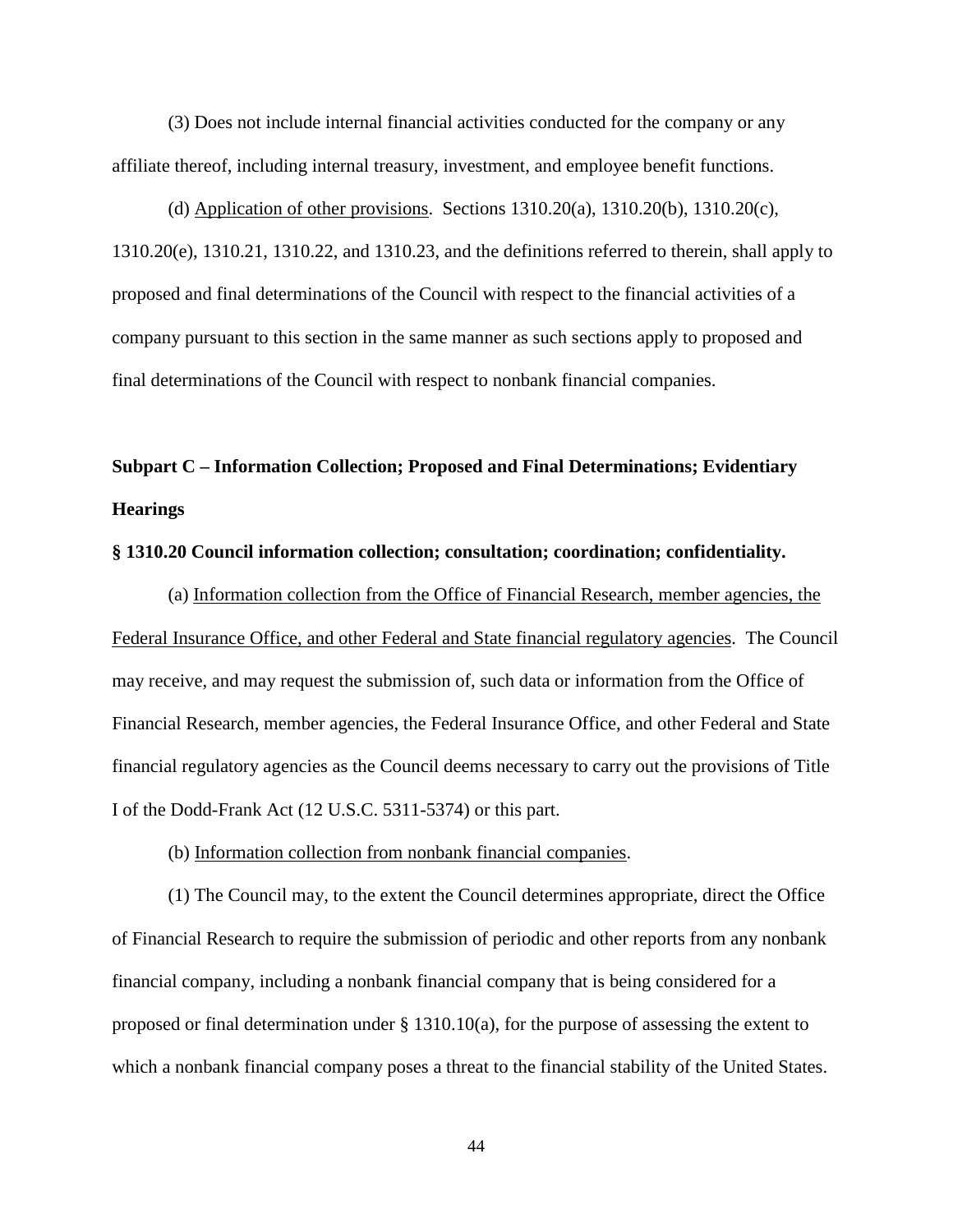(2) Before requiring the submission of reports under this paragraph (b) from any nonbank financial company that is regulated by a member agency or any primary financial regulatory agency, the Council, acting through the Office of Financial Research, shall coordinate with such agency or agencies and shall, whenever possible, rely on information available from the Office of Financial Research or such agency or agencies.

(3) Before requiring the submission of reports under this paragraph (b) from a company that is a foreign nonbank financial company, the Council shall, acting through the Office of Financial Research, to the extent appropriate, consult with the appropriate foreign regulator of such foreign nonbank financial company and, whenever possible, rely on information already being collected by such foreign regulator, with English translation.

(c) Consultation. The Council shall consult with the primary financial regulatory agency, if any, for each nonbank financial company that is being considered for supervision by the Board of Governors under § 1310.10(a) and with the primary financial regulatory agency, if any, of any subsidiary of such nonbank financial company, in a timely manner before the Council makes any final determination under §1310.10(a) with respect to such nonbank financial company.

(d) International coordination. In exercising its duties under this part with respect to foreign nonbank financial companies and cross-border activities and markets, the Council, acting through its Chairperson or other authorized designee, shall consult with appropriate foreign regulatory authorities, to the extent appropriate.

(e) Confidentiality.

(1) In general. The Council shall maintain the confidentiality of any data, information, and reports submitted under this part.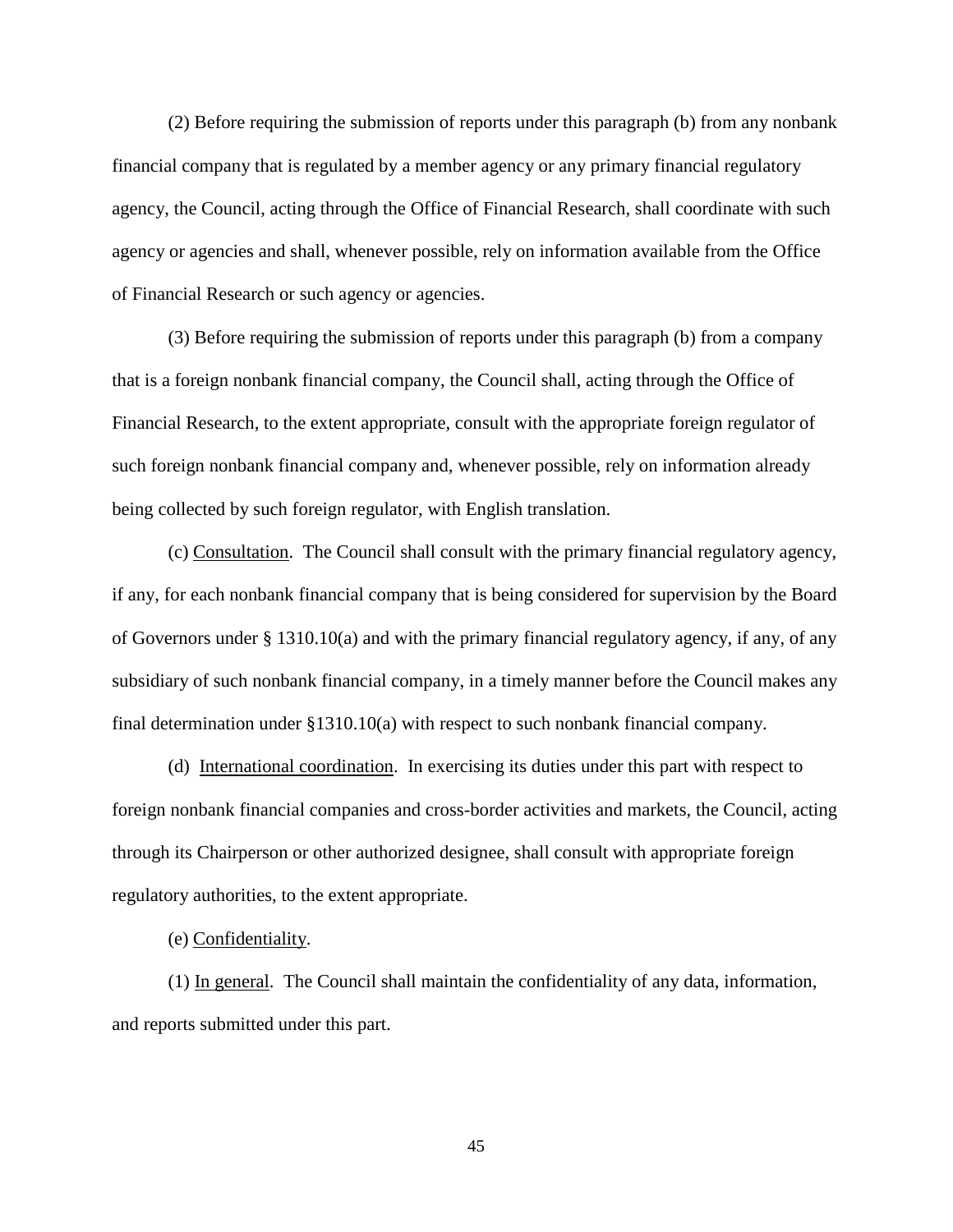(2) Retention of privilege. The submission of any non–publicly available data or information under this part shall not constitute a waiver of, or otherwise affect, any privilege arising under Federal or State law (including the rules of any Federal or State court) to which the data or information is otherwise subject.

(3) Freedom of Information Act. Section 552 of Title 5, United States Code, including the exceptions thereunder, shall apply to any data or information submitted under this part.

# **§ 1310.21 Notice and opportunity for an evidentiary hearing; proposed and final determinations.**

(a) Written notice of consideration of determination; submission of materials. Before providing a nonbank financial company written notice of a proposed determination pursuant to paragraph (b) of this section, the Council shall provide the nonbank financial company—

(1) Written notice that the Council is considering whether to make a proposed determination with respect to the nonbank financial company under  $\S$  1310.10(a);

(2) An opportunity to submit written materials, within such time as the Council determines to be appropriate, to the Council to contest the Council's consideration of the nonbank financial company for a proposed determination, including materials concerning whether, in the nonbank financial company's view, material financial distress at the nonbank financial company, or the nature, scope, size, scale, concentration, interconnectedness, or mix of the activities of the nonbank financial company, could pose a threat to the financial stability of the United States; and

(3) Notice when the Council deems its evidentiary record regarding such nonbank financial company to be complete.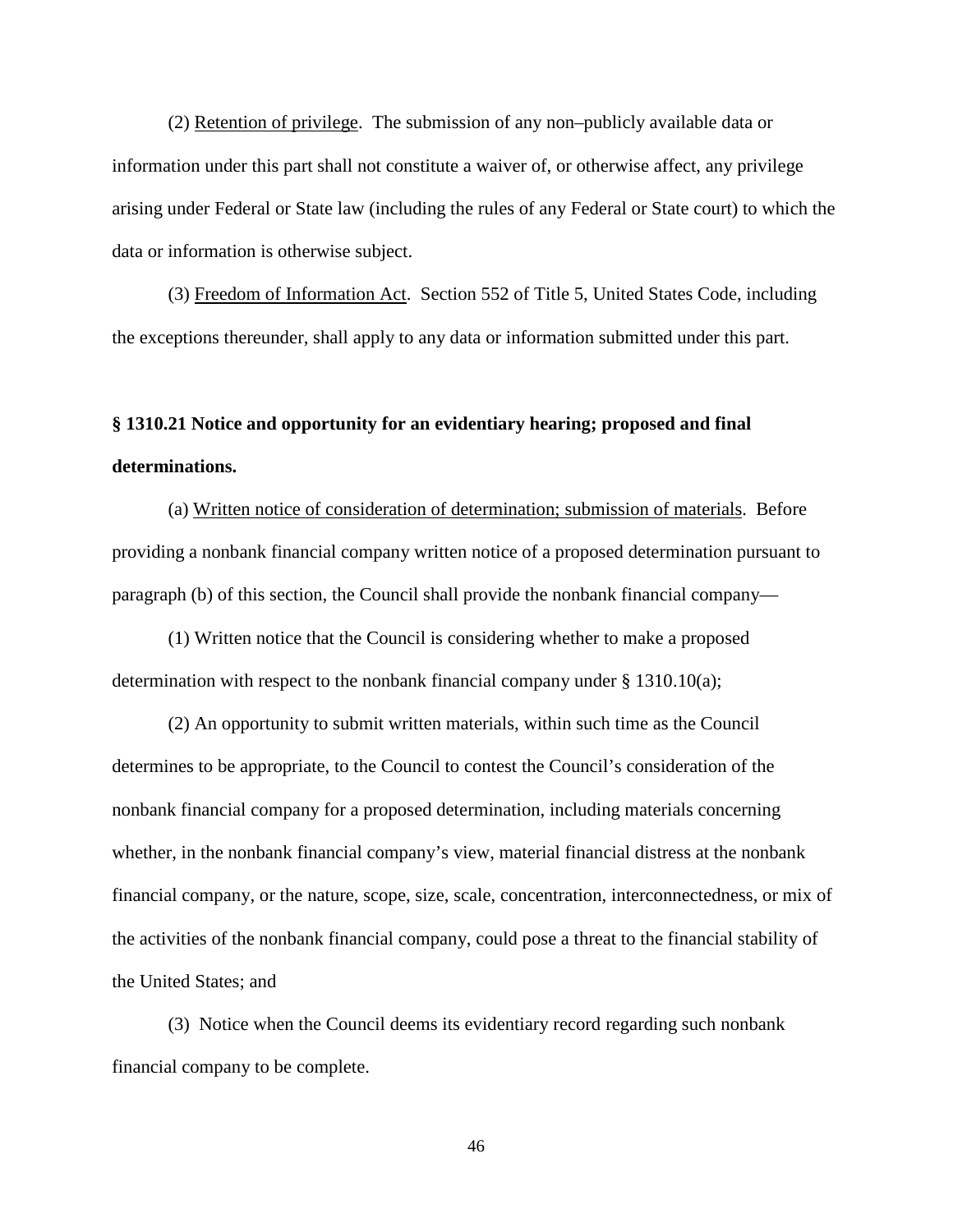(b) Notice of proposed determination. If the Council determines under § 1310.10(a) that a nonbank financial company should be supervised by the Board of Governors and be subject to prudential standards, the Council shall provide to the nonbank financial company written notice of the proposed determination, including an explanation of the basis of the proposed determination and the date by which an evidentiary hearing may be requested by the nonbank financial company under paragraph (c) of this section.

## (c) Evidentiary hearing.

(1) Not later than 30 days after the date of receipt by a nonbank financial company of the notice of proposed determination under paragraph (b) of this section, the nonbank financial company may request, in writing, an opportunity for a written or oral evidentiary hearing before the Council to contest the proposed determination under § 1310.10(a).

(2) Upon receipt by the Council of a timely request under paragraph (c)(1), the Council shall fix a time (not later than 30 days after the date of receipt by the Council of the request) and place at which such nonbank financial company may appear, personally or through counsel, for an evidentiary hearing at which the nonbank financial company may submit written materials (or, at the sole discretion of the Council, oral testimony and oral argument) to contest the proposed determination under  $\S$  1310.10(a), including materials concerning whether, in the nonbank financial company's view, material financial distress at the nonbank financial company, or the nature, scope, size, scale, concentration, interconnectedness, or mix of the activities of the nonbank financial company, could pose a threat to the financial stability of the United States.

(d) Final determination after evidentiary hearing. If the nonbank financial company makes a timely request for an evidentiary hearing under paragraph (c) of this section, the Council shall, not later than 60 days after the hearing date—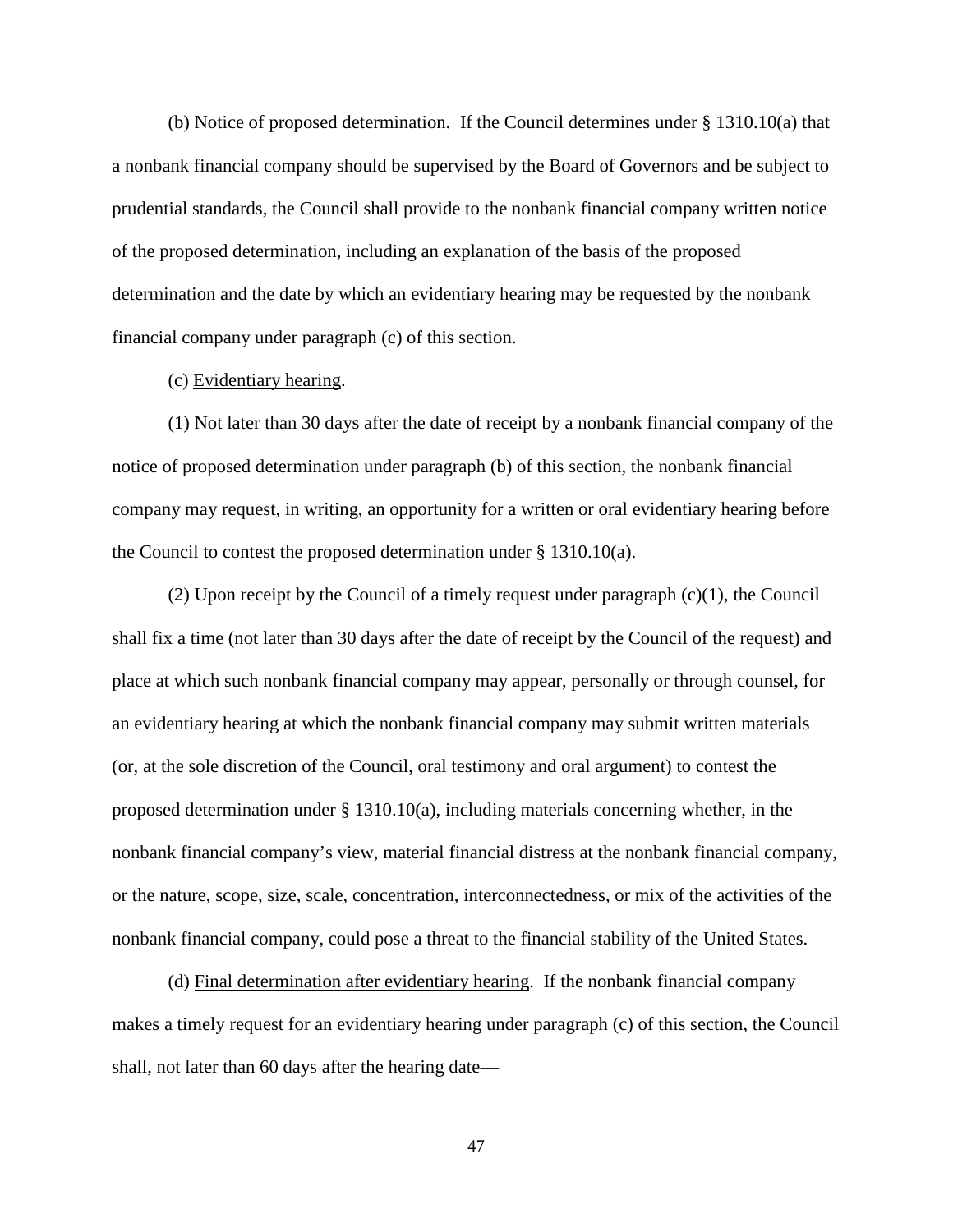(1) Make a final determination under § 1310.10(a);

(2) Notify the nonbank financial company, in writing, of the final determination of the Council, which notice shall contain a statement of the basis for the decision of the Council; and

(3) Publicly announce the final determination of the Council.

(e) No evidentiary hearing requested. If a nonbank financial company does not make a timely request for an evidentiary hearing under paragraph (c) of this section or notifies the Council in writing that it is not requesting an evidentiary hearing under paragraph (c) of this section, the Council shall, not later than 10 days after the date by which the nonbank financial company could have requested a hearing under paragraph (c) of this section or 10 days after the date on which the Council receives notice from the nonbank financial company that it is not requesting an evidentiary hearing, as applicable—

(1) Make a final determination under § 1310.10(a);

(2) Notify the nonbank financial company, in writing, of the final determination of the Council, which notice shall contain a statement of the basis for the decision of the Council; and

(3) Publicly announce the final determination of the Council.

(f) Time period for consideration.

(1) If the Council does not make a proposed determination under § 1310.10(a) with respect to a nonbank financial company within 180 days after the date on which the nonbank financial company receives the notice of completion of the Council's evidentiary record described in paragraph (a)(3) of this section, the nonbank financial company shall not be eligible for a proposed determination under § 1310.10(a) unless the Council issues a subsequent written notice of consideration of determination under paragraph (a) of this section to such nonbank financial company.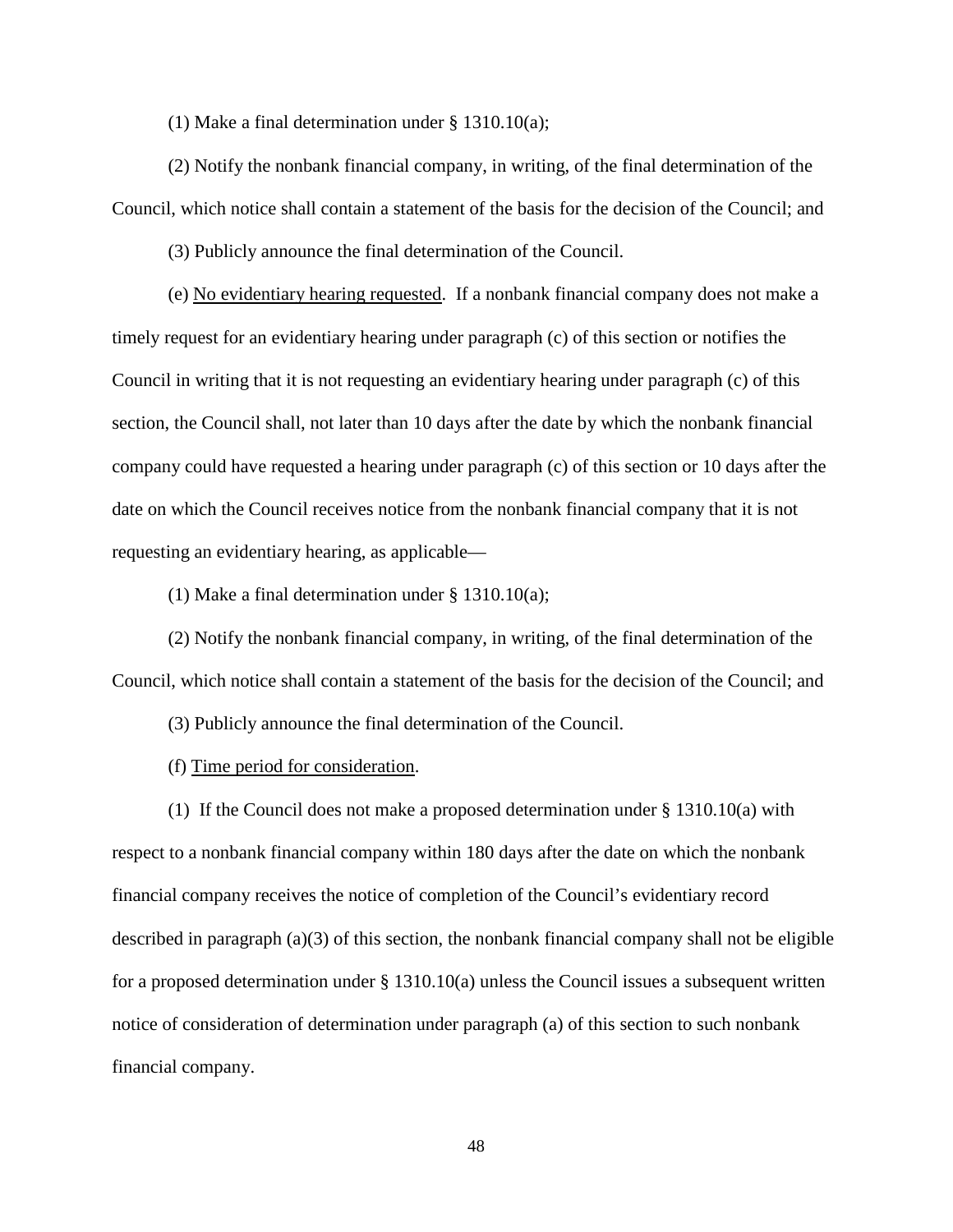(2) This paragraph (f) shall not limit the Council's ability to issue a subsequent written notice of consideration of determination under § 1310.21(a) to any nonbank financial company that, within 180 days after the date on which such nonbank financial company received a notice described in paragraph (a)(3) of this section, does not become subject to a proposed determination under § 1310.10(a).

## **§ 1310.22 Emergency exception to § 1310.21.**

(a) Exception to § 1310.21. Notwithstanding anything to the contrary in § 1310.21, the Council may waive or modify any or all of the notice and other procedural requirements of § 1310.21 with respect to a nonbank financial company if—

(1) The Council determines that such waiver or modification is necessary or appropriate to prevent or mitigate threats posed by the nonbank financial company to the financial stability of the United States; and

(2) The Council provides written notice of the waiver or modification under this section to the nonbank financial company as soon as practicable, but not later than 24 hours after the waiver or modification is granted. Any such notice shall set forth the manner and form for transmitting a request for an evidentiary hearing under paragraph (c) of this section.

(b) Consultation.

(1) In making a determination under paragraph (a) of this section with respect to a nonbank financial company, the Council shall consult with the primary financial regulatory agency, if any, for such nonbank financial company, in such time and manner as the Council may deem appropriate.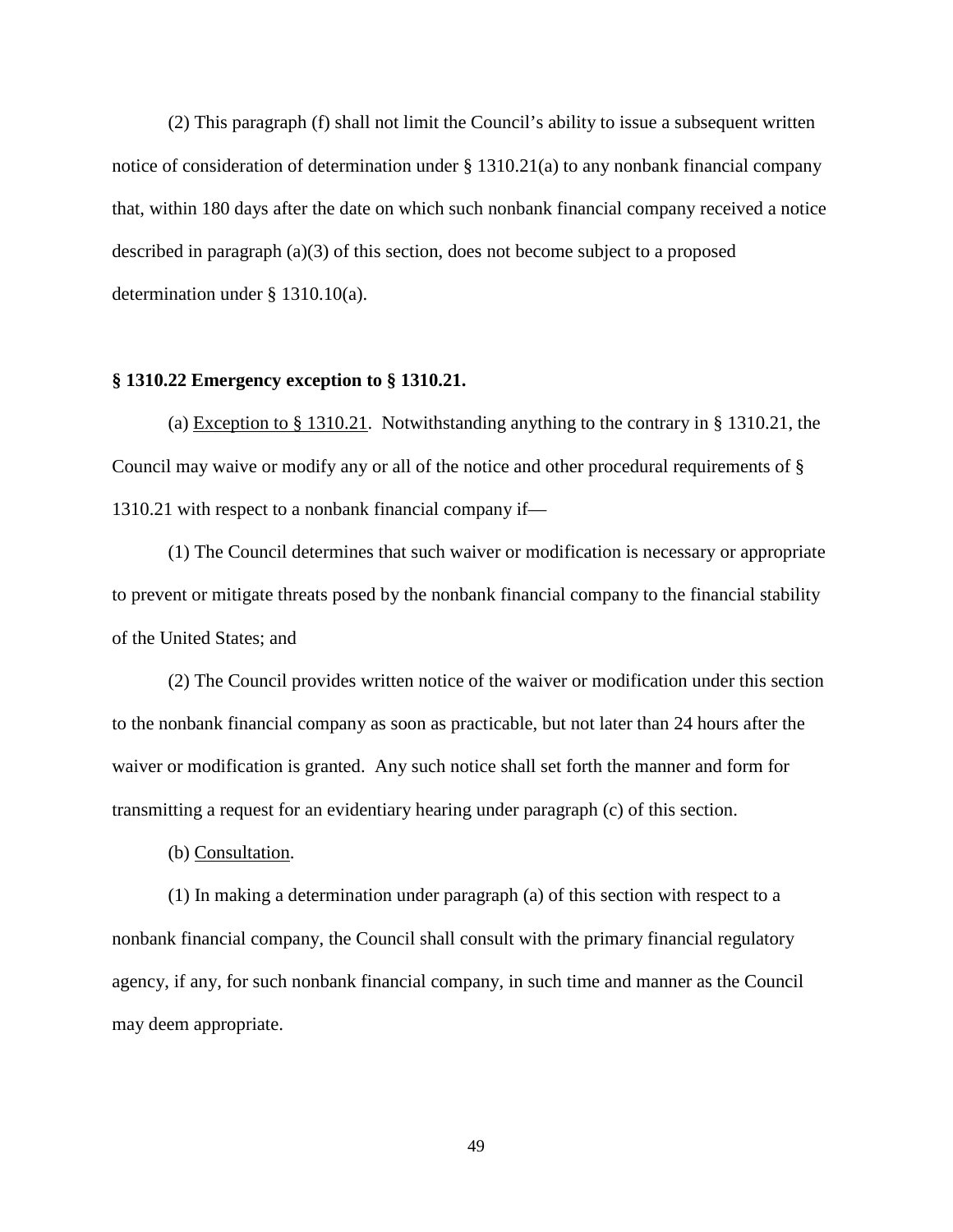(2) In making a determination under paragraph (a) of this section with respect to a foreign nonbank financial company, the Council shall consult with the appropriate home country supervisor, if any, of such foreign nonbank financial company, in such time and manner as the Council may deem appropriate.

(c) Opportunity for evidentiary hearing.

(1) If the Council, pursuant to paragraph (a) of this section, waives or modifies any of the notice or other procedural requirements of § 1310.21 with respect to a nonbank financial company, the nonbank financial company may request, in writing, an opportunity for a written or oral evidentiary hearing before the Council to contest such waiver or modification, not later than 10 days after the date of receipt by the nonbank financial company of the notice described in paragraph (a)(2) of this section.

(2) Upon receipt of a timely request for an evidentiary hearing under paragraph (c)(1), the Council shall fix a time (not later than 15 days after the date of receipt by the Council of the request) and place at which the nonbank financial company may appear, personally or through counsel, to submit written materials (or, at the sole discretion of the Council, oral testimony and oral argument) regarding the waiver or modification under this section.

(d) Notice of final determination. If the nonbank financial company makes a timely request for an evidentiary hearing under paragraph (c) of this section, the Council shall, not later than 30 days after the hearing date—

(1) Notify the nonbank financial company, in writing, of the final determination of the Council regarding the waiver or modification under this § 1310.22, which notice shall contain a statement of the basis for the final decision of the Council; and

(2) Publicly announce the final determination of the Council.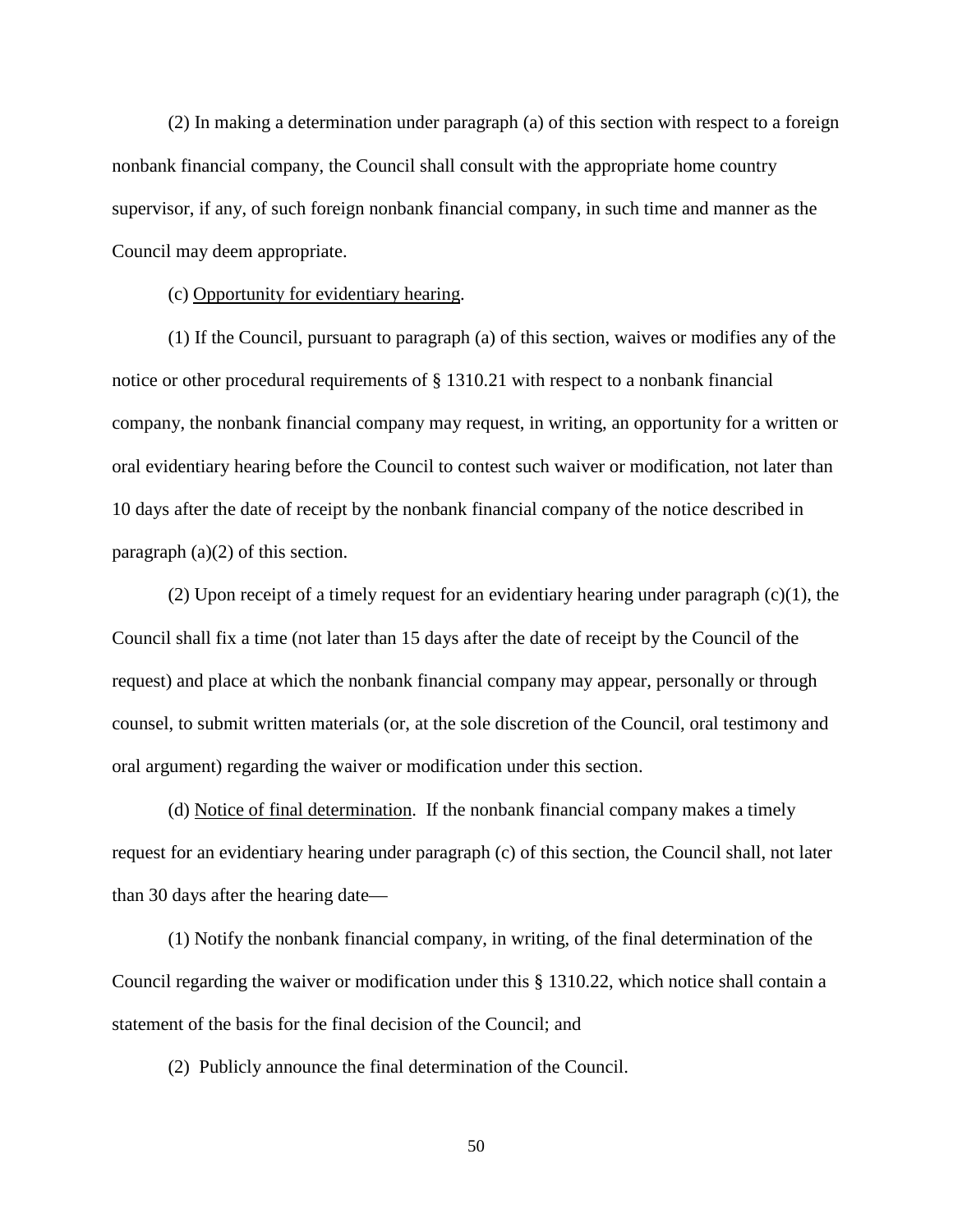(e) Vote required. Any determination of the Council under paragraph (a)(1) of this section to waive or modify any of the notice or other procedural requirements of § 1310.21 shall—

(1) Be made by the Council and shall not be delegated by the Council; and

(2) Require the vote of not fewer than two-thirds of the voting members of the Council then serving, including the affirmative vote of the Chairperson of the Council.

## **§ 1310.23 Council reevaluation and rescission of determinations.**

(a) Reevaluation and rescission. The Council shall, not less frequently than annually—

(1) Reevaluate each currently effective determination made under  $\S$  1310.10(a); and

(2) Rescind any such determination, if the Council determines that the nonbank financial company no longer meets the standard under § 1310.10(a), taking into account the considerations in § 1310.11(a) or § 1310.11(b), as applicable.

(b) Vote required. Any determination of the Council under paragraph (a)(2) of this section to rescind a determination made with respect to a nonbank financial company shall—

(1) Be made by the Council and shall not be delegated by the Council; and

(2) Require the vote of not fewer than two-thirds of the voting members of the Council then serving, including the affirmative vote of the Chairperson of the Council.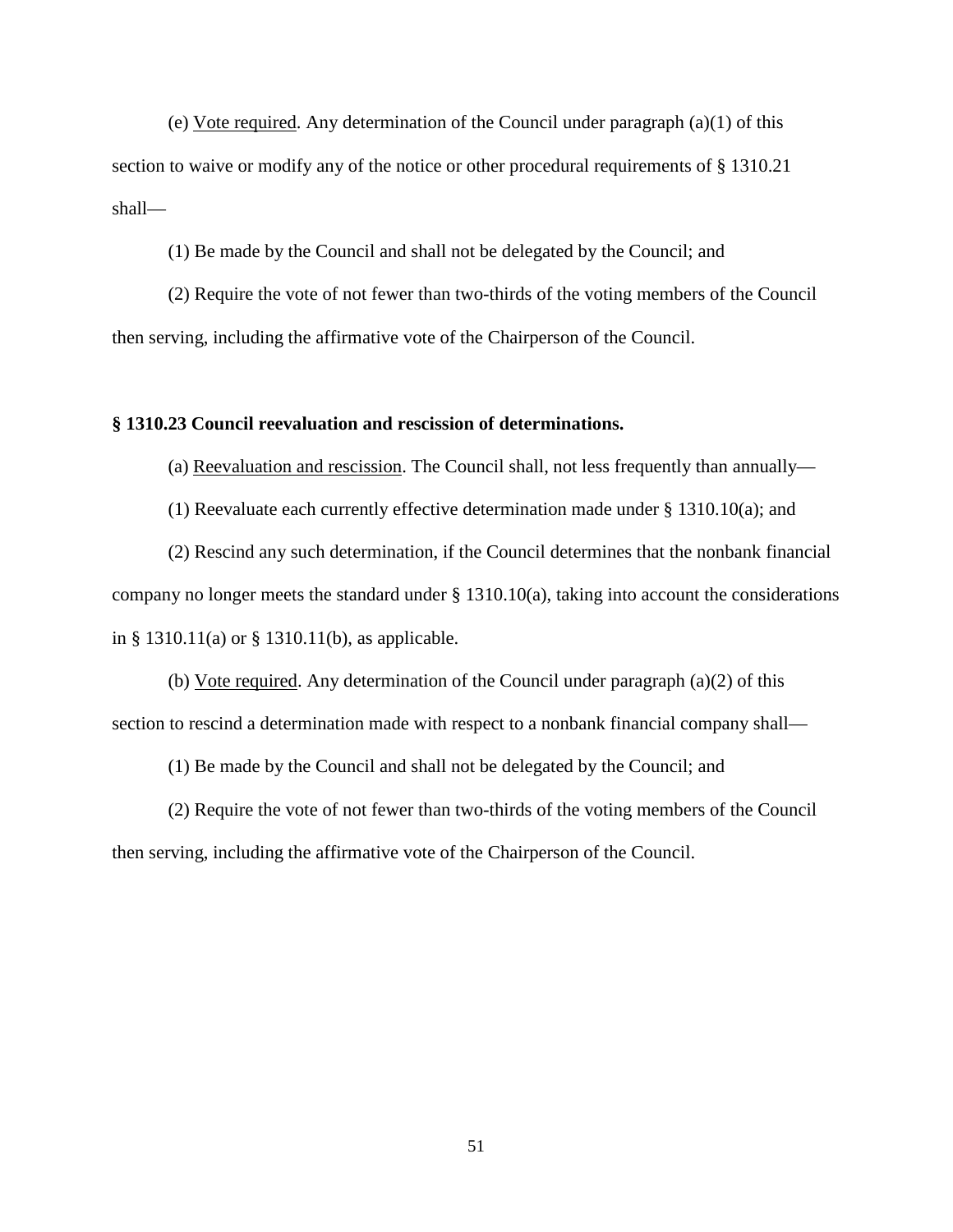## **APPENDIX**

# **Financial Stability Oversight Council Guidance for Nonbank Financial Company Determinations**

## **I. Introduction**

Section 113 of the Dodd-Frank Wall Street Reform and Consumer Protection Act (the "Dodd-Frank Act") authorizes the Financial Stability Oversight Council (the "Council") to determine that a nonbank financial company will be supervised by the Board of Governors of the Federal Reserve System (the "Board of Governors") and be subject to prudential standards in accordance with Title I of the Dodd-Frank Act if either of two standards is met. Under the first standard, the Council may subject a nonbank financial company to supervision by the Board of Governors and prudential standards if the Council determines that "material financial distress" at the nonbank financial company could pose a threat to the financial stability of the United States. Under the second standard, the Council may determine that a nonbank financial company will be supervised by the Board of Governors and subject to prudential standards if the nature, scope, size, scale, concentration, interconnectedness, or mix of the nonbank financial company's activities could pose a threat to U.S. financial stability. Section 113 of the Dodd-Frank Act also lists 10 considerations that the Council must take into account in making a determination.

Section II of this document describes the manner in which the Council intends to apply the statutory standards and considerations in making determinations under section 113 of the Dodd-Frank Act. First, section II defines "threat to the financial stability of the United States" and describes channels through which a nonbank financial company could pose such a threat. Second, it discusses each of the two statutory standards for determination. Third, it describes the six-category framework that the Council intends to use to evaluate nonbank financial companies under each of the 10 statutory considerations. Section II also includes a list of sample metrics that may be used to evaluate individual nonbank financial companies under each of the six categories.

Section III of this document outlines the process that the Council intends to follow in non-emergency situations when determining whether to subject a nonbank financial company to Board of Governors supervision and prudential standards. Section III also provides a detailed description of the analysis that the Council intends to conduct during each stage of its review. In the first stage of the process, the Council will apply six uniform quantitative thresholds to nonbank financial companies to identify those nonbank financial companies that will be subject to further evaluation by the Council. Because the Council is relying on quantitative thresholds using publicly available data in the first stage, nonbank financial companies should be able to assess whether they are likely to be subject to further evaluation by the Council. During the second stage of the evaluation process, the Council will analyze the identified nonbank financial companies using a broad range of information available to the Council primarily through existing public and regulatory sources. The third stage of the process will involve a comprehensive analysis of those nonbank financial companies using information collected directly from the nonbank financial company, as well as the information used in the first two stages.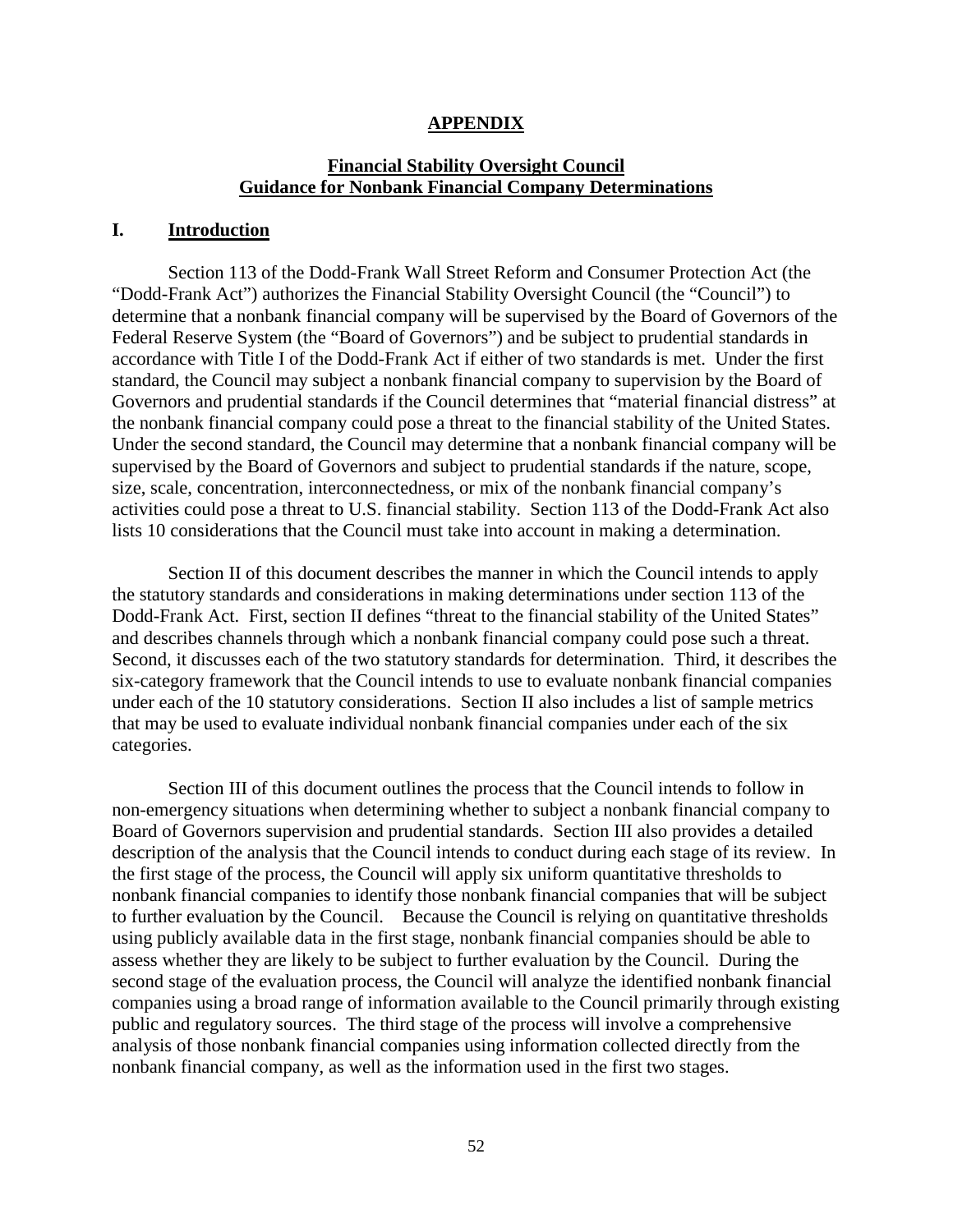# **II. Council Determination Authority and Proposed Framework**

As noted above, the Council may determine that a nonbank financial company will be supervised by the Board of Governors and be subject to prudential standards if the Council determines that (i) material financial distress at the nonbank financial company could pose a threat to the financial stability of the United States (the "First Determination Standard") or (ii) the nature, scope, size, scale, concentration, interconnectedness, or mix of the activities of the nonbank financial company, could pose a threat to the financial stability of the United States (the "Second Determination Standard," and, together with the First Determination Standard, the "Determination Standards").

This section provides definitions of the terms "threat to the financial stability of the United States" and "material financial distress" and describes how the Council expects to apply the Determination Standards.

# a. Threat to the Financial Stability of the United States

The Determination Standards require the Council to determine whether a nonbank financial company could pose a threat to the financial stability of the United States. The Council will consider a "threat to the financial stability of the United States" to exist if there would be an impairment of financial intermediation or of financial market functioning that would be sufficiently severe to inflict significant damage on the broader economy.

An impairment of financial intermediation and financial market functioning can occur through several channels. The Council has identified the following channels as most likely to facilitate the transmission of the negative effects of a nonbank financial company's material financial distress or activities to other financial firms and markets:

- *Exposure*. A nonbank financial company's creditors, counterparties, investors, or other market participants have exposure to the nonbank financial company that is significant enough to materially impair those creditors, counterparties, investors, or other market participants and thereby pose a threat to U.S. financial stability. In its initial analysis of nonbank financial companies with respect to this channel, the Council expects to consider metrics including total consolidated assets, credit default swaps outstanding, derivative liabilities, loans and bonds outstanding, and leverage ratio.
- *Asset liquidation*. A nonbank financial company holds assets that, if liquidated quickly, would significantly disrupt trading or funding in key markets or cause significant losses or funding problems for other firms with similar holdings due to falling asset prices. This channel would likely be most relevant for a nonbank financial company whose funding and liquid asset profile makes it likely that it would be forced to liquidate assets quickly when it comes under financial pressure. For example, this could be the case if a large nonbank financial company relies heavily on short-term funding. In its initial analysis of nonbank financial companies with respect to this channel, the Council expects to consider metrics including total consolidated assets and short-term debt ratio.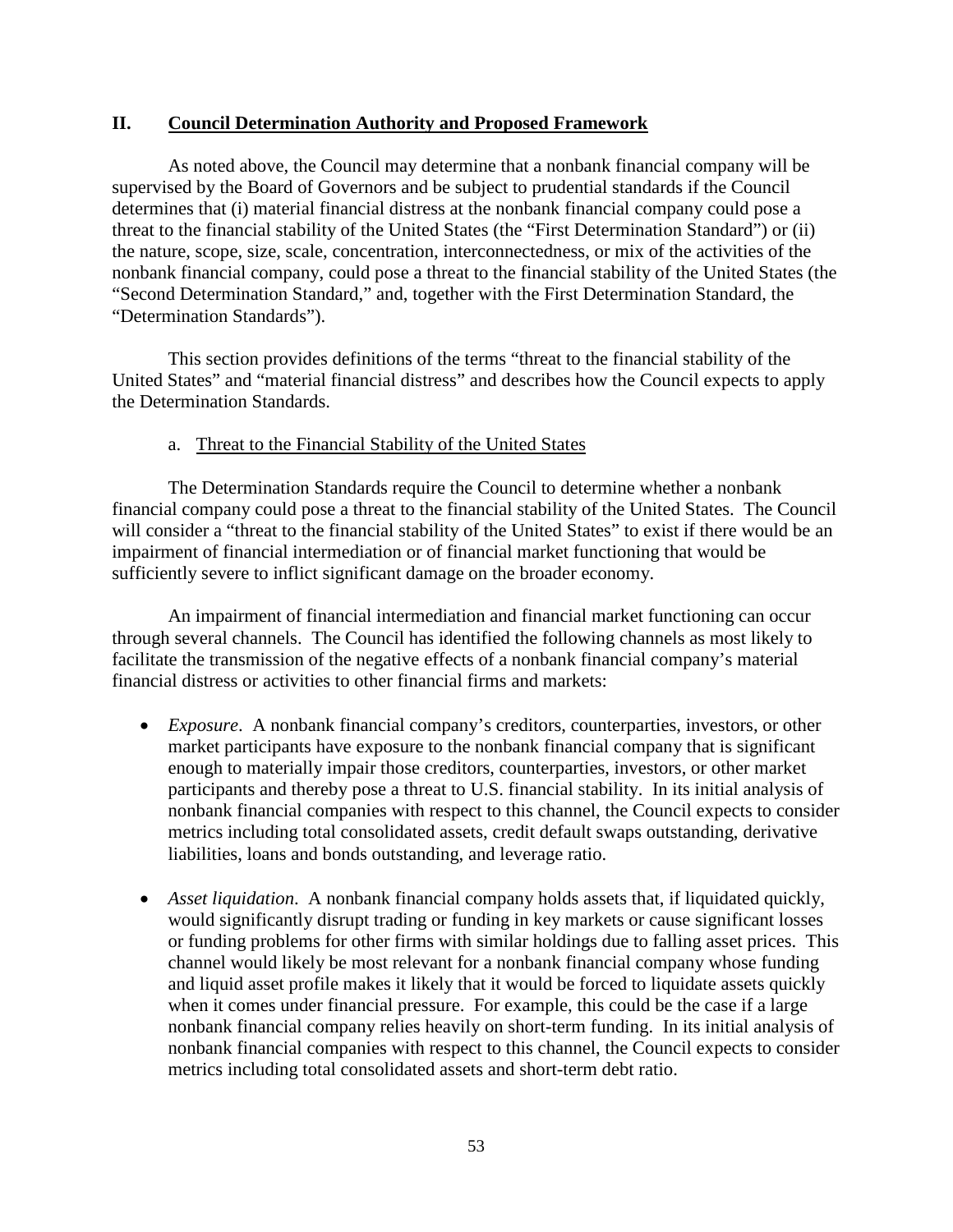• *Critical function or service*. A nonbank financial company is no longer able or willing to provide a critical function or service that is relied upon by market participants and for which there are no ready substitutes. The analysis of this channel will incorporate a review of the competitive landscape for markets in which a nonbank financial company participates and for the services it provides (including the provision of liquidity to the U.S. financial system, the provision of credit to low-income, minority, or underserved communities or the provision of credit to households, businesses and state and local governments), the nonbank financial company's market share, and the ability of other firms to replace those services. Due to the unique ways in which a nonbank financial company may provide a critical function or service to the market, the Council expects to apply company-specific analyses with respect to this channel, rather than applying a broadly applicable quantitative metric.

The Council believes that the threat a nonbank financial company may pose to U.S. financial stability through the impairment of financial intermediation and financial market functioning is likely to be exacerbated if the nonbank financial company is sufficiently complex, opaque, or difficult to resolve in bankruptcy such that its resolution in bankruptcy would disrupt key markets or have a material adverse impact on other financial firms or markets.

The Council intends to continue to evaluate additional transmission channels, and may, in its discretion, consider other channels through which a nonbank financial company may transmit the negative effects of its material financial distress or activities and thereby pose a threat to U.S. financial stability.

## b. First Determination Standard: Material Financial Distress

Under the First Determination Standard, the Council may subject a nonbank financial company to supervision by the Board of Governors and prudential standards if the Council determines that "material financial distress" at the nonbank financial company could pose a threat to U.S. financial stability. The Council believes that material financial distress exists when a nonbank financial company is in imminent danger of insolvency or defaulting on its financial obligations.

For purposes of considering whether a nonbank financial company could pose a threat to U.S. financial stability under this Determination Standard, the Council intends to assess the impact of the nonbank financial company's material financial distress in the context of a period of overall stress in the financial services industry and in a weak macroeconomic environment. The Council believes this is appropriate because in such a context, a nonbank financial company's distress may have a greater effect on U.S. financial stability.

# c. Second Determination Standard: Nature, Scope, Size, Scale, Concentration, Interconnectedness, or Mix of Activities

Under the Second Determination Standard, the Council may subject a nonbank financial company to supervision by the Board of Governors and prudential standards if the Council determines that the nature, scope, size, scale, concentration, interconnectedness, or mix of the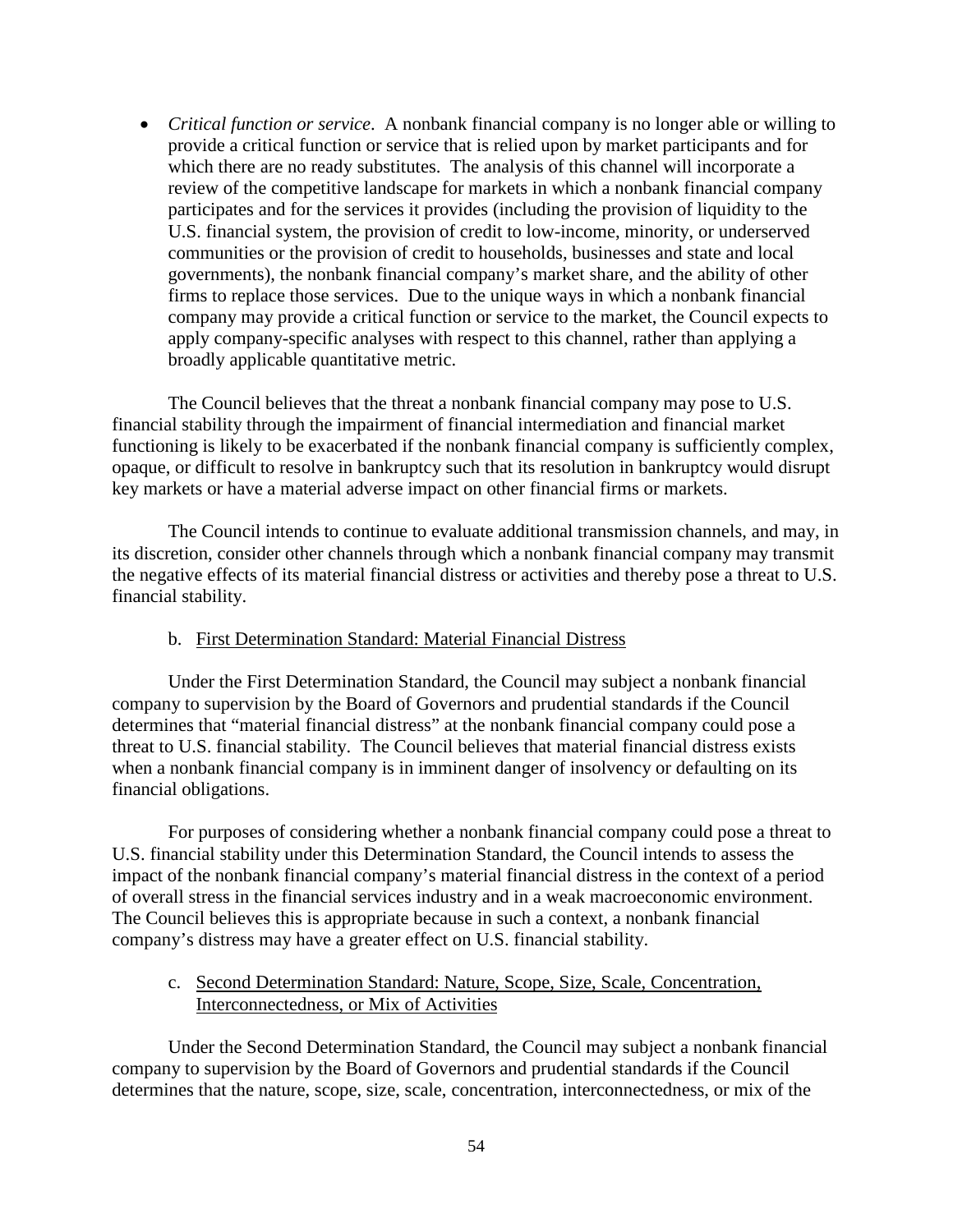nonbank financial company's activities could pose a threat to U.S. financial stability. The Council believes that this Determination Standard will be met if the Council determines that the nature of a nonbank financial company's business practices, conduct, or operations could pose a threat to U.S. financial stability, regardless of whether the nonbank financial company is experiencing financial distress. The Council expects that there likely will be significant overlap between the outcome of an assessment of a nonbank financial company under the First and Second Determination Standards, because, in many cases, a nonbank financial company that could pose a threat to U.S. financial stability because of the nature, scope, size, scale, concentration, interconnectedness, or mix of its activities could also pose a threat to U.S. financial stability if it were to experience material financial distress.

## d. Analytic Framework for Statutory Considerations

As required by section 113 of the Dodd-Frank Act, the Council's determination will be based on its judgment that a firm meets one of the Determination Standards described above. In evaluating whether a firm meets one of the Determination Standards, the Council will consider each of the statutory considerations set forth in the statute. The discussion below outlines the analytic framework that the Council intends to use to organize its evaluation of a nonbank financial company under the statutory considerations and provides additional detail on the key data and analyses that the Council intends to use to assess the considerations.

## 1. *Grouping of Statutory Considerations into Six-Category Framework*

The Dodd-Frank Act requires the Council to consider 10 considerations (described below) when evaluating the potential of a nonbank financial company to pose a threat to U.S. financial stability. The statute also authorizes the Council to consider "any other risk-related factors that the Council deems appropriate." These statutory considerations will help the Council to evaluate whether one of the Determination Standards, as described in sections II.b and II.c above, has been met. The Council has developed an analytic framework that groups all relevant factors, including the 10 statutory considerations and any additional risk-related factors, into six categories: size, interconnectedness, lack of substitutes, leverage, liquidity risk and maturity mismatch, and existing regulatory scrutiny. The Council expects to use these six categories to guide its evaluation of whether a particular nonbank financial company meets either Determination Standard. However, the Council's ultimate determination decision regarding a nonbank financial company will not be based on a formulaic application of the six categories. Rather, the Council intends to analyze a nonbank financial company using quantitative and qualitative data relevant to each of the six categories, as the Council determines is appropriate with respect to a particular nonbank financial company.

Each of the six categories reflects a different dimension of a nonbank financial company's potential to pose a threat to U.S. financial stability. Three of the six categories—size, substitutability and interconnectedness—seek to assess the potential impact of the nonbank financial company's financial distress on the broader economy. Material financial distress at nonbank financial companies that are large, provide critical financial services for which there are few substitutes, or are highly interconnected with other financial firms or markets are more likely to have a financial or operational impact on other companies, markets, and consumers that could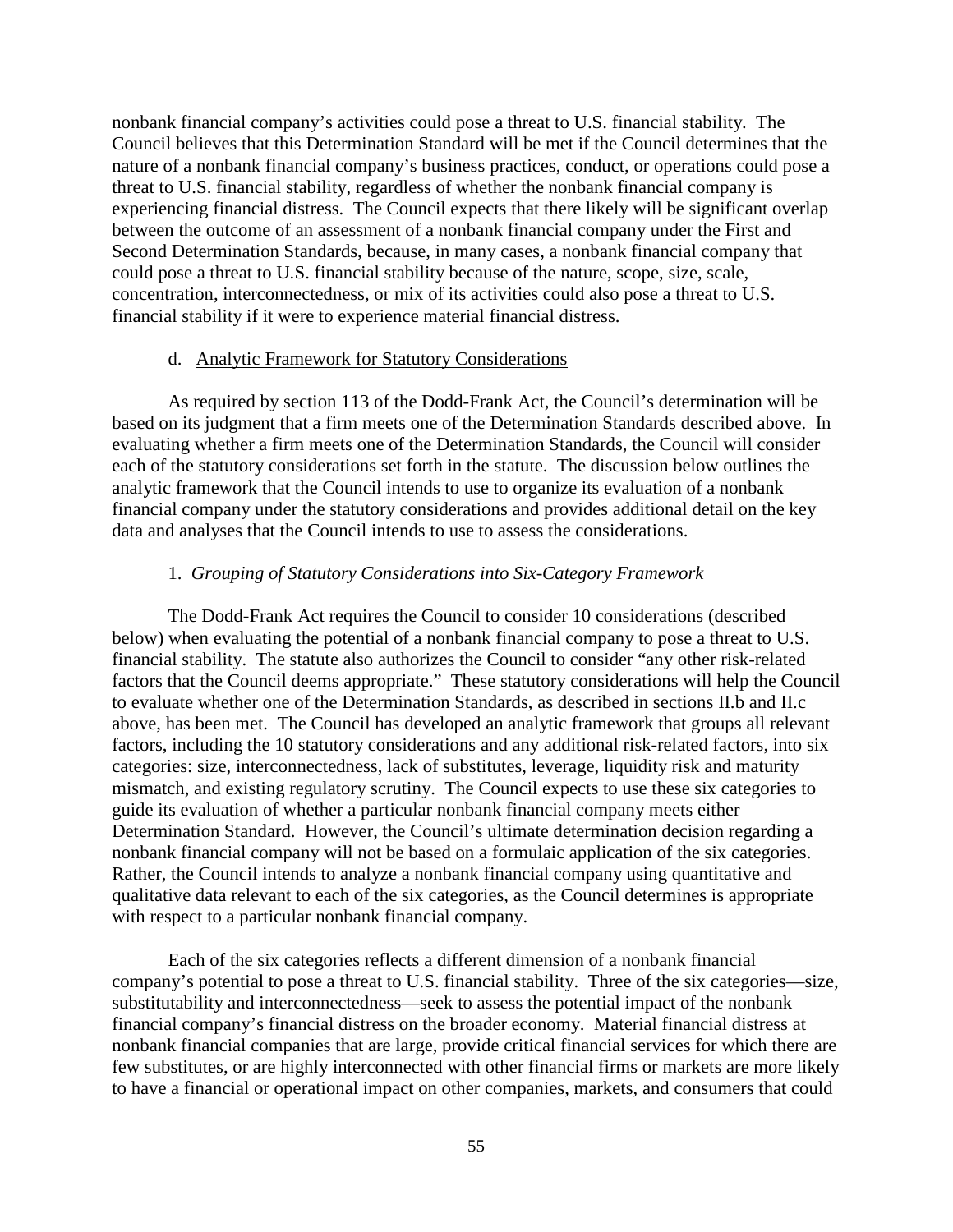pose a threat to the financial stability of the United States. The remaining three categories leverage, liquidity risk and maturity mismatch, and existing regulatory scrutiny of the nonbank financial company—seek to assess the vulnerability of a nonbank financial company to financial distress. Nonbank financial companies that are highly leveraged, have a high degree of liquidity risk or maturity mismatch, and are under little or no regulatory scrutiny are more likely to be more vulnerable to financial distress.

Each of the statutory considerations in sections  $113(a)(2)$  and  $(b)(2)$  of the Dodd-Frank Act would be considered as part of one or more of the six categories. This is reflected in the following table, using the considerations relevant to a U.S. nonbank financial company for illustrative purposes. $10$ 

<span id="page-55-0"></span><sup>&</sup>lt;sup>10</sup> The corresponding statutory considerations for a foreign nonbank financial company would be considered under the relevant categories indicated in the table.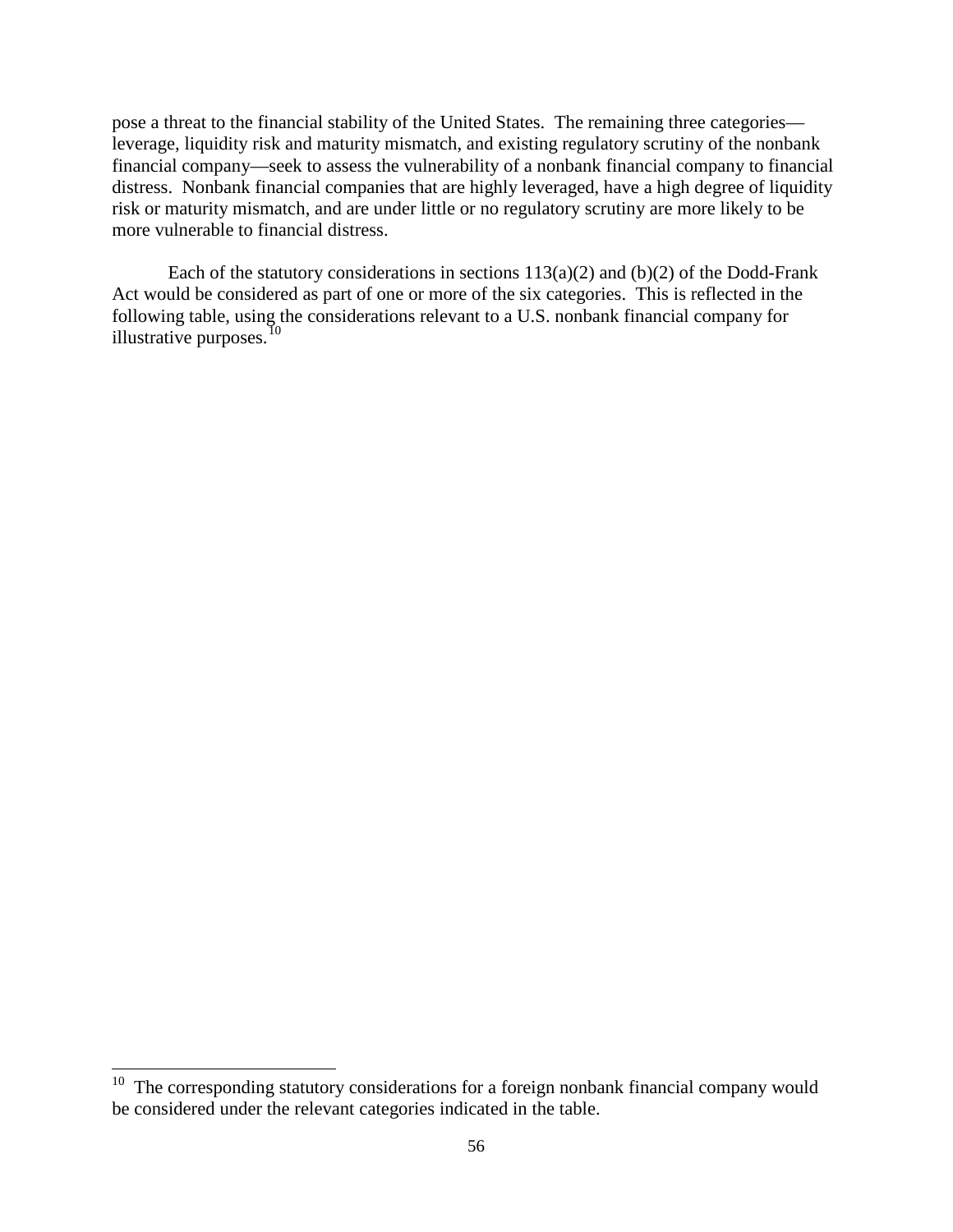| <b>Statutory considerations:</b>                                                                                                                                                                                                       | Category or categories in which this<br>consideration would be addressed:                          |
|----------------------------------------------------------------------------------------------------------------------------------------------------------------------------------------------------------------------------------------|----------------------------------------------------------------------------------------------------|
| (A) The extent of the leverage of the company                                                                                                                                                                                          | Leverage                                                                                           |
| (B) The extent and nature of the off-balance-sheet<br>exposures of the company                                                                                                                                                         | Size; interconnectedness                                                                           |
| (C) The extent and nature of the transactions and<br>relationships of the company with other significant<br>nonbank financial companies and significant bank<br>holding companies                                                      | Interconnectedness                                                                                 |
| (D) The importance of the company as a source of<br>credit for households, businesses, and State and local<br>governments and as a source of liquidity for the<br>United States financial system                                       | Size; lack of substitutes                                                                          |
| (E) The importance of the company as a source of<br>credit for low-income, minority, or underserved<br>communities, and the impact that the failure of such<br>company would have on the availability of credit in<br>such communities | Lack of substitutes                                                                                |
| (F) The extent to which assets are managed rather<br>than owned by the company, and the extent to which substitutes<br>ownership of assets under management is diffuse                                                                 | Size; interconnectedness; lack of                                                                  |
| (G) The nature, scope, size, scale, concentration,<br>interconnectedness, and mix of the activities of the<br>company                                                                                                                  | Size; interconnectedness; lack of<br>substitutes                                                   |
| (H) The degree to which the company is already<br>regulated by 1 or more primary financial regulatory<br>agencies                                                                                                                      | Existing regulatory scrutiny                                                                       |
| (I) The amount and nature of the financial assets of<br>the company                                                                                                                                                                    | Size; interconnectedness                                                                           |
| (J) The amount and types of the liabilities of the<br>company, including the degree of reliance on short-<br>term funding                                                                                                              | Liquidity risk and maturity mismatch; size;<br>interconnectedness                                  |
| (K) Any other risk-related factors that the Council<br>deems appropriate                                                                                                                                                               | Appropriate category or categories based<br>on the nature of the additional risk-related<br>factor |

# 2. *Six-Category Framework*

The discussion below describes each of the six categories and how these categories relate to a firm's likelihood to pose a threat to financial stability. The sample metrics set forth below under each category are representative, not exhaustive, and may not apply to all nonbank financial companies under evaluation. The Council may apply the sample metrics in the context of stressed market conditions.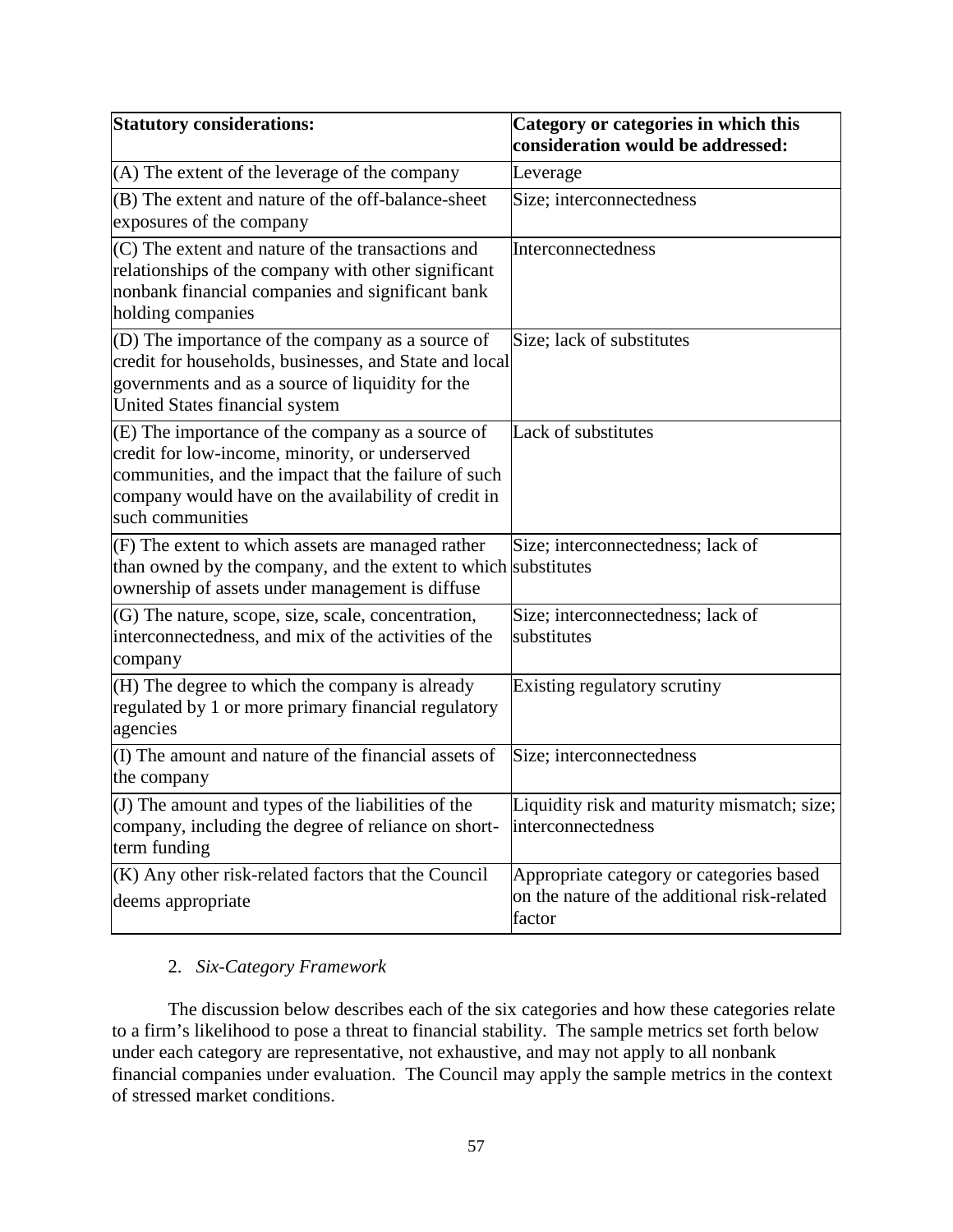# *Interconnectedness*

Interconnectedness captures direct or indirect linkages between financial companies that may be conduits for the transmission of the effects resulting from a nonbank financial company's material financial distress or activities. Examples of the key conduits through which the effects may travel are a nonbank financial company's direct or indirect exposures to counterparties (including creditors, trading and derivatives counterparties, investors, borrowers, and other participants in the financial markets). Interconnectedness depends not only on the number of counterparties that a nonbank financial company has, but also on the importance of that nonbank financial company to its counterparties and the extent to which the counterparties are interconnected with other financial firms, the financial system and the broader economy. The Council's assessment of interconnectedness is intended to determine whether a nonbank financial company's exposure to its counterparties would pose a threat to U.S. financial stability if that company encountered material financial distress.

For example, metrics that may be used to assess interconnectedness include:

- Counterparties' exposures to a nonbank financial company, including derivatives, reinsurance, loans, securities borrowing and lending, and lines of credit that facilitate settlement and clearing activities.
- Number, size, and financial strength of a nonbank financial company's counterparties, including the proportion of its counterparties' exposure to the nonbank financial company relative to the counterparties' capital.
- Identity of a nonbank financial company's principal contractual counterparties, which reflects the concentration of the nonbank financial company's assets financed by particular firms and the importance of the nonbank financial company's counterparties to the market.
- Aggregate amounts of a nonbank financial company's gross or net derivatives exposures and the number of its derivatives counterparties.
- The amount of gross notional credit default swaps outstanding for which a nonbank financial company is the reference entity.
- Outstanding loans borrowed and bonds issued, which captures a nonbank financial company's sources of funding.
- Reinsurance obligations, which measure the reinsurance risk assumed from non-affiliates net of retrocession.

# *Substitutability*

Substitutability captures the extent to which other firms could provide similar financial services in a timely manner at a similar price and quantity if a nonbank financial company withdraws from a particular market. Substitutability also captures situations in which a nonbank financial company is the primary or dominant provider of services in a market that the Council determines to be essential to U.S. financial stability. An example of the manner in which the Council may determine a nonbank financial company's substitutability is to consider its market share. The Council's evaluation of a nonbank financial company's market share regarding a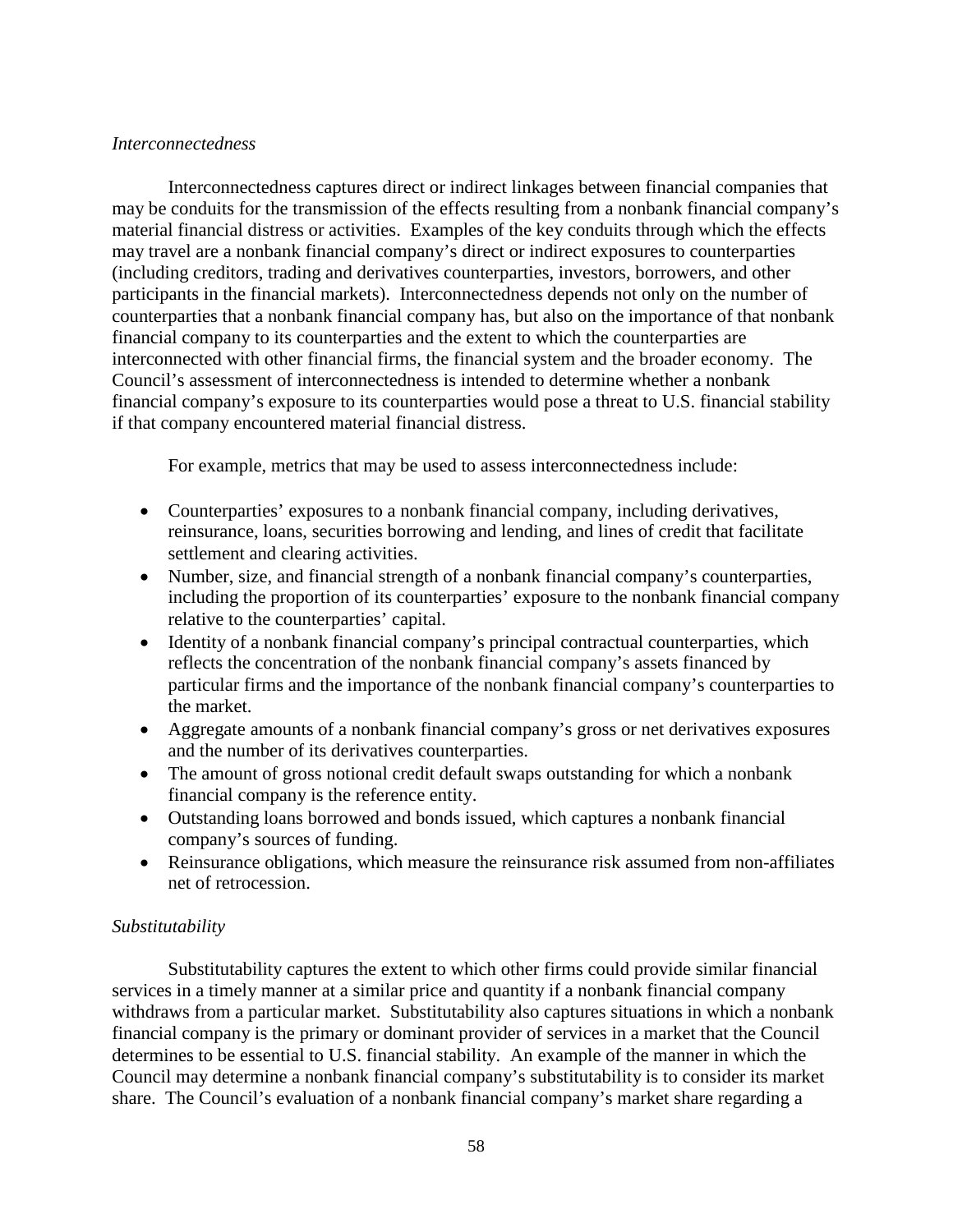particular product or service will include assessments of the ability of the nonbank financial company's competitors to expand to meet market needs; the costs that market participants would incur if forced to switch providers; the timeframe within which a disruption in the provision of the product or service would materially affect market participants or market functioning; and the economic implications of such a disruption. Concern about a potential lack of substitutability could be greater if a nonbank financial company and its competitors are likely to experience stress at the same time because they are exposed to the same risks. The Council may also analyze a nonbank financial company's core operations and critical functions and the importance of those operations and functions to the U.S. financial system and assess how those operations and functions would be performed by the nonbank financial company or other market participants in the event of the nonbank financial company's material financial distress. The Council also intends to consider substitutability with respect to any nonbank financial company with global operations to identify the substitutability of critical market functions that the company provides in the United States in the event of material financial distress of a foreign parent company.

For example, metrics that may be used to assess substitutability include:

- The market share, using the appropriate quantitative measure (such as loans originated, loans outstanding, and notional transaction volume) of a nonbank financial company and its competitors in the market under consideration.
- The stability of market share across the firms in the market over time.
- The market share of the company and its competitors for products or services that serve a substantially similar economic function as the primary market under consideration.

# *Size*

Size captures the amount of financial services or financial intermediation that a nonbank financial company provides. Size also may affect the extent to which the effects of a nonbank financial company's financial distress are transmitted to other firms and to the financial system. For example, financial distress at an extremely large nonbank financial company that is highly interconnected likely would transmit risk on a larger scale than would financial distress at a smaller nonbank financial company that is similarly interconnected. Size is conventionally measured by the assets, liabilities and capital of the firm. However, such measures of size may not provide complete or accurate assessments of the scale of a nonbank financial company's risk potential. Thus, the Council also intends to take into account off-balance sheet assets and liabilities and assets under management in a manner that recognizes the unique and distinct nature of these classes. Other measures of size, such as numbers of customers and counterparties, may also be relevant.

For example, metrics that may be used to assess size include:

- Total consolidated assets or liabilities, as determined under the applicable financial reporting standards.
- Total risk-weighted assets, as appropriate for different industry sectors.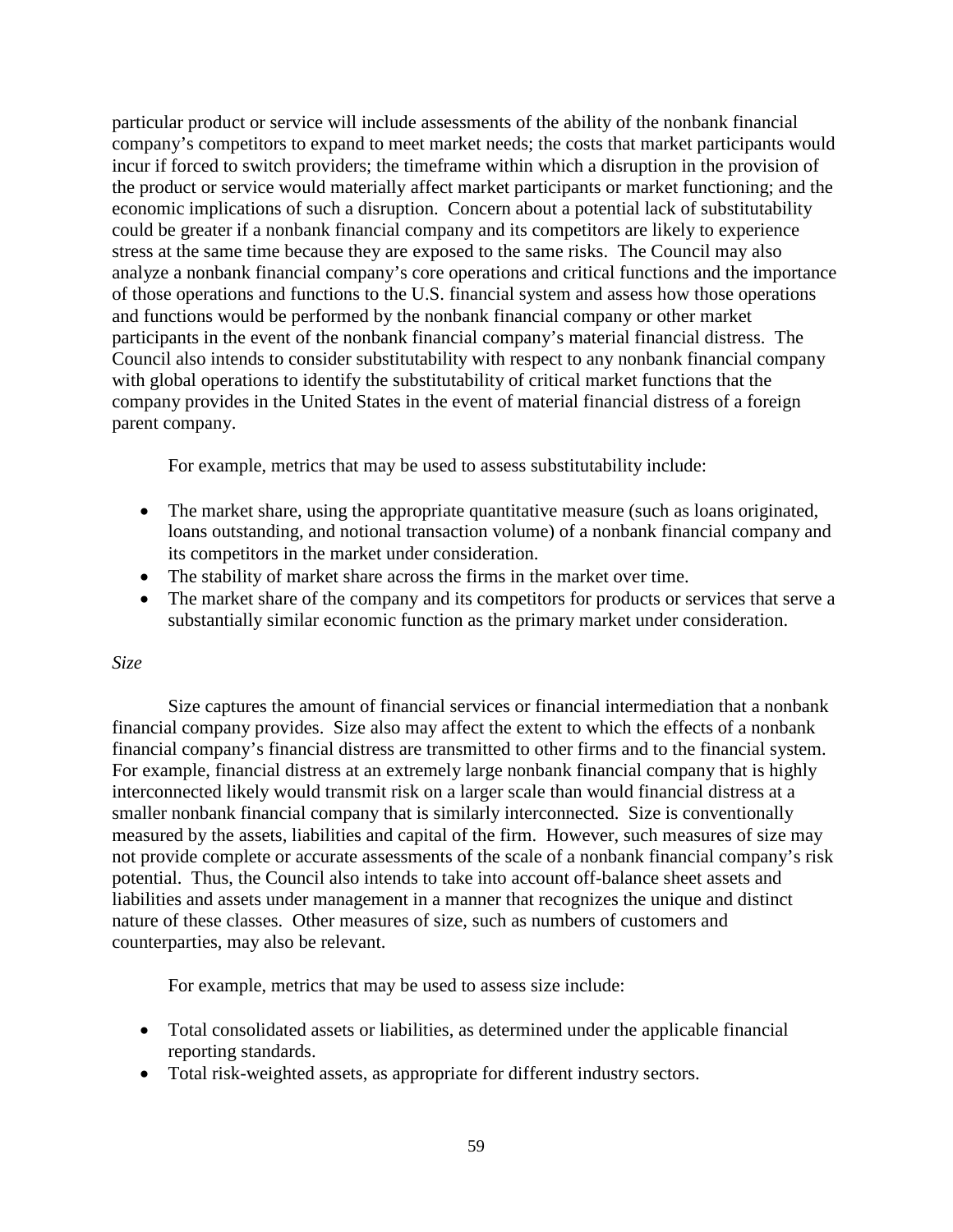- Off-balance sheet exposures where a nonbank financial company has a risk of loss, including, for example, lines of credit. For foreign nonbank financial companies, this would be evaluated based on the extent and nature of U.S.-related off-balance sheet exposures.
- The extent to which assets are managed rather than owned by a nonbank financial company and the extent to which ownership of assets under management is diffuse.
- Direct written premiums, as reported by insurance companies. This is the aggregate of direct written premiums reported by insurance entities under all lines of business and serves as a proxy for the amount of insurance underwritten by the insurance entities.
- Risk in force, which is the aggregate risk exposure from risk underwritten in insurance related to certain financial risks, such as mortgage insurance.
- Total loan originations, by loan type, in number and dollar amount.

# *Leverage*

Leverage captures a company's exposure or risk in relation to its equity capital. Leverage amplifies a company's risk of financial distress in two ways. First, by increasing a company's exposure relative to capital, leverage raises the likelihood that a company will suffer losses exceeding its capital. Second, by increasing the size of a company's liabilities, leverage raises a company's dependence on its creditors' willingness and ability to fund its balance sheet. Leverage can also amplify the impact of a company's distress on other companies, both directly, by increasing the amount of exposure that other firms have to the company, and indirectly, by increasing the size of any asset liquidation that the company is forced to undertake as it comes under financial pressure. Leverage is typically measured by the ratio of debt to capital, but it can also be defined in terms of risk, as a measure of economic risk relative to capital. The latter measurement can better capture the effect of derivatives and other products with embedded leverage on the risk undertaken by a nonbank financial company.

For example, metrics that may be used to assess leverage include:

- Total assets and total debt measured relative to total equity, which is intended to measure financial leverage.
- Gross notional exposure of derivatives and off-balance sheet obligations relative to total equity or net assets under management, which is intended to show how much off-balance sheet leverage a nonbank financial company may have.
- The ratio of risk to statutory capital, which is relevant to certain insurance companies and is intended to show how much risk exposure a nonbank financial company has in relation to its ability to absorb loss.
- Changes in leverage ratios, which may indicate that a nonbank financial company is rapidly increasing its risk profile.

# *Liquidity Risk and Maturity Mismatch*

Liquidity risk generally refers to the risk that a company may not have sufficient funding to satisfy its short-term needs, either through its cash flows, maturing assets, or assets salable at prices equivalent to book value, or through its ability to access funding markets. For example, if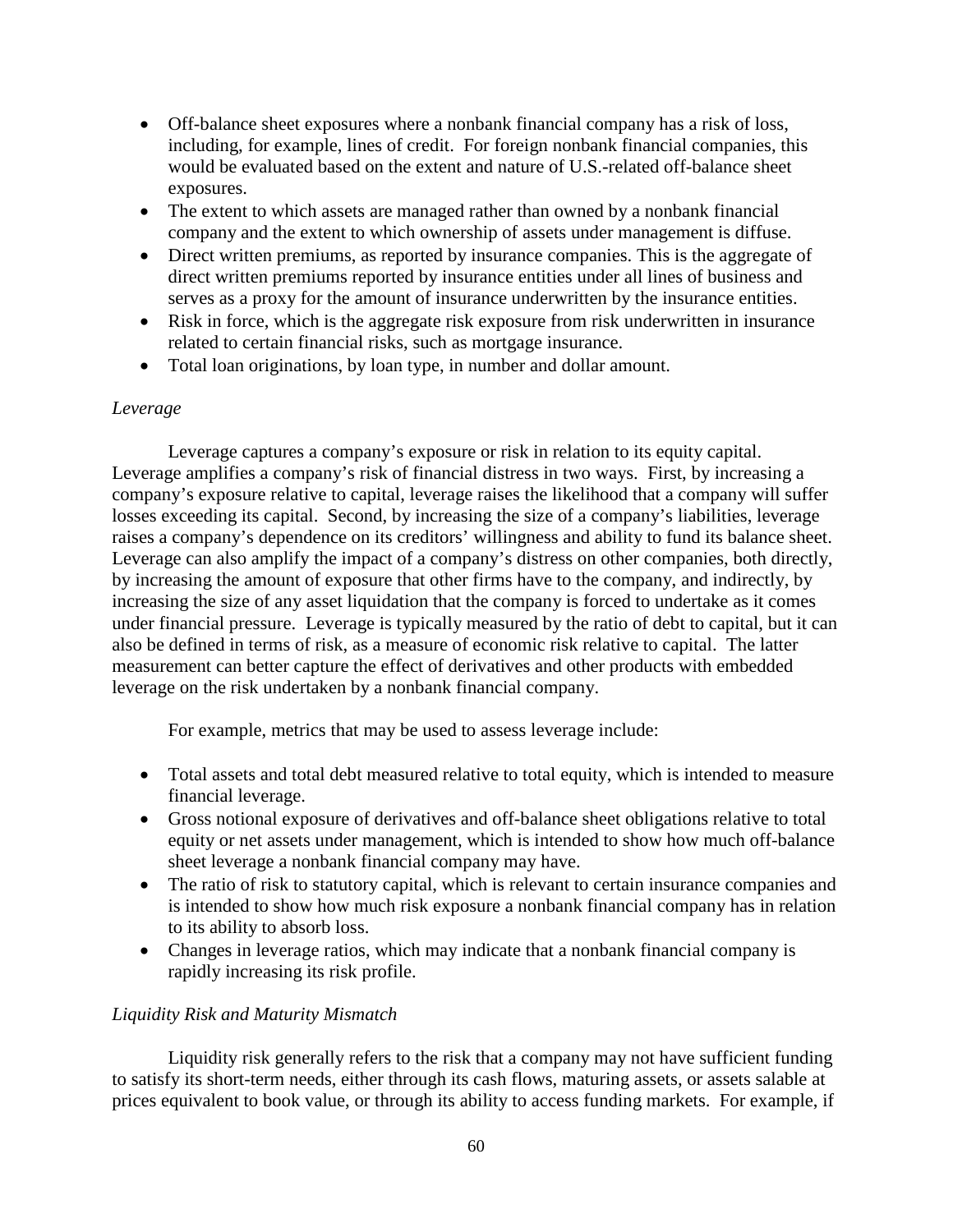a company holds assets that are illiquid or that are subject to significant decreases in market value during times of market stress, the company may be unable to liquidate its assets effectively in response to a loss of funding. In order to assess liquidity, the Council may examine a nonbank financial company's assets to determine if it possesses cash instruments or readily marketable securities, such as Treasury securities, which could reasonably be expected to have a liquid market in times of distress. The Council may also review a nonbank financial company's debt profile to determine if it has adequate long-term funding, or can otherwise mitigate liquidity risk. Liquidity problems also can arise from a company's inability to roll maturing debt or to satisfy margin calls, and from demands for additional collateral, depositor withdrawals, draws on committed lines, and other potential draws on liquidity.

A maturity mismatch generally refers to the difference between the maturities of a company's assets and liabilities. A maturity mismatch affects a company's ability to survive a period of stress that may limit its access to funding and to withstand shocks in the yield curve. For example, if a company relies on short-term funding to finance longer-term positions, it will be subject to significant refunding risk that may force it to sell assets at low market prices or potentially suffer through significant margin pressure. However, maturity mismatches are not confined to the use of short-term liabilities and can exist at any point in the maturity schedule of a nonbank financial company's assets and liabilities. For example, in the case of a life insurance company, liabilities may have maturities of 30 years or more, whereas the market availability of equivalently long-term assets may be limited.

For example, metrics that may be used to assess liquidity and maturity mismatch include:

- Fraction of assets that are classified as level 2 and level 3 under applicable accounting standards, as a measure of how much of a nonbank financial company's balance sheet is composed of hard-to-value and potentially illiquid securities.
- Liquid asset ratios, which are intended to indicate a nonbank financial company's ability to repay its short-term debt.
- The ratio of unencumbered and highly liquid assets to the net cash outflows that a nonbank financial company could encounter in a short-term stress scenario.
- Callable debt as a fraction of total debt, which provides one measure of a nonbank financial company's ability to manage its funding position in response to changes in interest rates.
- Asset-backed funding versus other funding, to determine a nonbank financial company's susceptibility to distress in particular credit markets.
- Asset-liability duration and gap analysis, which is intended to indicate how well a nonbank financial company is matching the re-pricing and maturity of the nonbank financial company's assets and liabilities.
- Short-term debt as a percentage of total debt and as a percentage of total assets, which indicates a nonbank financial company's reliance on short-term debt markets.

# *Existing Regulatory Scrutiny*

The Council will consider the extent to which nonbank financial companies are already subject to regulation, including the consistency of that regulation across nonbank financial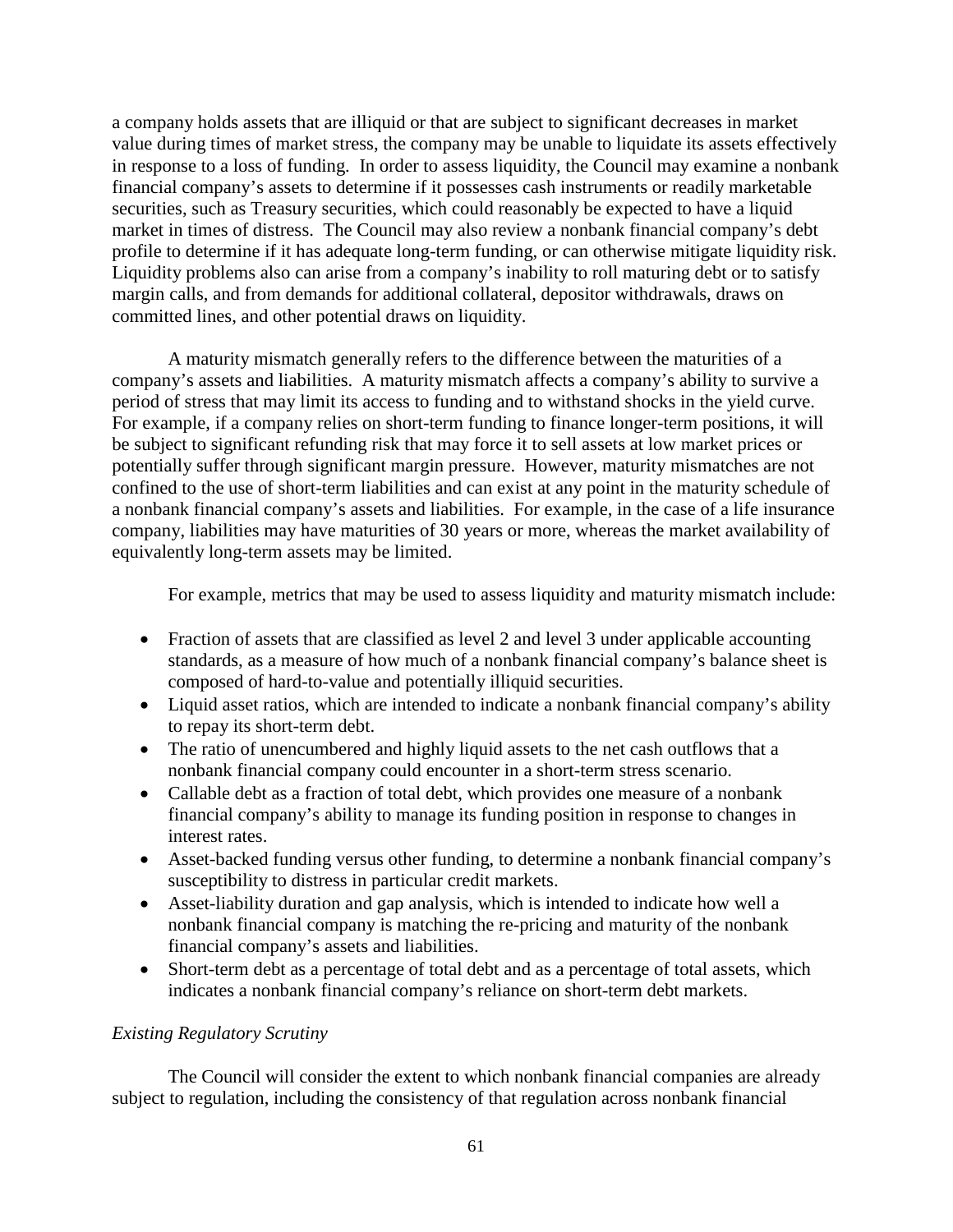companies within a sector, across different sectors, and providing similar services, and the statutory authority of those regulators. For example, the Council may consider whether a nonbank financial company is subject to consolidated supervision.

For example, metrics that may be used to assess existing regulatory scrutiny include:

- Existence of consolidated supervision, to determine whether non-regulated entities and groups within a nonbank financial company are supervised on a group-wide basis.
- For investment funds, whether the fund or manager is registered with the Securities and Exchange Commission, the Commodity Futures Trading Commission, or a bank or insurance regulator.
- For insurance companies, an assessment of the number of primary financial regulatory agencies and the number of "lead state" regulators.
- For entities based outside the United States, the extent to which a nonbank financial company is subject to prudential standards on a consolidated basis in its home country that are administered and enforced by a comparable foreign supervisory authority.
- Current regulatory bodies' ability to impose detailed and timely regulatory reporting obligations, capital or liquidity requirements, enforcement actions, and resolutions.

# **III. The Determination Process**

The Council expects generally to follow a three-stage process of increasingly in-depth evaluation and analysis leading up to a proposed determination (a "Proposed Determination") that a nonbank financial company could pose a threat to the financial stability of the United States. Quantitative metrics, together with qualitative analysis, will inform the judgment of the Council when it is evaluating a nonbank financial company for a Proposed Determination. The purpose of this process is to help determine whether a nonbank financial company could pose a threat to the financial stability of the United States.

In the first stage of the process ("Stage 1"), a set of uniform quantitative metrics will be applied to a broad group of nonbank financial companies in order to identify nonbank financial companies for further evaluation and to provide clarity for nonbank financial companies that likely will not be subject to further evaluation. In Stage 1, the Council will rely solely on information available through existing public and regulatory sources. The purpose of Stage 1 is to enable the Council to identify a group of nonbank financial companies that are most likely to satisfy one of the Determination Standards.

In the second stage ("Stage 2"), the nonbank financial companies identified in Stage 1 will be analyzed and prioritized, based on a wide range of quantitative and qualitative information available to the Council primarily through public and regulatory sources. The Council will also begin the consultation process with the primary financial regulatory agencies or home country supervisors, as appropriate. During Stage 2, the Council intends to fulfill its statutory obligation to rely whenever possible on information available through the Office of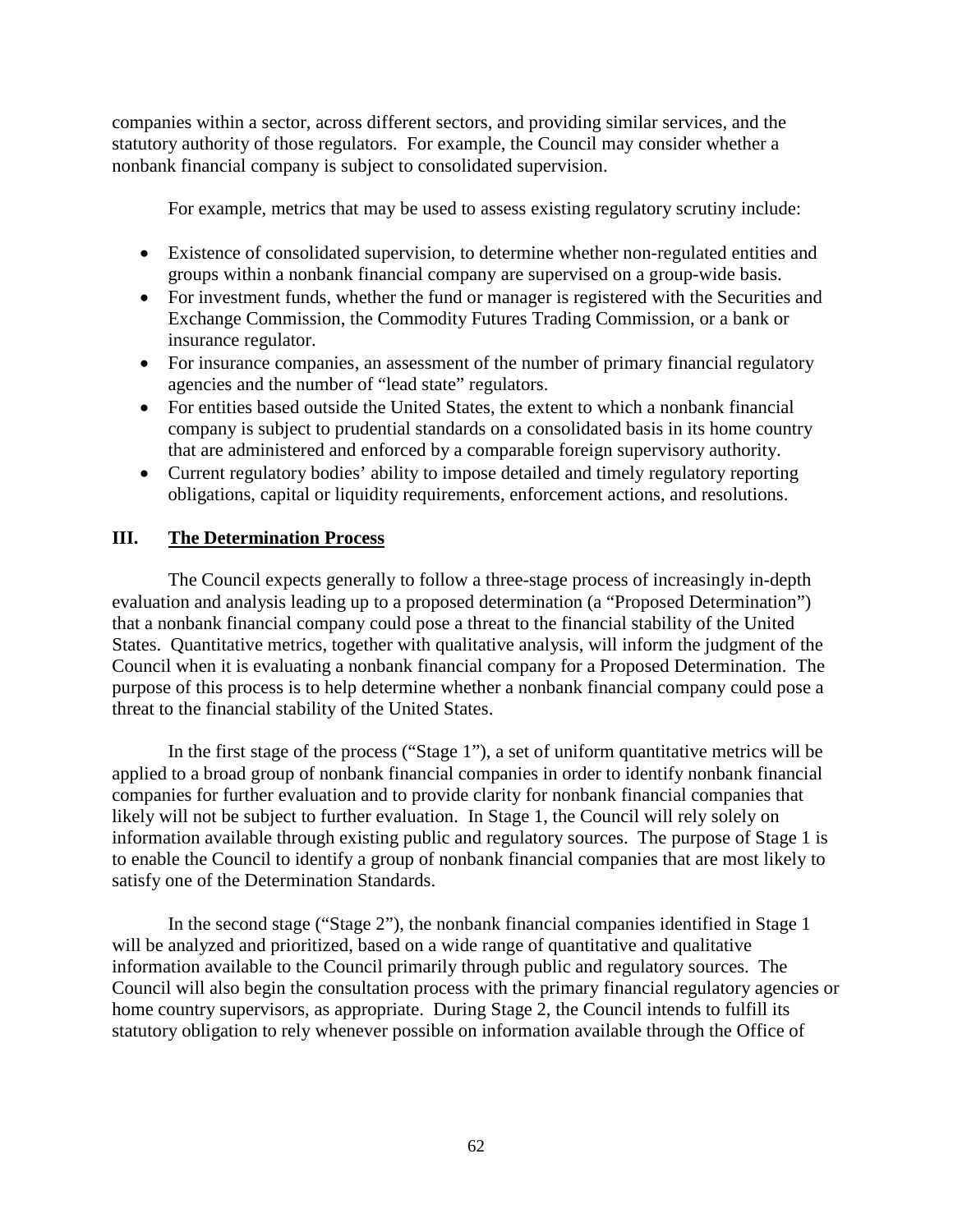Financial Research (the "OFR") or primary financial regulatory agencies before requiring the submission of reports from any nonbank financial company.<sup>11</sup>

Following Stage 2, nonbank financial companies that are selected for additional review will receive notice that they are being considered for a proposed determination and will be subject to in-depth evaluation during the third stage of review ("Stage 3"). Stage 3 will involve the evaluation of information collected directly from the nonbank financial company, in addition to the information considered during Stages 1 and 2. At the end of Stage 3, the Council may consider whether to make a Proposed Determination with respect to the nonbank financial company. If a Proposed Determination is made by the Council, the nonbank financial company may request a hearing in accordance with section 113(e) of the Dodd-Frank Act and section 1310.21(c) of the proposed rule.

The Council expects to follow this three-stage process and to consider the categories, metrics, thresholds, and channels described in this guidance to assess a nonbank financial company's potential to pose a threat to U.S. financial stability. In addition to the information described herein that the Council generally expects to consider, the Council also will consider quantitative and qualitative information that it deems relevant to a particular nonbank financial company, as each determination will be made on a company-specific basis. The Council may consider any nonbank financial company for a Proposed Determination at any point in the threestage evaluation process described in this guidance if the Council believes such company could pose a threat to U.S. financial stability.

# a. Stage 1: Initial Identification of Nonbank Financial Companies for Evaluation

In Stage 1, the Council will seek to identify a set of nonbank financial companies that merit company-specific evaluation. In this stage, the Council intends to apply quantitative thresholds to a broad group of nonbank financial companies. A nonbank financial company that is selected for further evaluation during Stage 1 will be further assessed during Stage 2. During the Stage 1 process, the Council will evaluate nonbank financial companies using data available to the Council, such as publicly available information and information member agencies possess in their supervisory capacities.

In the Stage 1 quantitative analysis, the Council intends to apply thresholds that relate to the framework categories of size, interconnectedness, leverage, and liquidity risk and maturity mismatch. These thresholds were selected based on (1) their applicability to nonbank financial companies that operate in different types of financial markets and industries, (2) the meaningful initial assessment that such thresholds provide regarding the potential for a nonbank financial company to pose a threat to financial stability in diverse financial markets, and (3) the current availability of data. These thresholds are intended to measure both the susceptibility of a nonbank financial company to financial distress and the potential for that nonbank financial company's financial distress to spread throughout the financial system. A nonbank financial

<span id="page-62-0"></span><sup>&</sup>lt;sup>11</sup> See 12 U.S.C. 5322(d)(3).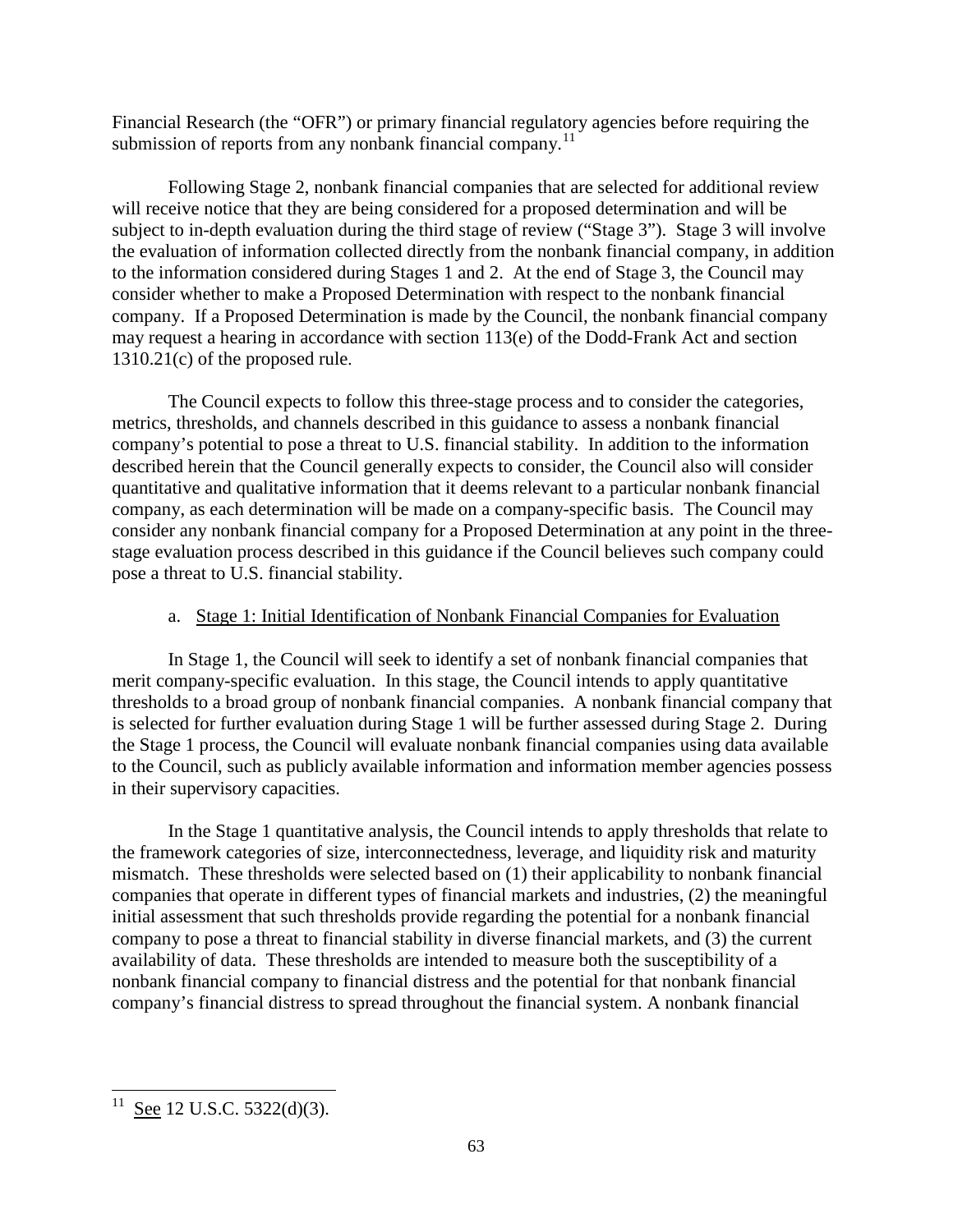company will be evaluated further in Stage 2 if it meets both the total consolidated assets threshold and any one of the other thresholds.<sup>[12](#page-62-0)</sup> The thresholds are:

- *Total Consolidated Assets*. The Council intends to apply a size threshold of \$50 billion in global total consolidated assets for U.S. nonbank financial companies or \$50 billion in U.S. total consolidated assets for foreign nonbank financial companies. This threshold is consistent with the Dodd-Frank Act threshold of \$50 billion in assets for subjecting bank holding companies to enhanced prudential standards.
- *Credit Default Swaps Outstanding*. The Council intends to apply a threshold of \$30 billion in gross notional credit default swaps ("CDS") outstanding for which a nonbank financial company is the reference entity. Gross notional value equals the sum of CDS contracts bought (or equivalently sold). If the amount of CDS sold on a particular nonbank financial company is greater than \$30 billion, this indicates that a large number of institutions may be exposed to that nonbank financial company and that if the nonbank financial company fails, a significant number of financial market participants may be affected. This threshold was selected based on an analysis of the distribution of outstanding CDS data for nonbank financial companies included in a list of the top 1,000 CDS reference entities.
- *Derivative Liabilities*. The Council intends to apply a threshold of \$3.5 billion of derivative liabilities. In accordance with Accounting Standards Codification 815, derivative liabilities equals the fair value of any derivatives contracts in a negative position after taking into account the effects of master netting agreements and cash collateral held with the same counterparty on a net basis, if elected. This threshold serves as a proxy for interconnectedness, as a nonbank financial company that has a greater level of derivatives liabilities would have higher counterparty exposure throughout the financial system.
- *Loans and Bonds Outstanding*. The Council intends to apply a threshold of \$20 billion of outstanding loans borrowed and bonds issued. This threshold serves as a proxy for interconnectedness, as nonbank financial companies with a large amount of loans and bonds outstanding are generally more interconnected with the broader financial system, in part because financial institutions are the largest source of loans and hold a large proportion of bonds outstanding. An analysis of the distribution of total loans and bonds outstanding for a sample of nonbank financial companies was performed to determine the \$20 billion threshold. Historical testing of this threshold demonstrated that it would have captured many of the nonbank financial companies that encountered material financial distress during the recent financial crisis, including Bear Stearns, Countrywide, and Lehman Brothers.

<span id="page-63-0"></span> $12$  For purposes of applying these six thresholds to investment funds managed by a nonbank financial company, the Council may consider the funds as a single entity if their investments are identical or highly similar.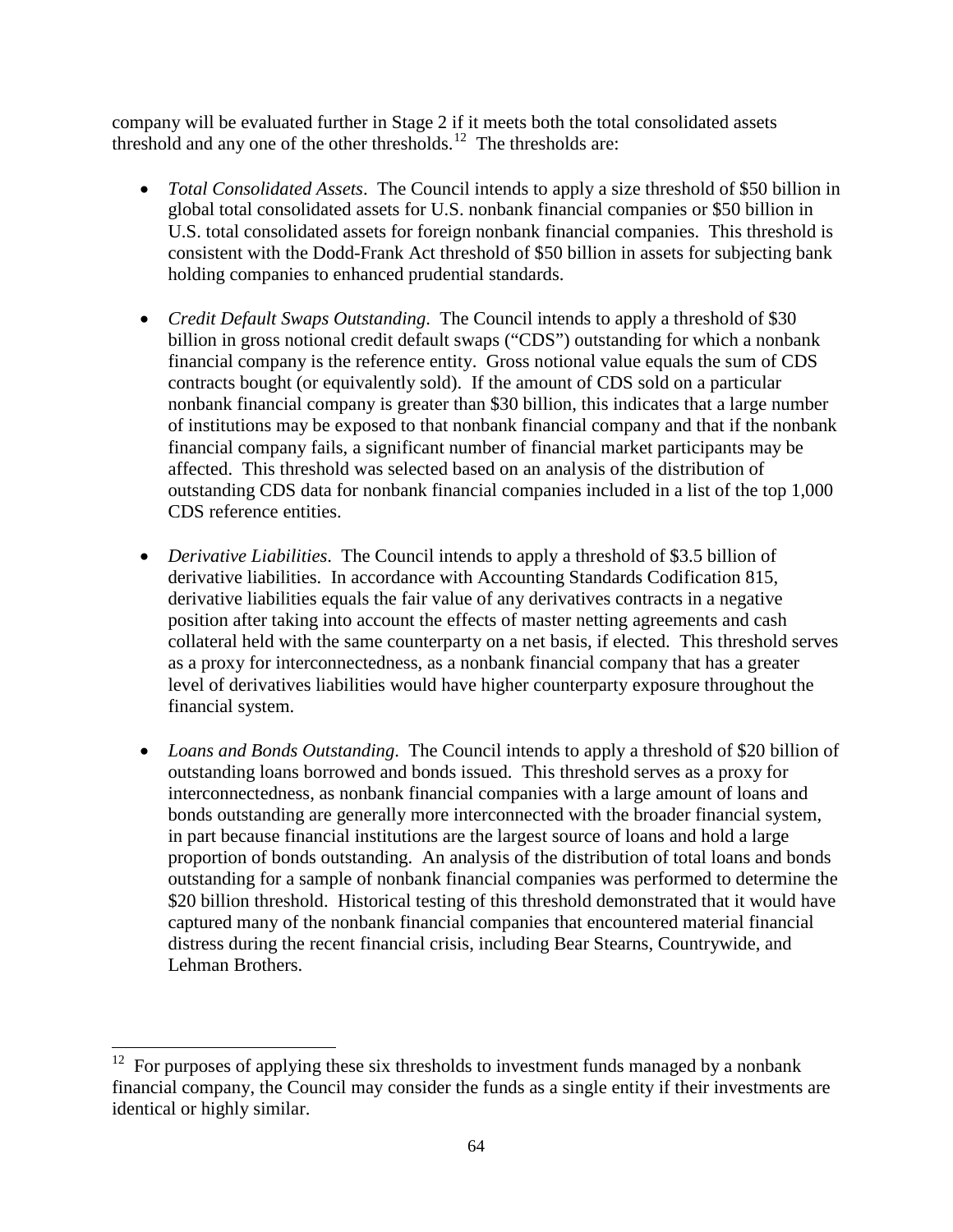- *Leverage Ratio*. The Council intends to apply a minimum leverage ratio of total consolidated assets (excluding separate accounts) to total equity of 15 to 1. The Council intends to exclude separate accounts from this calculation because separate accounts are not available to claims by general creditors of a nonbank financial company. Measuring leverage in this manner benefits from simplicity, availability and comparability across industries. An analysis of the distribution of the historical leverage ratios of large financial institutions was used to identify the 15 to 1 threshold. Historical testing of this threshold demonstrated that it would have captured the major nonbank financial companies that encountered material financial distress and posed a threat to U.S. financial stability during the recent financial crisis, including Bear Stearns, Countrywide, IndyMac Bancorp, and Lehman Brothers.
- *Short-Term Debt Ratio*. The Council intends to apply a threshold ratio of debt with a maturity of less than 12 months to total consolidated assets (excluding separate accounts) of 10 percent. An analysis of the historical distribution of the short-term debt ratios of large financial institutions was used to determine the 10 percent threshold. Historical testing of this threshold demonstrated that it would have captured a number of the nonbank financial companies that faced short-term funding issues during the recent financial crisis, including Bear Stearns and Lehman Brothers.

In addition, because the uniform quantitative thresholds may not capture all of the potential ways in which a nonbank financial company could pose a threat to financial stability, the Council may, in limited cases, initially evaluate nonbank financial companies in Stage 1 based on other firm-specific qualitative or quantitative factors, such as substitutability and existing regulatory scrutiny.

A nonbank financial company that is identified for further evaluation in Stage 1 would be further assessed during Stage 2 (the "Stage 2 Pool").

## b. Stage 2: Review and Prioritization of Stage 2 Pool

After the Stage 2 Pool has been identified, the Council intends to conduct a robust analysis of the potential threat that each of those nonbank financial companies could pose to U.S. financial stability. In general, this analysis will be based on information already available to the Council through existing public and regulatory sources, including information possessed by the company's primary financial regulatory agency or home country supervisor, as appropriate, and information obtained from the company voluntarily. In contrast to the application of uniform quantitative thresholds to a broad group of nonbank financial companies in Stage 1, the Council intends to evaluate the risk profile and characteristics of each individual nonbank financial company in the Stage 2 Pool based on a wide range of quantitative and qualitative industryspecific and company-specific factors. This analysis will use the six-category analytic framework described in section II.d above. In addition, the Stage 2 evaluation will include a review, based on available data, of qualitative factors, including whether the resolution of a nonbank financial company, as described below, could pose a threat to U.S. financial stability, and the extent to which the nonbank financial company is subject to regulation.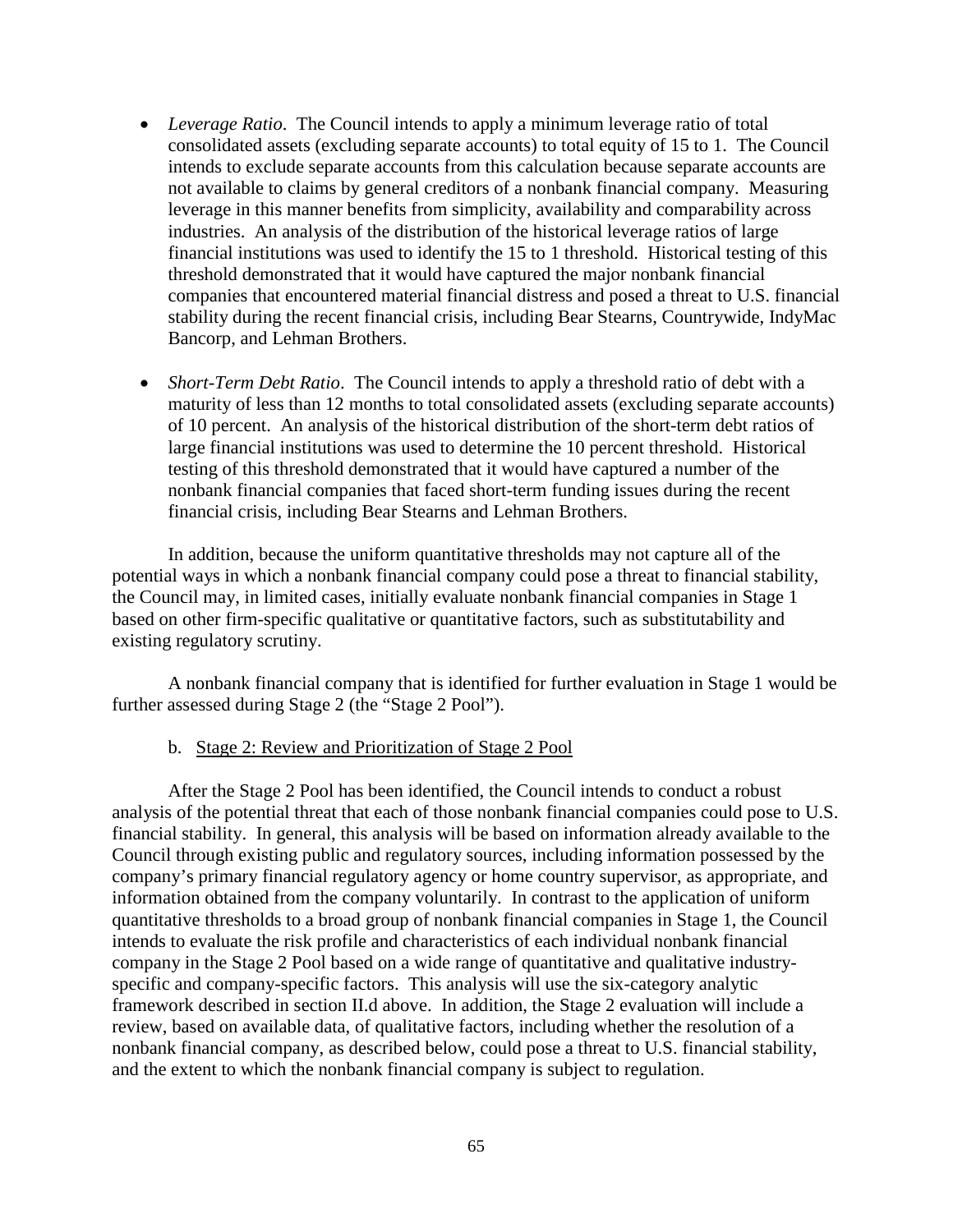Based on this analysis, the Council intends to contact those nonbank financial companies that the Council believes merit further evaluation in Stage 3 (the "Stage 3 Pool").

# c. Stage 3: Review of Stage 3 Pool

In Stage 3, the Council, working with the OFR, will conduct a review of each nonbank financial company in the Stage 3 Pool using information collected directly from the nonbank financial company, as well as the information used in the first two stages. The review will focus on whether the nonbank financial company could pose a threat to U.S. financial stability because of the company's material financial distress or the nature, scope, size, scale, concentration, interconnectedness, or mix of the company's activities. The transmission channels discussed above, and other appropriate factors, will be used to evaluate a nonbank financial company's potential to pose a threat to U.S. financial stability. The analytic framework consisting of the six categories set forth above, and the metrics used to measure each of the six categories, will assist the Council in assessing the extent to which the transmission of material financial distress is likely to occur.

Each nonbank financial company in the Stage 3 Pool will receive a notice (a "Notice of Consideration") that the nonbank financial company is under consideration for a Proposed Determination. The Notice of Consideration likely will include a request that the nonbank financial company provide information that the Council deems relevant to the Council's evaluation, and the nonbank financial company will be provided an opportunity to submit written materials to the Council.<sup>13</sup> This information will be collected by the OFR or the appropriate regulatory agency.<sup>14</sup> Before requiring the submission of reports from any nonbank financial company that is regulated by a Council member agency or any primary financial regulatory agency, the Council, acting through the OFR, will coordinate with such agencies and will, whenever possible, rely on information available from the OFR or such agencies. The Council and its member agencies will maintain the confidentiality of such information to the fullest extent of applicable law.

Information requests likely will involve both qualitative and quantitative data. Information relevant to the Council's analysis may include confidential business information such as internal assessments, internal risk management procedures, funding details, counterparty exposure or position data, strategic plans, resolvability, potential acquisitions or dispositions, and other anticipated changes to the nonbank financial company's business or structure that could affect the threat to U.S. financial stability posed by the nonbank financial company.

In evaluating qualitative factors during Stage 3, the Council expects to have access, to a greater degree than during earlier stages of review, to information relating to factors that are not easily quantifiable or that may not directly cause a company to pose a threat to financial stability,

<span id="page-65-0"></span> $13$  See section 1310.21(a) of the proposed rule.

<sup>&</sup>lt;sup>14</sup> Under section 112(d) of the Dodd-Frank Act, if the Council is unable to determine whether a U.S. nonbank financial company poses a threat to U.S. financial stability based on such information, the Council may request that the Board of Governors conduct an examination of the

nonbank financial company to determine whether it should be supervised by the Board of Governors.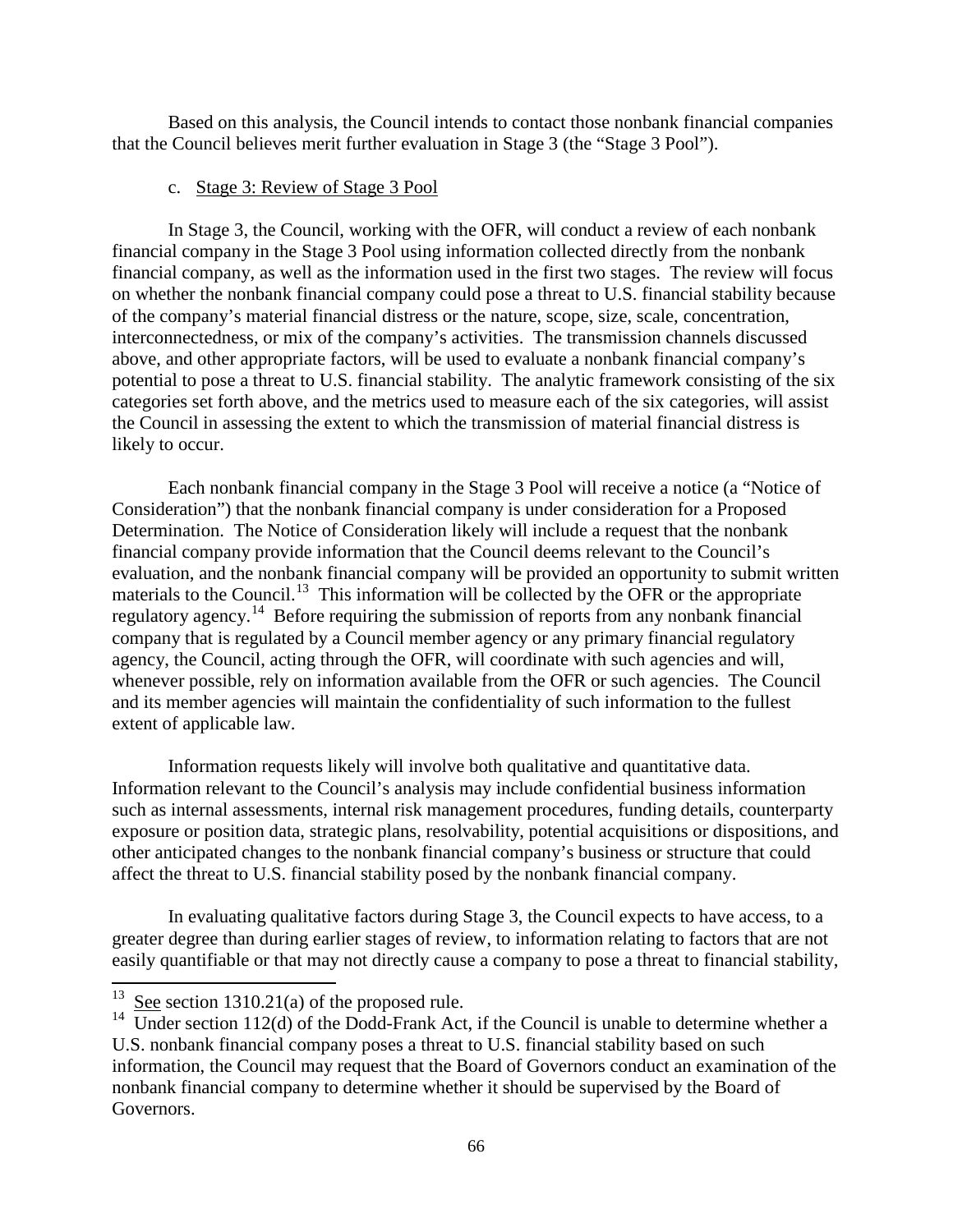but could mitigate or aggravate the potential of a nonbank financial company to pose a threat to the United States. Such factors may include the nonbank financial company's resolvability, the opacity of its operations, its complexity, and the extent to which it is subject to existing regulatory scrutiny and the nature of such scrutiny.

The Stage 3 analysis will also include an evaluation of a nonbank financial company's resolvability. An evaluation of a nonbank financial company's resolvability entails an assessment of the complexity of the nonbank financial company's legal, funding, and operational structure, and any obstacles to the rapid and orderly resolution of a nonbank financial company in a manner that would mitigate the risk that the nonbank financial company's failure would have a material adverse effect on financial stability. In addition to the factors described above, a nonbank financial company's resolvability is also a function of legal entity and cross-border operations issues. These factors include the ability to separate functions and spin off services or business lines, the likelihood of preserving franchise value in a recovery or resolution scenario, maintaining continuity of critical services within the existing or in a new legal entity or structure, the degree of the nonbank financial company's intra-group dependency for liquidity and funding, payment operation and risk management needs, and the size and nature of the nonbank financial company's intra-group transactions.

The Council anticipates that the information necessary to conduct an in-depth analysis of a particular nonbank financial company may vary significantly based on the nonbank financial company's business and activities and the information already available to the Council from existing public sources and domestic or foreign regulatory authorities. The Council will also consult with the primary financial regulatory agency, if any, for each nonbank financial company under consideration in a timely manner before the Council makes any final determination with respect to such nonbank financial company, and with appropriate foreign regulatory authorities, to the extent appropriate.

Before making a Proposed Determination, the Council intends to notify each nonbank financial company in the Stage 3 Pool when the Council believes that the evidentiary record regarding such nonbank financial company is complete.

Based on the analysis performed in Stages 2 and 3, a nonbank financial company will be considered for a Proposed Determination. Before a vote of the Council with respect to a particular nonbank financial company, the Council members will review information relevant to the consideration of the nonbank financial company for a Proposed Determination. After this review, the Council may, by a vote of two-thirds of its members (including an affirmative vote of the Council Chairperson), make a Proposed Determination with respect to the nonbank financial company. Following a Proposed Determination, the Council intends to issue a written notice of the Proposed Determination to the nonbank financial company, which will include an explanation of the basis of the Proposed Determination. The Council expects to notify any nonbank financial company in the Stage 3 Pool if the nonbank financial company, either before or after a Proposed Determination of such nonbank financial company, ceases to be considered for determination. Any nonbank financial company that ceases to be considered at any time in the Council's determination process may be considered for Proposed Determination in the future at the Council's discretion.